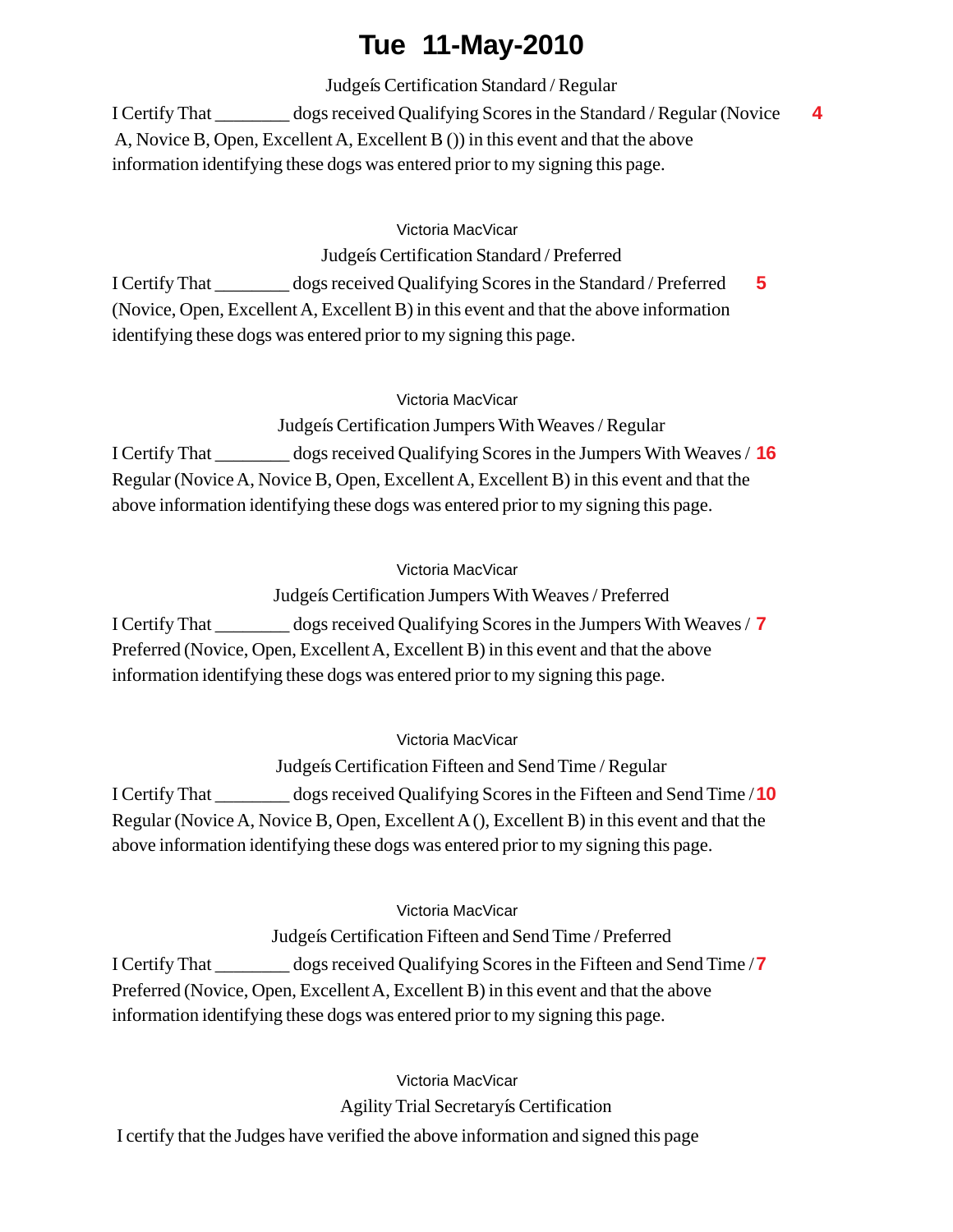| Tuesday 11-May-2010       |            |            |            |            |             |             | Page 1 of 30 |
|---------------------------|------------|------------|------------|------------|-------------|-------------|--------------|
|                           | <b>STD</b> | <b>STD</b> | <b>JWW</b> | <b>JWW</b> | <b>FAST</b> | <b>FAST</b> |              |
|                           | Reg        | Pref       | Reg        | Pref       | Reg         | Pref        |              |
| Number of dogs entered    | 40         | 13         | 42         | 13         | 22          | 11          |              |
| Number of dogs            | 38         | 13         | 42         | 13         | 22          | 11          |              |
| Number of dogs qualifying | $12 \,$    | 5          | 16         | 7          | 10          |             |              |

James Hutchins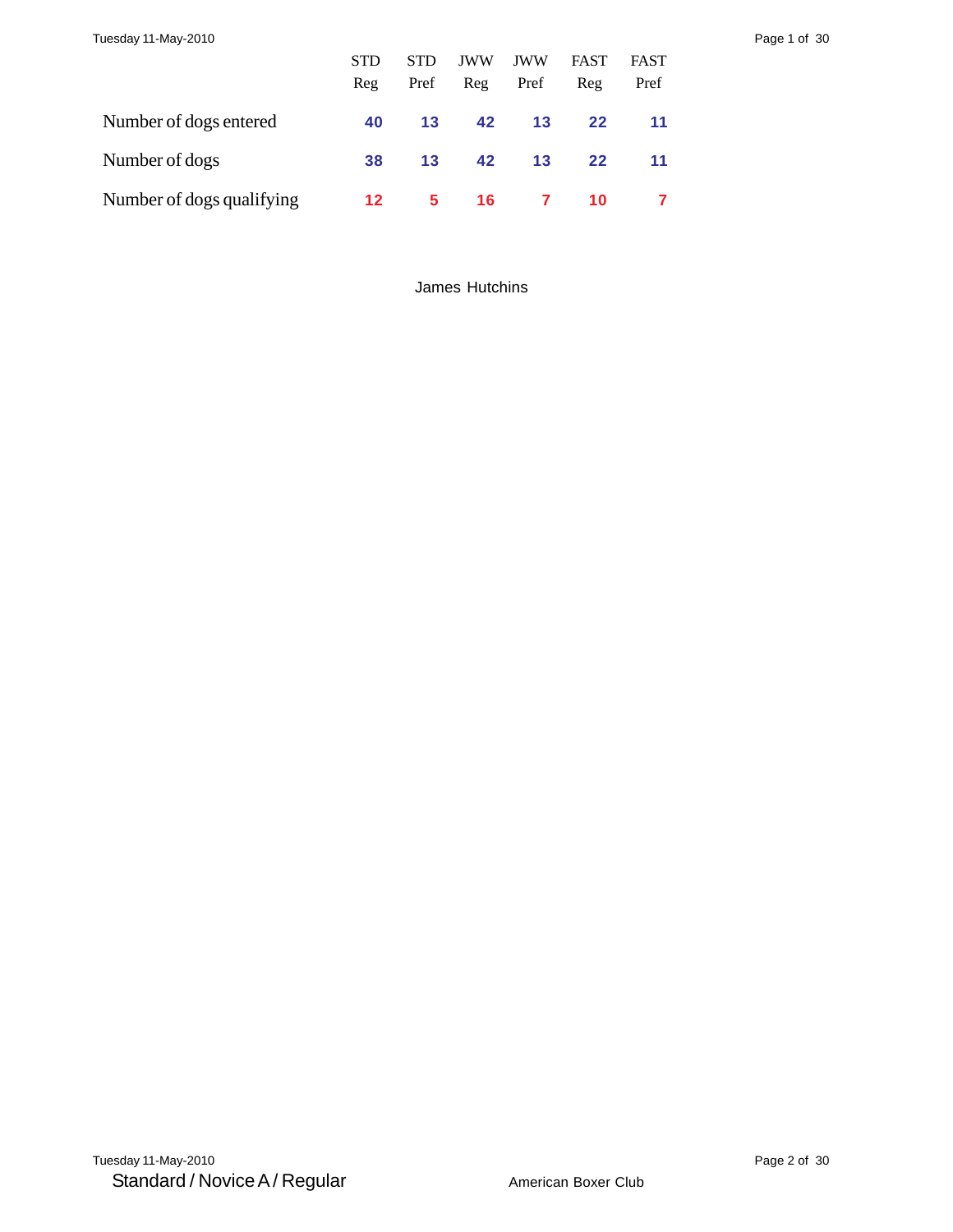ABC

| Score   Time                    |            |                 |                   | Tuesday 11-May-2010                                                    | Level              | 3   |             |
|---------------------------------|------------|-----------------|-------------------|------------------------------------------------------------------------|--------------------|-----|-------------|
| 20                              |            |                 |                   | Yards _______________ 146Seconds ____________                          | 70                 | :00 | $Entered =$ |
| $Qualified = 1$<br>$\mathbf{1}$ |            |                 |                   |                                                                        |                    |     |             |
|                                 |            |                 | 146               | 70:00                                                                  | Participated = $1$ |     |             |
| Tue<br>WS23774602, Boxer,       | 85   85    | 70:85           |                   | 20116 SHIREIS KAHLUA SHEIS SO FREAKIN CUTE CD RE,                      |                    |     |             |
| 1                               |            |                 |                   | 11/3/2007, Bitch, OWNER: Erin & Tom Rezmer, 4195 Highland Ave.,        |                    |     |             |
| <b>QUALIFIED</b>                |            |                 |                   | Lombard, IL, 60148, HANDLER: Erin Rezmer                               |                    |     |             |
|                                 | 1st 20116  | 2nd             | 3rd               | 4th                                                                    |                    |     |             |
| 24                              |            |                 |                   | Yards _______________ 146Seconds ____________                          | 70                 | :00 | $Entered =$ |
| Qualified = $1$<br>2            |            |                 |                   |                                                                        |                    |     |             |
|                                 |            |                 | 146               | 70:00                                                                  | Participated = $2$ |     |             |
| Tue                             | 24106      |                 |                   | CHERKEIIS TOO HOT TO HANDLE, WS26680101, Boxer, 6/6/2008, Bitch,       |                    |     |             |
|                                 |            |                 |                   | OWNER: Todd Buchla, 1094 Gordon Combs Rd NW, Marietta, GA, 30064       |                    |     |             |
| <b>NQ</b>                       |            |                 |                   |                                                                        |                    |     |             |
| Tue                             | $\vert$ 90 | 64:30           |                   | 24130 WILLMORS SMART COOKIE CGC RN CD CDX,                             |                    |     |             |
| WS22733906, Boxer,              |            |                 |                   |                                                                        |                    |     |             |
| 1                               |            |                 |                   | 6/7/2007, Bitch, OWNER: Allison Thomson Vicuna, 9 Fieldstone Dr., East |                    |     |             |
| QUALIFIED                       |            |                 | Granby, CT, 06026 |                                                                        |                    |     |             |
|                                 | 1st 24130  | 2 <sub>nd</sub> | 3rd               | 4th                                                                    |                    |     |             |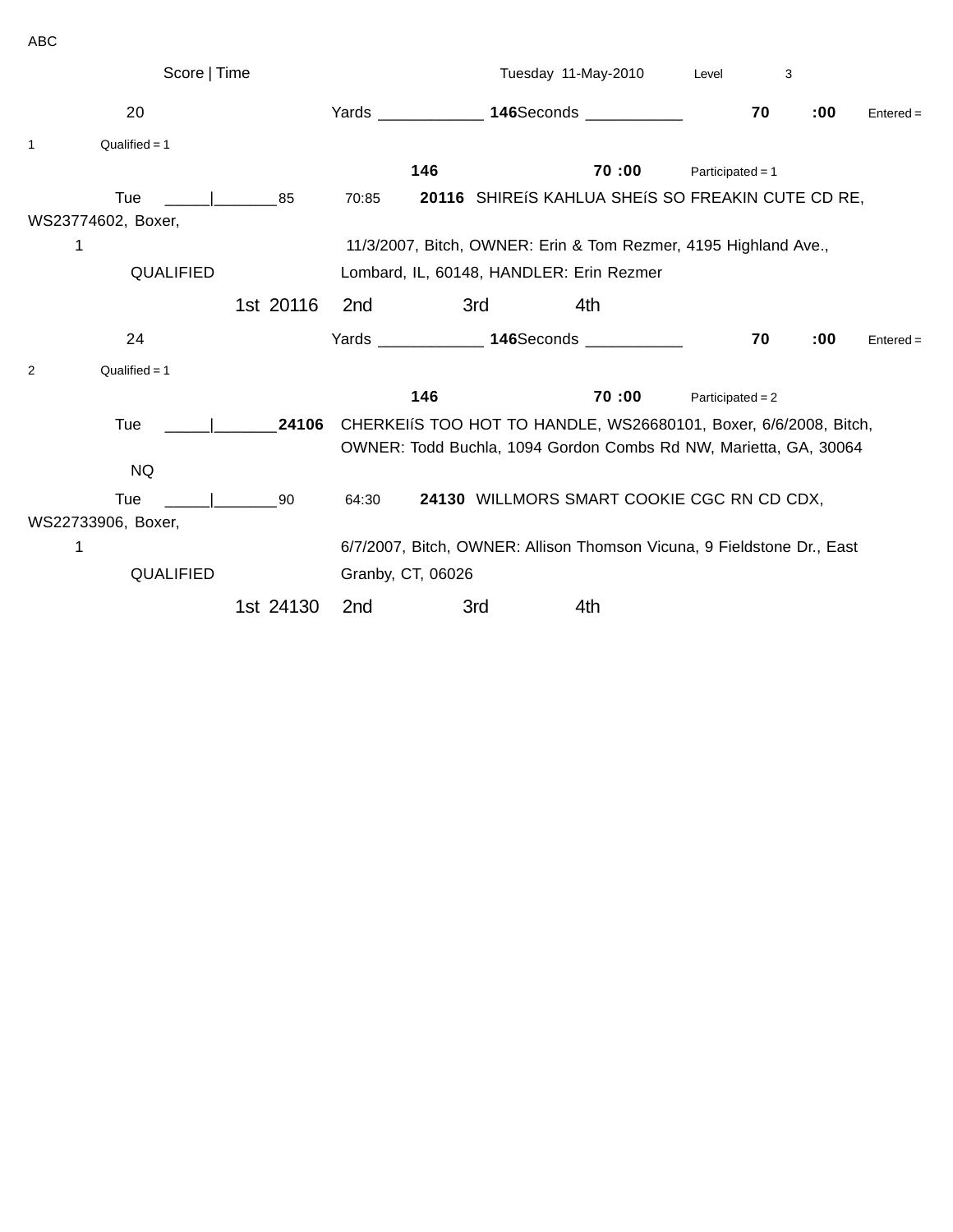Tuesday 11-May-2010 Page 3 of 30 Standard / Novice B / Regular American Boxer Club ABC Score | Time Tuesday 11-May-2010 Level 14 20 Yards \_\_\_\_\_\_\_\_\_\_\_\_ **146**Seconds \_\_\_\_\_\_\_\_\_\_\_ **70 :00** Entered =  $2$  Qualified = 0 **146 70 :00** Participated = 2 Tue \_\_\_\_\_|\_\_\_\_\_\_\_**20139** CINNRLEE CHOCOLAT MARSEILLAIS RN CD NAJ, WS137545/06, Boxer, 7/17/2005, Bitch, OWNER: Ellen M Gruber, 227 Morris Drive, Niles, MI, NQ 49120-8732 Tue \_\_\_\_\_|\_\_\_\_\_\_\_**20143** SUNCHASEíS SIMPLY LIGHTNING STRIKES TWICE, WS28777107, Boxer, 12/3/2008, Bitch, OWNER: Tracy L. Hendrickson & Rhoda Goselin, 4412 NQ W. Kent Circle, Broken Arrow, OK, 74012, HANDLER: Tracy L. Hendrickson 1st 2nd 3rd 4th 24 Yards \_\_\_\_\_\_\_\_\_\_\_\_ **146**Seconds \_\_\_\_\_\_\_\_\_\_\_ **70 :00** Entered =  $12$  Qualified = 1 **146 70 :00** Participated = Tue \_\_\_\_\_|\_\_\_\_\_\_\_**24103** SOPHIA DE MAYO CGC NAJ, WS17352702, Boxer, 5/5/2006, Bitch, BREEDER: R. Tallman, S. Walsh, By: Tacoma II - Sassparillas Rockin NQ Rozy, OWNER: Jill Viggiani & James Lindars, 904 Weaver Rd., Huntington, VT, 05462, HANDLER: Jill Viggiani Tue \_\_\_\_\_|\_\_\_\_\_\_\_**24108** CH TEALCRESTíS LUCK OF THE IRISH RA NAJ, WS13710701, Boxer, 5/20/2005, Dog, OWNER: Jill Hootman, 171 Tylertown Rd., Clarksville, TN, NQ 37040 Tue \_\_\_\_\_|\_\_\_\_\_\_\_**24115** WESTHOVENíS JEDI HEART OBI WAN, WS23752505, Boxer, 10/19/2007, Dog, OWNER: Ron Trainer, 320 Shawnee Trail, Centerville, OH, 45458 Absent Tue  $\vert$  **24116** PRIZMS TAZMANIAN DEVILFIRE RN CGC, WS25804205, Boxer, 3/12/2008, Dog, OWNER: Robyn Ginther, 4611 Magellan Dr., Walnutport, NQ PA, 18088, HANDLER: Robin Ginther Tue \_\_\_\_\_|\_\_\_\_\_\_\_**24123** MITCHíS GYPSY IN THE PALACE RA NAJ NF, WS06682607, Boxer, 8/10/2003, Bitch, OWNER: Margaret Magoffin, 15 Hillrise Dr., Penfield, NY, NQ 14526 Tue \_\_\_\_\_|\_\_\_\_\_\_\_**24124** KISS ëN TELLíS DOC HOLIDAY RN NAJ OJP NFP, ILP160836, Boxer, 3/20/2007, Dog, BREEDER: Cindy L. Laschowski, By: Aus. CH Belmanta NQ New Millenium - Can. CH Boyarkaís KissíN Tell, OWNER: Laurie Frodsham, 189 Massie Lane, Canton, NC, 28716, HANDLER: Chris Frodsham Tue \_\_\_\_\_|\_\_\_\_\_\_\_95 58:57 **24125** SUNCHASEíS SIMPLY CAN CAN CAN CAN, WS28777101, Boxer, 1 12/3/2008, Bitch, OWNER: Tracy L. Hendrickson, 4412 W. Kent Circle, QUALIFIED Broken Arrow, OK, 74012 Tue \_\_\_\_\_|\_\_\_\_\_\_\_**24126** MISS SYDNEY PEARL HALL CD RE NAJ NF, WS13121402, Boxer, 2/26/2005, Bitch, OWNER: Randall & Deorah Hall, 1400 Carlimar Lane,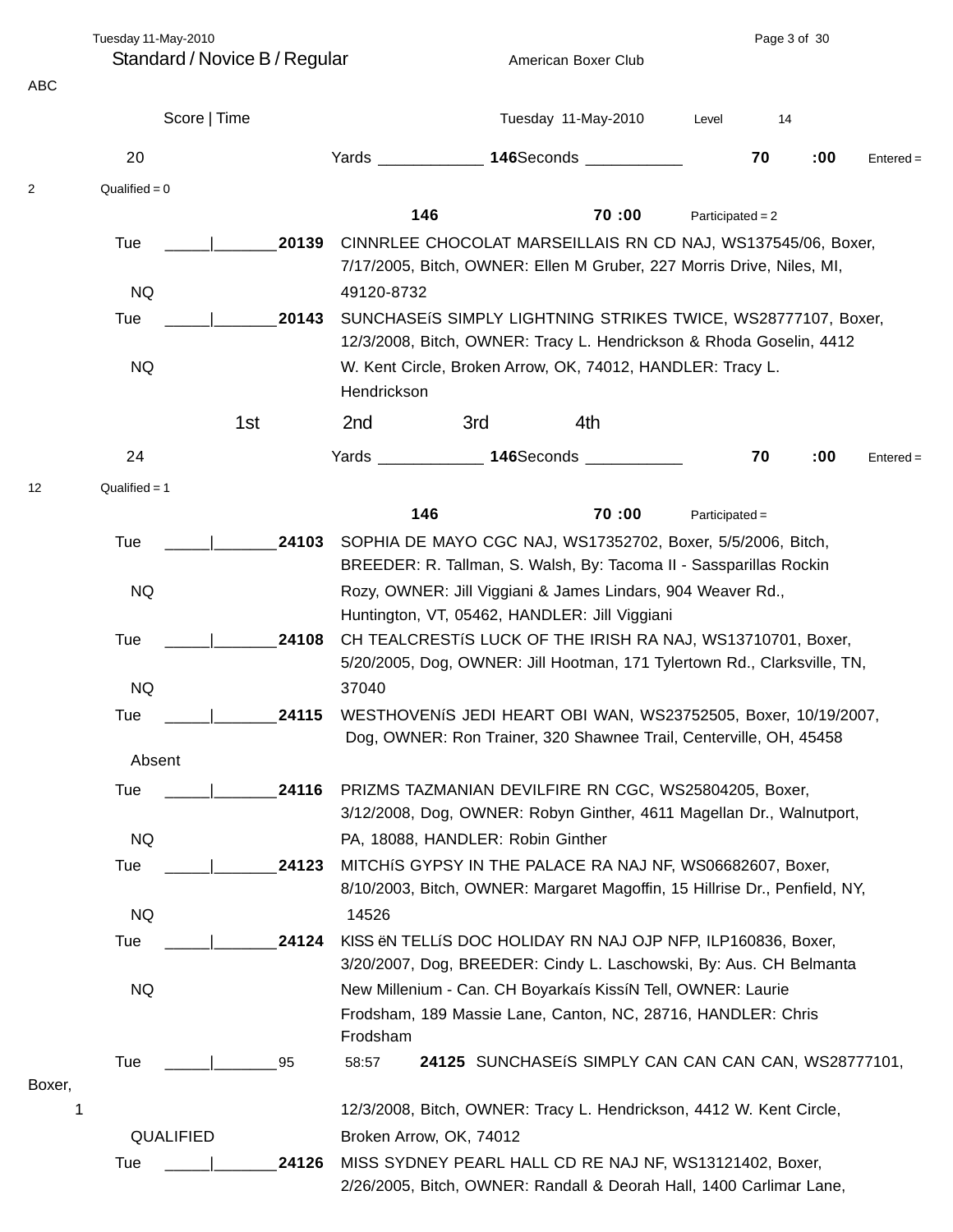|     | <b>NQ</b>                 |           |                         |                               | Louisville, KY, 40222, HANDLER: Laura Feldt                                                                                          |                    |              |             |
|-----|---------------------------|-----------|-------------------------|-------------------------------|--------------------------------------------------------------------------------------------------------------------------------------|--------------------|--------------|-------------|
|     | Tue                       | 24127     |                         |                               | LEMKOIS SUPER STAR, WS25569901, Boxer, 2/20/2008, Dog, OWNER:                                                                        |                    |              |             |
|     |                           |           |                         |                               | Trisha Koetter & Stephanie Penner, 904 Weaver Rd., Huntington, VT,                                                                   |                    |              |             |
|     | <b>NQ</b>                 |           |                         | 05462, HANDLER: Jill Viggiani |                                                                                                                                      |                    |              |             |
|     | Tue                       | 24139     |                         |                               | SUNCHASEIS THE NEW BLACK CDX RN NAJ, WS20398502, Boxer,<br>1/9/2007, Dog, OWNER: Tracy L. Hendrickson, 4412 W. Kent Circle,          |                    |              |             |
|     | <b>NQ</b>                 |           |                         | Broken Arrow, OK, 74012       |                                                                                                                                      |                    |              |             |
|     | Tue                       | 24140     |                         |                               | BENCHMARKIS BLACK MAGIC RA NAJ, WS131633/02, Boxer, 5/9/2005,                                                                        |                    |              |             |
|     |                           |           |                         |                               | Dog, OWNER: Brenda Staley, 355 N Chestnut St, Monrovia, IN, 46157                                                                    |                    |              |             |
|     | <b>NQ</b>                 |           |                         |                               |                                                                                                                                      |                    |              |             |
|     | Tue                       | 24142     |                         |                               | BENDER KINNEY, ILP157718, Boxer, 6/8/2003, Dog, OWNER: Tracy                                                                         |                    |              |             |
|     | <b>NQ</b>                 |           |                         |                               | Kinney, 4119 Summit Rd., Batavia, OH, 45103-8470                                                                                     |                    |              |             |
|     |                           | 1st 24125 | 2 <sub>nd</sub>         | 3rd                           | 4th                                                                                                                                  |                    |              |             |
|     |                           |           |                         |                               |                                                                                                                                      |                    |              |             |
|     | Tuesday 11-May-2010       |           |                         |                               |                                                                                                                                      |                    | Page 4 of 30 |             |
|     | Standard / Open / Regular |           |                         |                               | American Boxer Club                                                                                                                  |                    |              |             |
| ABC |                           |           |                         |                               |                                                                                                                                      |                    |              |             |
|     | Score   Time              |           |                         |                               | Tuesday 11-May-2010                                                                                                                  | Level              | 5            |             |
|     | 20                        |           | <b>Yards Example 19</b> |                               | 160Seconds                                                                                                                           | 65                 | :00          | $Entered =$ |
| 2   | $Qualified = 1$           |           |                         |                               |                                                                                                                                      |                    |              |             |
|     |                           |           |                         | 160                           | 65:00                                                                                                                                | Participated = $2$ |              |             |
|     | Tue                       | 20110     |                         |                               | RNB N VALLEY HONOR VIMY RIDGE NA, WS25350301, Boxer,<br>11/15/2007, Bitch, OWNER: Rosemary Right, 1108 S. Main St.,                  |                    |              |             |
|     | <b>NQ</b>                 |           |                         | Springboro, PA, 16435         |                                                                                                                                      |                    |              |             |
|     | Tue                       | 90        | 62:97                   |                               | 20128 JUNE BUGÍS ANGEL, WS10670703, Boxer, 10/22/2004,                                                                               |                    |              |             |
|     | Bitch, OWNER:<br>1        |           |                         |                               | Denise E. Snyder, 2317 Bockes Rd., Skaneateles, NY, 13152                                                                            |                    |              |             |
|     | QUALIFIED                 |           |                         |                               |                                                                                                                                      |                    |              |             |
|     |                           |           |                         |                               |                                                                                                                                      |                    |              |             |
|     |                           | 1st 20128 | 2 <sub>nd</sub>         | 3rd                           | 4th                                                                                                                                  |                    |              |             |
|     | 24                        |           | Yards _______________   |                               | 160Seconds ___________                                                                                                               | 65                 | :00          | $Entered =$ |
| 3   | $Qualified = 0$           |           |                         |                               |                                                                                                                                      |                    |              |             |
|     |                           |           |                         | 160                           | 65:00                                                                                                                                | Participated = $3$ |              |             |
|     | Tue                       | 24109     |                         |                               | DADDYIS GIRL KILLIAN NA NAJ CD RE, WS14408301, Boxer, 8/6/2005,<br>Bitch, OWNER: Erin & Tom Rezmer, 4195 Highland Ave., Lombard, IL, |                    |              |             |
|     | <b>NQ</b>                 |           |                         | 60148, HANDLER: Tom Rezmer    |                                                                                                                                      |                    |              |             |
|     | Tue                       | 24119     |                         |                               | YDKIS DESSERT WEST WIND, WS17961701, Boxer, 5/14/2006, Dog,                                                                          |                    |              |             |
|     |                           |           |                         |                               | OWNER: Jennifer Yates, 100 Kramer Dr., Lindenhurst, NY, 11757                                                                        |                    |              |             |
|     | <b>NQ</b>                 |           |                         |                               |                                                                                                                                      |                    |              |             |
|     | Tue                       | 24120     |                         |                               | DCIS LITTLE MISS MAGIC NA NAJ, WS17485906, Boxer, 5/12/2006,                                                                         |                    |              |             |
|     | <b>NQ</b>                 |           |                         |                               | Bitch, OWNER: Margaret Magoffin, 15 Hillrise Dr., Penfield, NY, 14526                                                                |                    |              |             |
|     |                           | 1st       | 2nd                     | 3rd                           | 4th                                                                                                                                  |                    |              |             |
|     |                           |           |                         |                               |                                                                                                                                      |                    |              |             |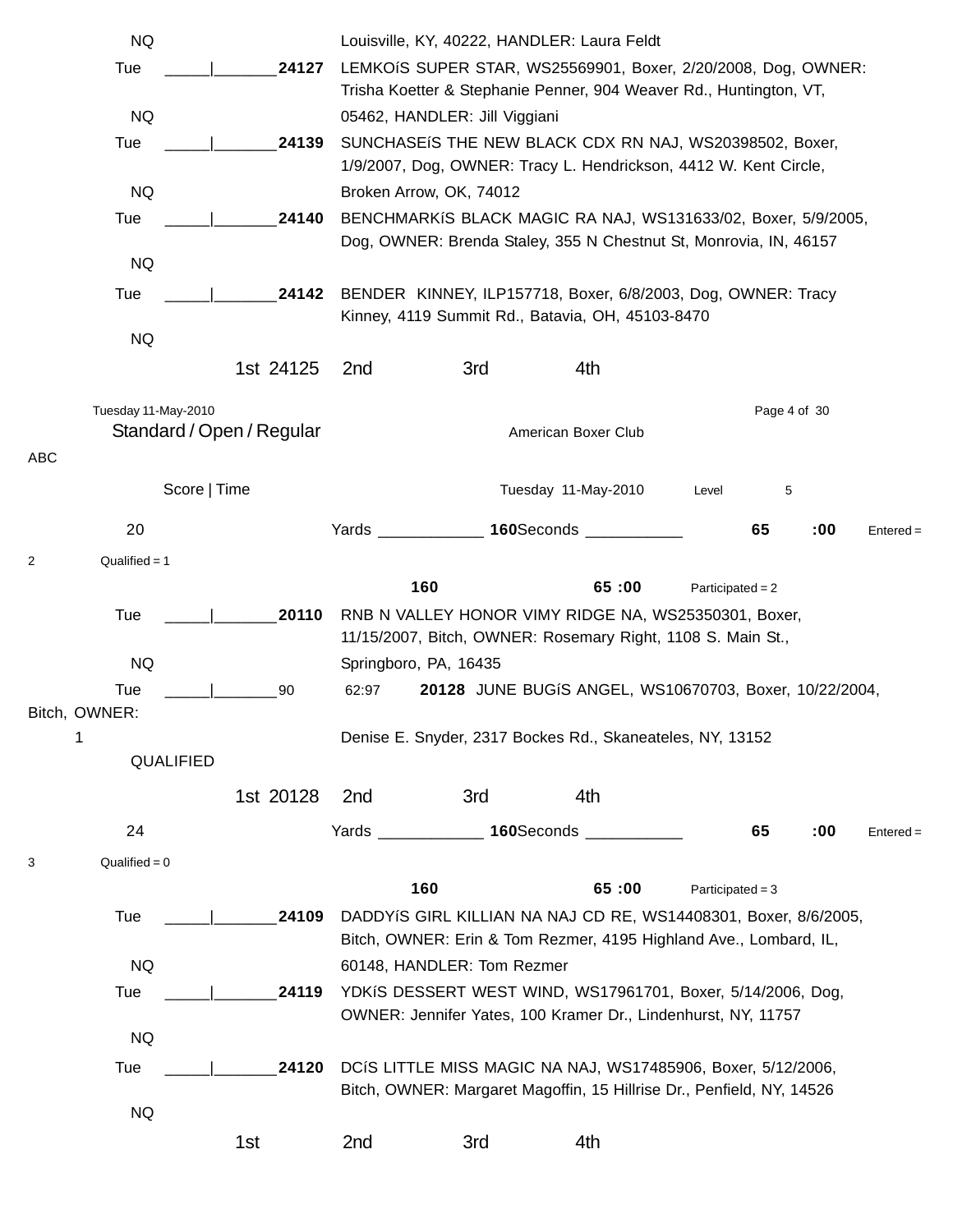|              | Tuesday 11-May-2010 |                                  |       |                         |     |                                                                                                                                                                                                                               |                    | Page 5 of 30 |     |             |
|--------------|---------------------|----------------------------------|-------|-------------------------|-----|-------------------------------------------------------------------------------------------------------------------------------------------------------------------------------------------------------------------------------|--------------------|--------------|-----|-------------|
|              |                     | Standard / Excellent A / Regular |       |                         |     | American Boxer Club                                                                                                                                                                                                           |                    |              |     |             |
| ABC          |                     |                                  |       |                         |     |                                                                                                                                                                                                                               |                    |              |     |             |
|              |                     | Score   Time                     |       |                         |     | Tuesday 11-May-2010                                                                                                                                                                                                           | Level              | 5            |     |             |
|              | 20                  |                                  |       | <b>Yards Example 19</b> |     | 178Seconds and the second state of the second state of the second state of the second state of the second state of the second state of the second state of the second state of the second state state state state state state |                    | 62           | :00 | $Entered =$ |
| 4            | $Qualified = 0$     |                                  |       |                         |     |                                                                                                                                                                                                                               |                    |              |     |             |
|              |                     |                                  |       | 178                     |     | 62:00                                                                                                                                                                                                                         | Participated = $4$ |              |     |             |
|              | Tue                 |                                  | 20105 |                         |     | CH PEPRHL WILL YOU DANCE MARBO CD RE OA NAJ NF,                                                                                                                                                                               |                    |              |     |             |
|              |                     |                                  |       |                         |     | WS141446/01, Boxer, 8/1/2005, Bitch, OWNER: Sue Ann Thompson,                                                                                                                                                                 |                    |              |     |             |
|              | <b>NQ</b>           |                                  |       |                         |     | 1858 Curtis Bridge Rd. NE, North Liberty, IA, 52317-9540                                                                                                                                                                      |                    |              |     |             |
|              | Tue                 |                                  | 20119 |                         |     | BACHIS FIRE DANCE CD RE OA OAJ, WS08097503, Boxer, 3/18/2004,<br>Bitch, OWNER: Joan Kenney & Chrisitne Bachmann, 1392 Durham Rd.,                                                                                             |                    |              |     |             |
|              | <b>NQ</b>           |                                  |       |                         |     | Wallingford, CT, 06492, HANDLER: Joan Kenney                                                                                                                                                                                  |                    |              |     |             |
|              | Tue                 |                                  | 20144 |                         |     | SUNCHASEIS LITTLE BLACK DRESS UD RA OA OAJ, WS069670/06,                                                                                                                                                                      |                    |              |     |             |
|              |                     |                                  |       |                         |     | Boxer, 11/20/2003, Bitch, OWNER: Tracy L. Hendrickson & Rhoda                                                                                                                                                                 |                    |              |     |             |
|              | <b>NQ</b>           |                                  |       |                         |     | Goselin, 4412 W. Kent Circle, Broken Arrow, OK, 74012, HANDLER:                                                                                                                                                               |                    |              |     |             |
|              |                     |                                  |       | Tracy L. Hendrickson    |     |                                                                                                                                                                                                                               |                    |              |     |             |
|              | Tue                 |                                  | 20123 |                         |     | BLUE RIDGE BRITCHES NA NAJ, PAL202701, Boxer, 7/1/2006, Dog,<br>OWNER: Marcella Smith, 400 D N. Grove St., Bridgewater, VA, 22812,                                                                                            |                    |              |     |             |
|              | <b>NQ</b>           |                                  |       | HANDLER: Marcie Smith   |     |                                                                                                                                                                                                                               |                    |              |     |             |
|              |                     | 1st                              |       | 2 <sub>nd</sub>         | 3rd | 4th                                                                                                                                                                                                                           |                    |              |     |             |
|              | 24                  |                                  |       |                         |     | Yards _________________ 178Seconds ______________                                                                                                                                                                             |                    | 62           | :00 | $Entered =$ |
| $\mathbf{1}$ | $Qualified = 0$     |                                  |       |                         |     |                                                                                                                                                                                                                               |                    |              |     |             |
|              |                     |                                  |       | 178                     |     | 62:00                                                                                                                                                                                                                         | Participated = $1$ |              |     |             |
|              | Tue                 |                                  | 24101 |                         |     | SHERA N DYNAMICIS GREAT EXPECTATIONS OA OAJ, WS13380905,<br>Boxer, 5/1/2005, Bitch, OWNER: Reegan Ray, Bill Polonsky, Barbara                                                                                                 |                    |              |     |             |
|              | <b>NQ</b>           |                                  |       |                         |     | Riggs, 734 San Diguito Dr., Encinitas, CA, 90924, HANDLER: Reegan Ray                                                                                                                                                         |                    |              |     |             |
|              |                     |                                  |       |                         |     |                                                                                                                                                                                                                               |                    |              |     |             |
|              |                     | 1st                              |       | 2nd                     | 3rd | 4th                                                                                                                                                                                                                           |                    |              |     |             |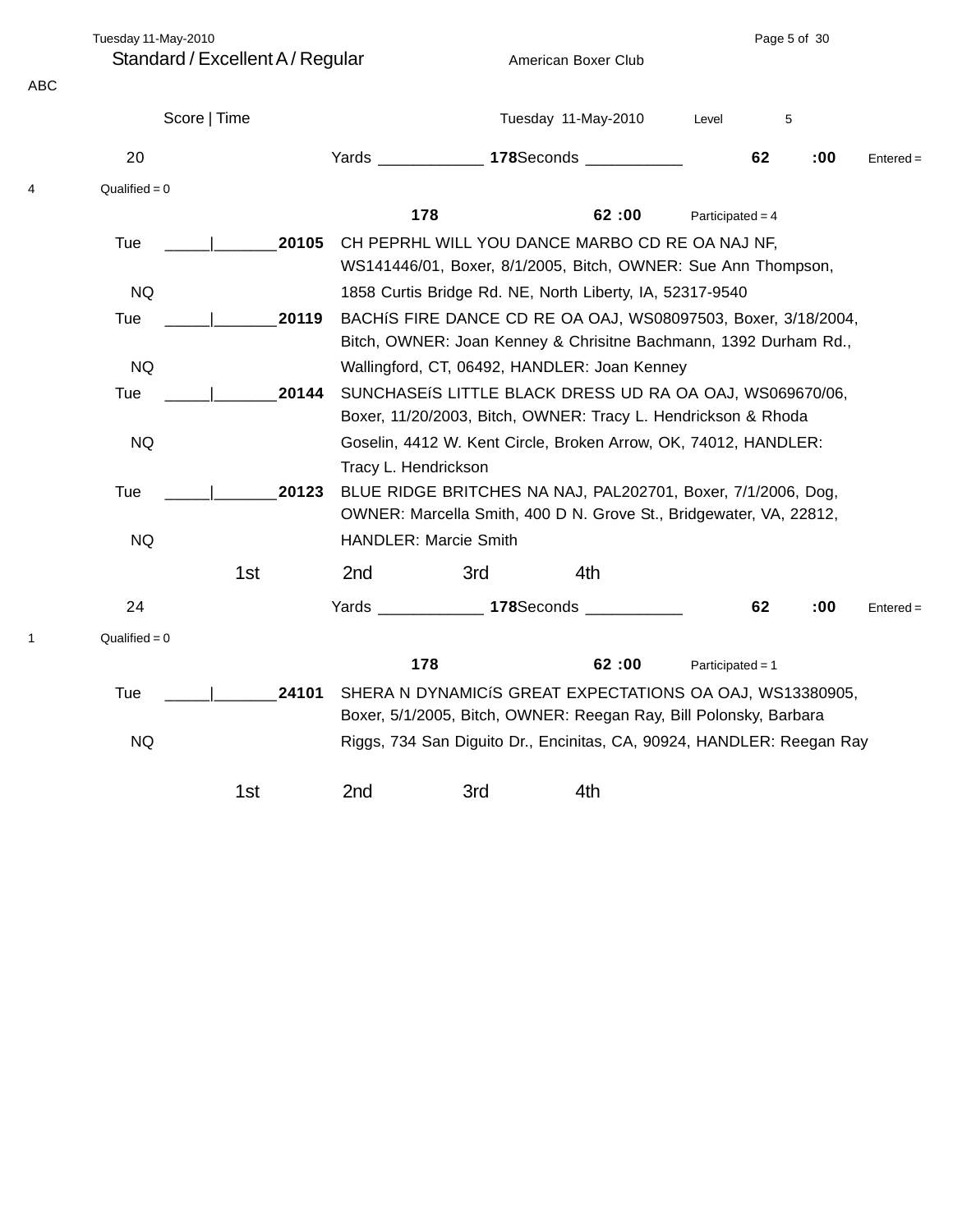|                | Tuesday 11-May-2010<br>Standard / Excellent B / Regular |              |                   |                             |     | American Boxer Club                   |                                                                         | Page 6 of 30       |    |     |             |
|----------------|---------------------------------------------------------|--------------|-------------------|-----------------------------|-----|---------------------------------------|-------------------------------------------------------------------------|--------------------|----|-----|-------------|
| ABC            |                                                         |              |                   |                             |     |                                       |                                                                         |                    |    |     |             |
|                |                                                         | Score   Time |                   |                             |     |                                       | Tuesday 11-May-2010                                                     | Level              | 13 |     |             |
|                | 20                                                      |              |                   | <b>Yards Exercise State</b> |     |                                       | 178Seconds ___________                                                  |                    | 62 | :00 | $Entered =$ |
| 6              | $Qualified = 3$                                         |              |                   |                             |     |                                       |                                                                         |                    |    |     |             |
|                |                                                         |              |                   |                             | 178 |                                       | 62:00                                                                   | Participated = $6$ |    |     |             |
|                | Tue                                                     |              | 100               | 47:82                       |     |                                       | 20112 MACH3 RIEGELIS DIAMOND OF SAVOY RAE CDX MXF,                      |                    |    |     |             |
| WR064507/02,   |                                                         |              |                   |                             |     |                                       |                                                                         |                    |    |     |             |
| 1              |                                                         |              |                   |                             |     |                                       | Boxer, 3/5/2002, Bitch, BREEDER: Esther Riegel & Mary Banta, By:        |                    |    |     |             |
|                | QUALIFIED                                               |              |                   |                             |     |                                       | Suncrestís In His Image - Savoy Hot Sicily, CD, OWNER: Ileana Nadal,    |                    |    |     |             |
|                |                                                         |              |                   |                             |     | 3136 Oak Tree Pl., Valrico, FL, 33596 |                                                                         |                    |    |     |             |
|                | Tue                                                     |              | 100               | 57:89                       |     |                                       | 20114 CH TEALCRESTIS PENNYS FROM HEAVEN CDX RAMX                        |                    |    |     |             |
| MXJ,           |                                                         |              |                   |                             |     |                                       |                                                                         |                    |    |     |             |
| 3              |                                                         |              |                   |                             |     |                                       | WR051949/01, Boxer, 10/12/2001, Bitch, OWNER: Jill Hootman, 171         |                    |    |     |             |
|                | QUALIFIED                                               |              |                   |                             |     | Tylertown Rd., Clarksville, TN, 37040 |                                                                         |                    |    |     |             |
|                | Tue                                                     |              | 20124             |                             |     |                                       | SWEET GEORGIEIS BELLE OF THE BALL UD MX MXJ, WS134666/02,               |                    |    |     |             |
|                |                                                         |              |                   |                             |     |                                       | Boxer, 6/5/2005, Bitch, OWNER: Ruth M. & James P. Hutchins, 502         |                    |    |     |             |
|                | <b>NQ</b>                                               |              |                   |                             |     |                                       | Blossomhill Lane, Cincinnati, OH, 45224, HANDLER: Jim Hutchins          |                    |    |     |             |
|                | Tue                                                     |              | 20138             |                             |     |                                       | AVA JOSEPHINE VON WALDSTADT RN AX AXJ NF, WS20480305,                   |                    |    |     |             |
|                |                                                         |              |                   |                             |     |                                       | Boxer, 1/4/2007, Bitch, OWNER: Elisabeth Lonergan, 1465 Y Ave., Ames,   |                    |    |     |             |
|                | <b>NQ</b>                                               |              |                   | IA, 50014                   |     |                                       |                                                                         |                    |    |     |             |
|                | Tue                                                     |              | 100               | 50:96                       |     |                                       | 20142 JOSEPHINE VON BACHBETT VCD2 MX MXJ RE UD,                         |                    |    |     |             |
| WS001755/03,   |                                                         |              |                   |                             |     |                                       |                                                                         |                    |    |     |             |
| 2              |                                                         |              |                   |                             |     |                                       | Boxer, 1/21/2002, Bitch, OWNER: Renee & Terry Basye, Jr., 1601 Prarie   |                    |    |     |             |
|                | <b>QUALIFIED</b>                                        |              |                   |                             |     |                                       | Ave., Beloit, WI, 53511-3838, HANDLER: Renee Basye                      |                    |    |     |             |
|                | Tue                                                     |              | 20149             |                             |     |                                       | SIRRAHIS TULSA TWIST UD AX AXJ, WS05396902, Boxer, 8/26/2003,           |                    |    |     |             |
|                |                                                         |              |                   |                             |     |                                       | Bitch, OWNER: Sally Harris, 9246 W. Stuenkel Rd., Frankfort, IL, 60423- |                    |    |     |             |
|                | <b>NQ</b>                                               |              |                   | 8199                        |     |                                       |                                                                         |                    |    |     |             |
|                |                                                         |              | 1st 20112         | 2nd 20142                   |     | 3rd 20114                             | 4th                                                                     |                    |    |     |             |
|                | 24                                                      |              |                   |                             |     |                                       | Yards ______________ 178Seconds __________                              |                    | 62 | :00 | $Entered =$ |
|                |                                                         |              |                   |                             |     |                                       |                                                                         |                    |    |     |             |
| 6              | Qualified $= 5$                                         |              |                   |                             |     |                                       |                                                                         |                    |    |     |             |
|                |                                                         |              |                   |                             | 178 |                                       | 62:00                                                                   | Participated = $5$ |    |     |             |
|                | Tue                                                     |              | $\frac{1}{1}$ 100 | 51:42                       |     |                                       | 24110 MACH2 YATES ABSOLUTE PERFECTION CD RAE MXF,                       |                    |    |     |             |
| WR048653/05,   |                                                         |              |                   |                             |     |                                       | Boxer, 9/21/2001, Bitch, OWNER: Jennifer & Clint Yates, 100 Kramer Dr., |                    |    |     |             |
|                | QUALIFIED                                               |              |                   |                             |     |                                       | Lindenhurst, NY, 11757, HANDLER: Jennifer Yates                         |                    |    |     |             |
|                |                                                         |              |                   |                             |     |                                       |                                                                         |                    |    |     |             |
|                | Tue                                                     |              | 24118             |                             |     |                                       | MACH SWEET BEAU REGARDS 2 YOU UD TDI, WR03765205, Boxer,                |                    |    |     |             |
|                |                                                         |              |                   |                             |     |                                       | 7/19/2001, Dog, OWNER: James P & Ruth M. Hutchins, 502 Blossomhill      |                    |    |     |             |
|                | Absent                                                  |              |                   |                             |     |                                       | Lane, Cincinnati, OH, 45224, HANDLER: Ruth Hutchins                     |                    |    |     |             |
|                | Tue                                                     |              | 100               | 46:66                       |     |                                       | 24121 CH MACH2 KELLYIS CRUISE ON UP SHALSADE CD RE                      |                    |    |     |             |
| MXF TQX,       |                                                         |              |                   |                             |     |                                       |                                                                         |                    |    |     |             |
| $\overline{2}$ |                                                         |              |                   |                             |     |                                       | WS014013/01, Boxer, 7/3/2002, Dog, OWNER: Susan Kelly & Shirley         |                    |    |     |             |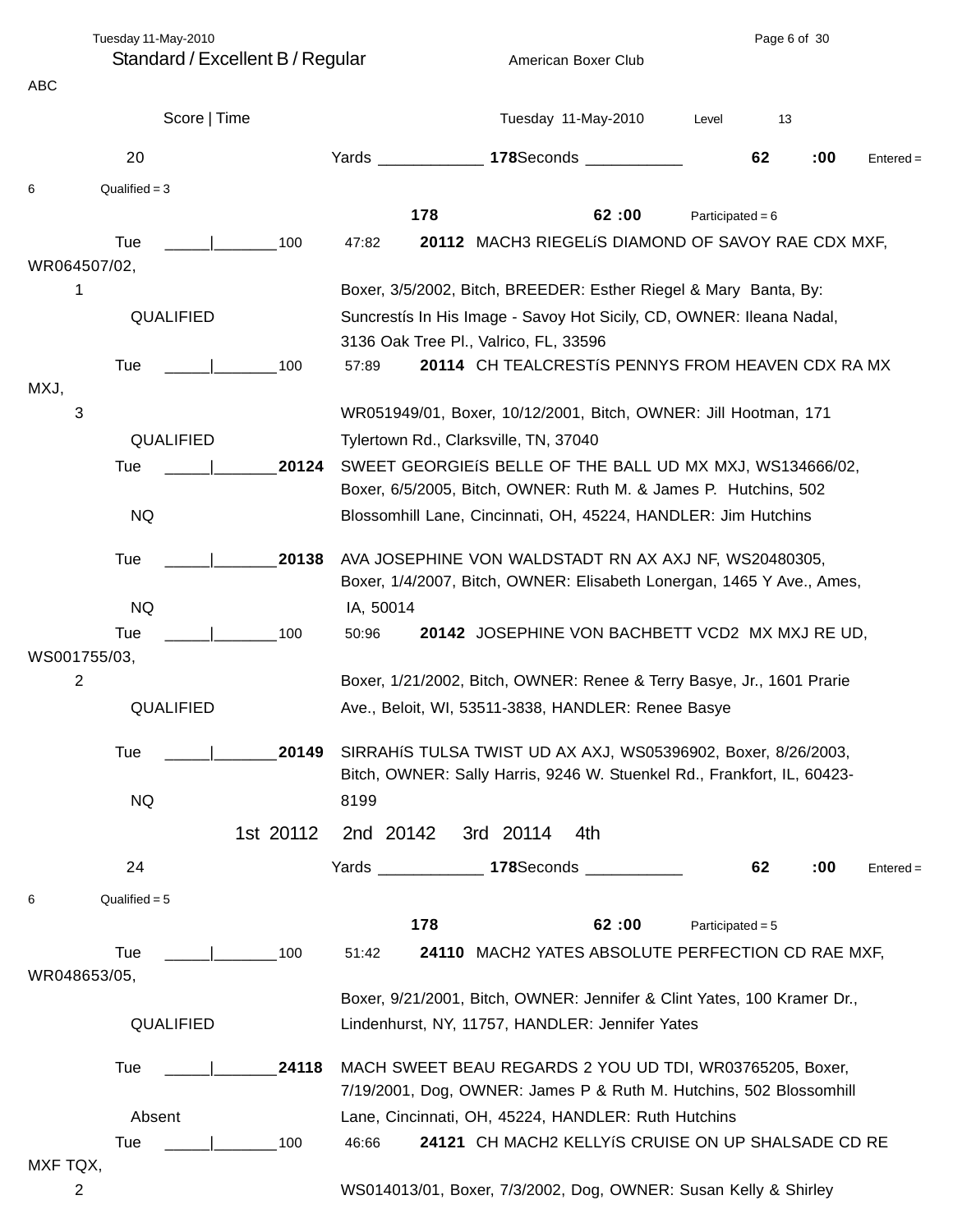|              |                     | QUALIFIED    |                                  | Kelly     |     |           | Laussade, 205 Alliance St., Kenner, LA, 70062-1027, HANDLER: Susan                                                                                                              |                    |              |     |             |
|--------------|---------------------|--------------|----------------------------------|-----------|-----|-----------|---------------------------------------------------------------------------------------------------------------------------------------------------------------------------------|--------------------|--------------|-----|-------------|
| Boxer,       | Tue                 |              | 100                              | 48:99     |     |           | 24129 SWEET SMELL OF SUCCESS CD MX MXJ, WS13466601,                                                                                                                             |                    |              |     |             |
| 3            |                     |              |                                  |           |     |           | 6/5/2005, Dog, OWNER: Peggie Makowski & Wayne Novak, 7307 Adkins                                                                                                                |                    |              |     |             |
|              |                     | QUALIFIED    |                                  |           |     |           | Rd., Mentor, OH, 44060, HANDLER: Peggie Makowski 19890830005                                                                                                                    |                    |              |     |             |
| Boxer,       | Tue                 |              | 100                              | 50:43     |     |           | 24135 AMAZING CODY MONTANA AX MXJ NF, WS19004104,                                                                                                                               |                    |              |     |             |
| 4            |                     |              |                                  |           |     |           | 8/30/2006, Dog, OWNER: Celeste Bell, 2236 Seymour Rd., Swartz Creek,                                                                                                            |                    |              |     |             |
|              |                     | QUALIFIED    |                                  | MI, 48473 |     |           |                                                                                                                                                                                 |                    |              |     |             |
| Boxer,       | Tue                 |              | 100                              | 46:52     |     |           | 24137 ANJA VON WALDSTADT CD RN AX AXJ, WS20480303,                                                                                                                              |                    |              |     |             |
| 1            |                     |              |                                  |           |     |           | 1/4/2007, Bitch, OWNER: Renee & Terry Basye, Jr., 1601 Prarie Ave.,                                                                                                             |                    |              |     |             |
|              |                     | QUALIFIED    |                                  |           |     |           | Beloit, WI, 53511-3838, HANDLER: Renee Basye                                                                                                                                    |                    |              |     |             |
|              |                     |              | 1st 24137                        | 2nd 24121 |     | 3rd 24129 | 4th 24135                                                                                                                                                                       |                    |              |     |             |
|              | 26                  |              |                                  |           |     |           | Yards _________________ 178Seconds ______________                                                                                                                               |                    | 62           | :00 | $Entered =$ |
| $\mathbf{1}$ | Qualified = $0$     |              |                                  |           |     |           |                                                                                                                                                                                 |                    |              |     |             |
|              |                     |              |                                  |           | 178 |           | 62:00                                                                                                                                                                           | Participated = $1$ |              |     |             |
| <b>ABC</b>   | Tuesday 11-May-2010 |              | Standard / Excellent B / Regular |           |     |           | American Boxer Club                                                                                                                                                             |                    | Page 7 of 30 |     |             |
|              |                     | Score   Time |                                  |           |     |           | Tuesday 11-May-2010                                                                                                                                                             | Level              | 13           |     |             |
|              | Tue<br><b>NQ</b>    |              | 26101                            |           |     |           | CAN CH VALLEYIS BOLD KNIGHT AXJ AX NF CGC, WS13383301,<br>Boxer, 5/31/2005, Dog, OWNER: Rosemarie V. Right, 168 S. Main St.,<br>Springboro, PA, 16435, HANDLER: Rosemarie Right |                    |              |     |             |
|              |                     |              | 1st                              | 2nd       | 3rd |           | 4th                                                                                                                                                                             |                    |              |     |             |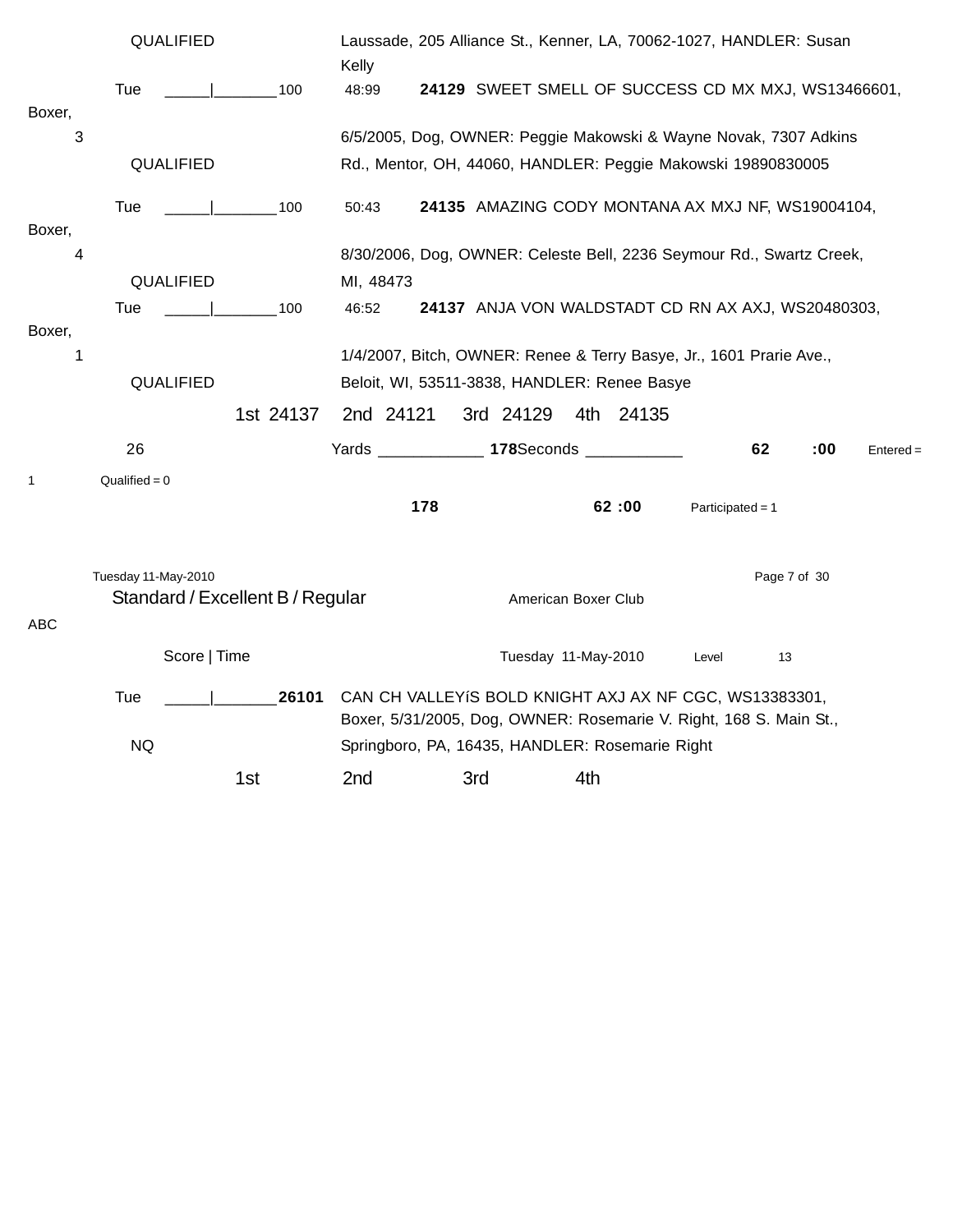|            | Tuesday 11-May-2010           |           |                             |                                |                                                                                                                                     |                    | Page 8 of 30 |     |             |
|------------|-------------------------------|-----------|-----------------------------|--------------------------------|-------------------------------------------------------------------------------------------------------------------------------------|--------------------|--------------|-----|-------------|
|            | Standard / Novice / Preferred |           |                             |                                | American Boxer Club                                                                                                                 |                    |              |     |             |
| ABC        |                               |           |                             |                                |                                                                                                                                     |                    |              |     |             |
|            | Score   Time                  |           |                             |                                | Tuesday 11-May-2010                                                                                                                 | Level              | 6            |     |             |
|            | 16                            |           | <b>Yards Example 19</b>     |                                | 146Seconds ____________                                                                                                             |                    | 75           | :00 | $Entered =$ |
| 3          | $Qualified = 1$               |           |                             |                                |                                                                                                                                     |                    |              |     |             |
|            |                               |           |                             | 146                            | 75:00                                                                                                                               | Participated = $3$ |              |     |             |
|            | <b>Tue</b>                    | 16102     |                             |                                | MIRO-TEALCRESTS WHATS UR NAME RN, WS17949708, Boxer,                                                                                |                    |              |     |             |
|            |                               |           |                             |                                | 5/21/2006, Bitch, OWNER: Jill Hootman, 171 Tylertown Rd., Clarksville,                                                              |                    |              |     |             |
|            | <b>NQ</b>                     |           | TN, 37040                   |                                |                                                                                                                                     |                    |              |     |             |
|            | Tue                           | 90        | 72:51                       |                                | 16109 CARLYN OAKS MIDNIGHT CHARM RN, WS28415702, Boxer,                                                                             |                    |              |     |             |
| 10/1/2008, |                               |           |                             |                                |                                                                                                                                     |                    |              |     |             |
| 1          |                               |           |                             |                                | Bitch, OWNER: Ellen M Gruber, 227 Morris Drive, Niles, MI, 49120-8732                                                               |                    |              |     |             |
|            | QUALIFIED                     |           |                             |                                |                                                                                                                                     |                    |              |     |             |
|            | Tue                           | 16127     |                             |                                | BENCHMARKIS JOE LOUIS CD AX MXJ RAE NF, WP982576/03, Boxer,                                                                         |                    |              |     |             |
|            |                               |           |                             |                                | 7/8/2000, Dog, OWNER: Brenda & Charles Staley, 355 N Chestnut St,                                                                   |                    |              |     |             |
|            | <b>NQ</b>                     |           |                             |                                | Monrovia, IN, 46157, HANDLER: Brenda Staley                                                                                         |                    |              |     |             |
|            |                               | 1st 16109 | 2nd                         | 3rd                            | 4th                                                                                                                                 |                    |              |     |             |
|            |                               |           |                             |                                |                                                                                                                                     |                    |              |     |             |
|            | 20                            |           | <b>Yards Exercise State</b> |                                | 146Seconds __________                                                                                                               |                    | 75           | :00 | $Entered =$ |
| 3          | $Qualified = 1$               |           |                             |                                |                                                                                                                                     |                    |              |     |             |
|            |                               |           |                             |                                |                                                                                                                                     |                    |              |     |             |
|            |                               |           |                             | 146                            | 75:00                                                                                                                               | Participated = $3$ |              |     |             |
|            | <b>Tue</b>                    | 20102     |                             |                                | BOYARKA ALICE IN WONDERLAND RN OAJ NFP AJP CGC, ILP160838,<br>Boxer, 11/13/2005, Bitch, BREEDER: Cindy L. Laschowski & Tamara Coli, |                    |              |     |             |
|            | <b>NQ</b>                     |           |                             |                                | By: Can Ch Boxken Passport to Fortune - Can Ch Boyarkaís Kiss ëN Tell,                                                              |                    |              |     |             |
|            |                               |           |                             |                                | OWNER: Laurie & Chris Frodsham, 189 Massie Lane, Canton, NC, 28716-                                                                 |                    |              |     |             |
|            |                               |           |                             | 5503, HANDLER: Chris Frodsham  |                                                                                                                                     |                    |              |     |             |
|            |                               |           |                             |                                |                                                                                                                                     |                    |              |     |             |
|            | Tue                           | 20104     |                             |                                | CH REGALIS FULL OF TENDER GRACE RA OJP, WS11731205, Boxer,                                                                          |                    |              |     |             |
|            |                               |           |                             |                                | 1/6/2005, Bitch, OWNER: Rebecca Gilchrist & Karinne Vanderpool, 210                                                                 |                    |              |     |             |
|            | <b>NQ</b>                     |           |                             |                                | Hackberry St., North Liberty, IA, 52317, HANDLER: Rebecca Gilcrest                                                                  |                    |              |     |             |
|            | Tue                           | 95        | 53:40                       |                                | 20146 WINMERE BLACK EYED SUSAN OA OAJ RN CGC,                                                                                       |                    |              |     |             |
|            | WS036452/02, Boxer,           |           |                             |                                |                                                                                                                                     |                    |              |     |             |
| 1          |                               |           |                             |                                | 3/23/2003, Bitch, BREEDER: Owner, By: CH Schoolís Fireworks                                                                         |                    |              |     |             |
|            | QUALIFIED                     |           |                             |                                | Powerplay - Winmere Tess DíUrbervilles, RN CGC, OWNER: Theresa                                                                      |                    |              |     |             |
|            |                               |           |                             | <b>HANDLER: Theresa Garton</b> | Garton & Lynn Garton, P.O. Box 13068, Oklahoma City, OK, 73113,                                                                     |                    |              |     |             |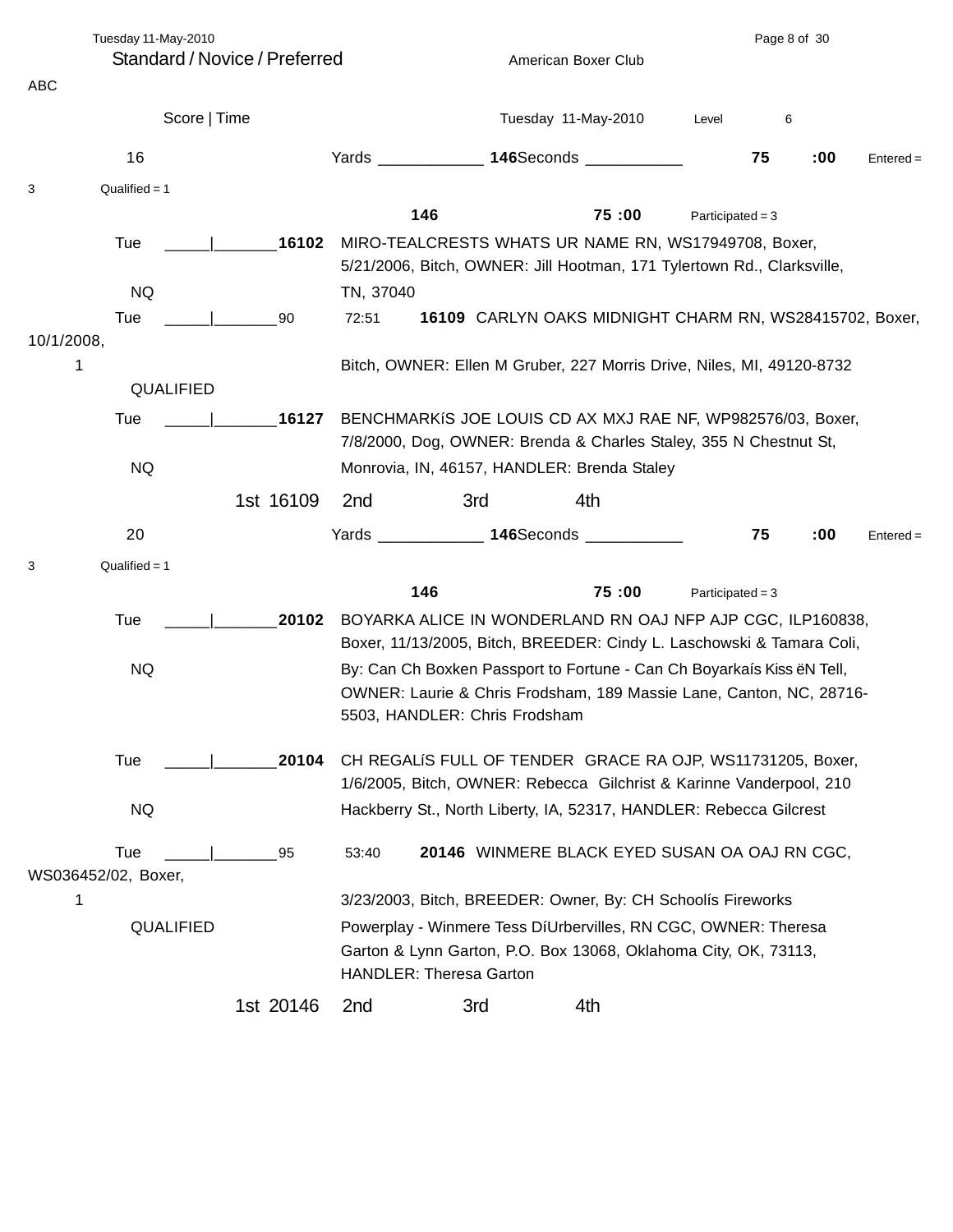| ABC | Tuesday 11-May-2010 | Standard / Excellent A / Preferred |                           |     | American Boxer Club                                                                                                                      |                    | Page 9 of 30 |     |             |
|-----|---------------------|------------------------------------|---------------------------|-----|------------------------------------------------------------------------------------------------------------------------------------------|--------------------|--------------|-----|-------------|
|     |                     | Score   Time                       |                           |     | Tuesday 11-May-2010                                                                                                                      | Level              | 2            |     |             |
|     | 16                  |                                    | Yards ______________      |     | 178Seconds ____________                                                                                                                  |                    | 67           | :00 | $Entered =$ |
|     | $Qualified = 0$     |                                    |                           |     |                                                                                                                                          |                    |              |     |             |
|     |                     |                                    |                           | 178 | 67:00                                                                                                                                    | Participated = $1$ |              |     |             |
|     | Tue                 |                                    | 16107                     |     | PENNY RA AX MXJ NJP NAP, ILP152409, Boxer, 4/8/2004, Bitch,<br>OWNER: Sandra Kistler, 214 Ranchview Dr., Vandalia, OH, 45377             |                    |              |     |             |
|     | <b>NQ</b>           |                                    |                           |     |                                                                                                                                          |                    |              |     |             |
|     |                     | 1st                                | 2nd                       | 3rd | 4th                                                                                                                                      |                    |              |     |             |
|     | 20                  |                                    | <b>Yards Example 2019</b> |     | 178Seconds ____________                                                                                                                  |                    | 67           | :00 | $Entered =$ |
|     | $Qualified = 0$     |                                    |                           |     |                                                                                                                                          |                    |              |     |             |
|     |                     |                                    |                           | 178 | 67:00                                                                                                                                    | Participated = $1$ |              |     |             |
|     | Tue                 |                                    | 20130                     |     | ELK RUN ELLIE MAE AJP, ILP151073, Boxer, 3/1/2004, Bitch, OWNER:<br>Marcella Smith, 400 D N. Grove St., Bridgewater, VA, 22812, HANDLER: |                    |              |     |             |
|     | <b>NQ</b>           |                                    | Marcie Smith              |     |                                                                                                                                          |                    |              |     |             |
|     |                     | 1st                                | 2nd                       | 3rd | 4th                                                                                                                                      |                    |              |     |             |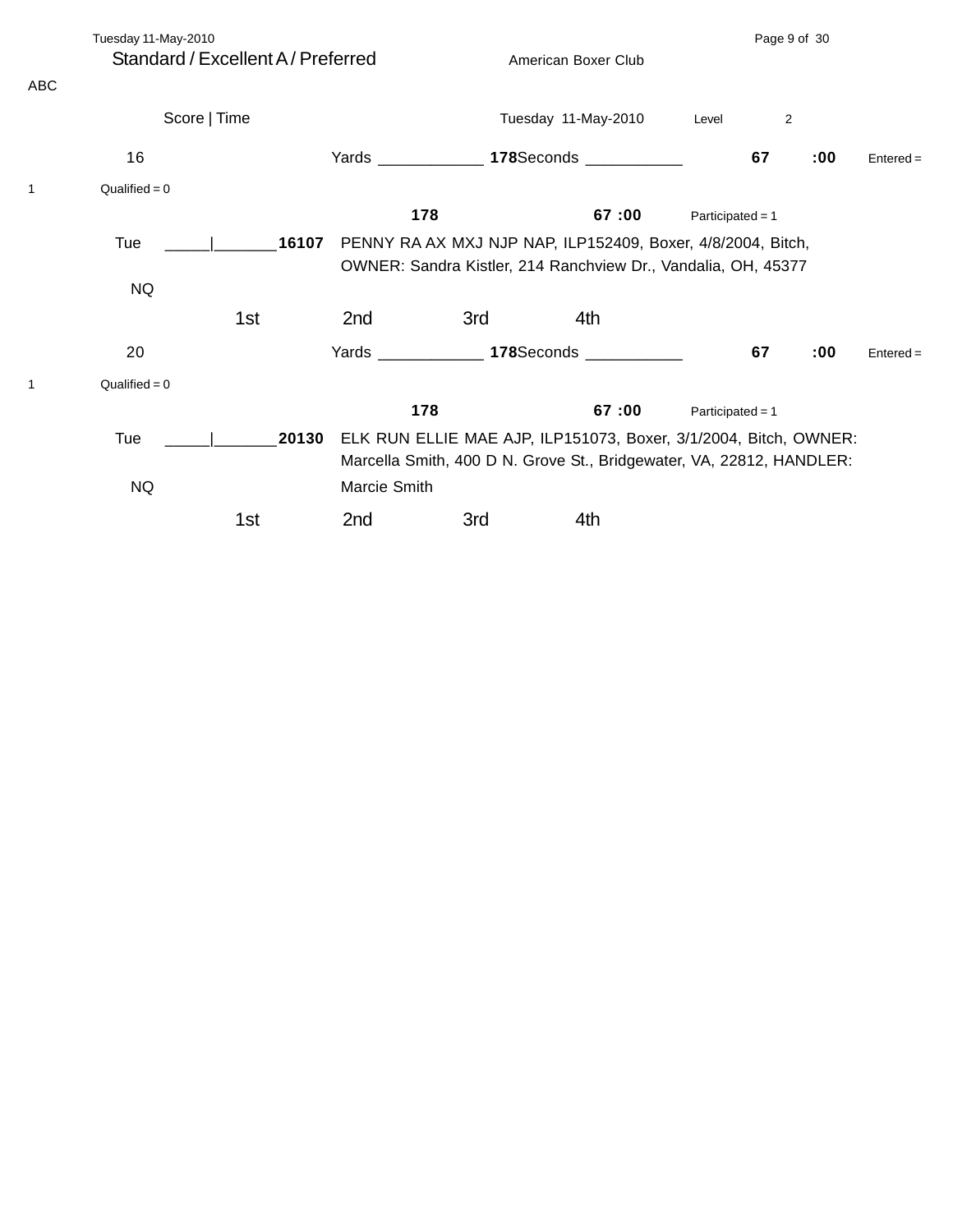| ABC                      | Tuesday 11-May-2010 | Standard / Excellent B / Preferred |                                 |                                                                                                                                    | American Boxer Club     |                    | Page 10 of 30 |     |             |
|--------------------------|---------------------|------------------------------------|---------------------------------|------------------------------------------------------------------------------------------------------------------------------------|-------------------------|--------------------|---------------|-----|-------------|
|                          | Score   Time        |                                    |                                 |                                                                                                                                    | Tuesday 11-May-2010     | Level              | 5             |     |             |
|                          | 16                  |                                    | <b>Yards Example 20</b>         |                                                                                                                                    | 178Seconds ____________ |                    | 67            | :00 | $Entered =$ |
| 2                        | $Qualified = 0$     |                                    |                                 |                                                                                                                                    |                         |                    |               |     |             |
|                          |                     |                                    | 178                             |                                                                                                                                    | 67:00                   | Participated = $2$ |               |     |             |
|                          | Tue                 | 16113                              |                                 | LONERGANIS MAGGIE MAY RA NF OA MXJ OAP AJP, WR028173/06,<br>Boxer, 5/24/2001, Bitch, BREEDER: Natasha Von Brunt, By: Cowboy VIII - |                         |                    |               |     |             |
|                          | <b>NQ</b>           |                                    | 50014                           | Deam Catcher, OWNER: Elisabeth Lonergan, 1465 Y Ave., Ames, IA,                                                                    |                         |                    |               |     |             |
|                          | Tue                 | 16119                              |                                 | BECCA RA NA NAJ AXP OJP CGC, ILP103460, Boxer, 8/1/2003, Bitch,<br>OWNER: Sandra Kistler, 214 Ranchview Dr., Vandalia, OH, 45377,  |                         |                    |               |     |             |
|                          | <b>NQ</b>           |                                    | <b>HANDLER: Kenneth Kistler</b> |                                                                                                                                    |                         |                    |               |     |             |
|                          |                     | 1st                                | 2 <sub>nd</sub>                 | 3rd                                                                                                                                | 4th                     |                    |               |     |             |
|                          | 20                  |                                    |                                 | Yards <b>178</b> Seconds <b>1888</b>                                                                                               |                         |                    | 67            | :00 | $Entered =$ |
| 3                        | $Qualified = 3$     |                                    |                                 |                                                                                                                                    |                         |                    |               |     |             |
|                          |                     |                                    | 178                             |                                                                                                                                    | 67:00                   | Participated = $3$ |               |     |             |
|                          | Tue                 | 100                                | 59:24                           | 20120 ST. ELMOIS FIRE OAP AJP, ILP105060, Boxer, 2/9/2002, Dog,                                                                    |                         |                    |               |     |             |
| OWNER:<br>$\overline{2}$ |                     |                                    |                                 |                                                                                                                                    |                         |                    |               |     |             |
|                          | QUALIFIED           |                                    |                                 | Robyn Ginther, 4611 Magellan Dr., Walnutport, PA, 18088                                                                            |                         |                    |               |     |             |
|                          | Tue                 | 100                                | 64:43                           | 20134 SWEET GEORGIE GIRL UDX MX MXJ, WR03765206, Boxer,                                                                            |                         |                    |               |     |             |
| 7/19/2001,               |                     |                                    |                                 |                                                                                                                                    |                         |                    |               |     |             |
| 3                        |                     |                                    |                                 | Bitch, OWNER: Ruth M. & James P. Hutchins, 502 Blossomhill Lane,                                                                   |                         |                    |               |     |             |
|                          | QUALIFIED           |                                    |                                 | Cincinnati, OH, 45224, HANDLER: Jim Hutchins                                                                                       |                         |                    |               |     |             |
|                          | Tue                 | 100                                | 52:88                           | 20145 SOME CALL ME MR. WIGGLE AJP AXP, WS09260401,                                                                                 |                         |                    |               |     |             |
| Boxer, 7/24/2004,        |                     |                                    |                                 |                                                                                                                                    |                         |                    |               |     |             |
| 1                        | QUALIFIED           |                                    |                                 | Dog, OWNER: Kaydi Strickler, 10333 280th Ave. NW, Euclid, MN, 56722                                                                |                         |                    |               |     |             |
|                          |                     | 1st 20145                          | 2nd 20120                       | 3rd 20134                                                                                                                          | 4th                     |                    |               |     |             |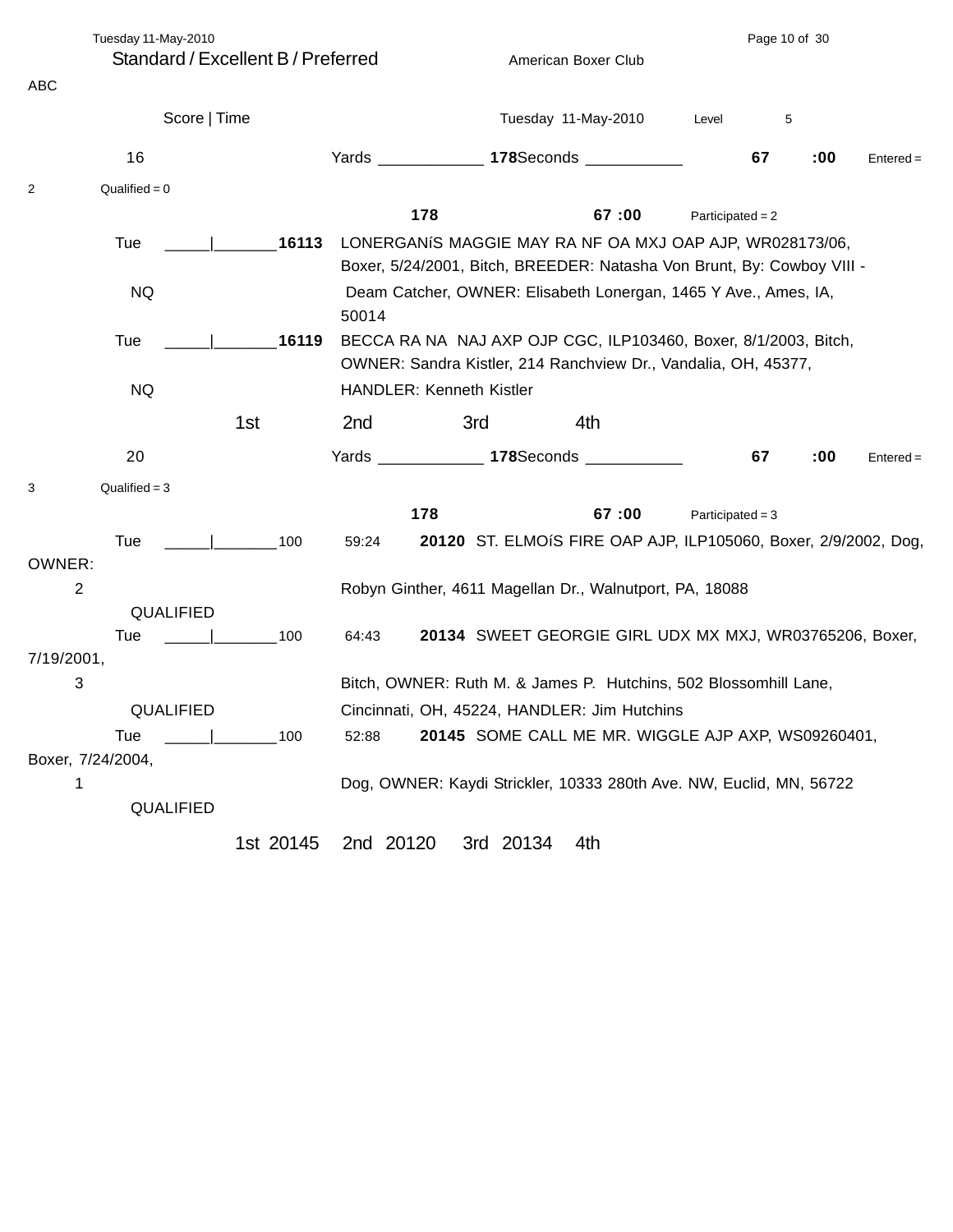| <b>ABC</b>   | Tuesday 11-May-2010 | Jumpers With Weaves / Novice A / Regular |                 |     | American Boxer Club                                                                                                               |                    | Page 11 of 30 |             |
|--------------|---------------------|------------------------------------------|-----------------|-----|-----------------------------------------------------------------------------------------------------------------------------------|--------------------|---------------|-------------|
|              |                     | Score   Time                             |                 |     | Tuesday 11-May-2010                                                                                                               | Level              | 2             |             |
|              | 20                  |                                          |                 |     | Yards ________________ 120Seconds ____________                                                                                    | 40                 | :00           | $Entered =$ |
| -1           | Qualified = $0$     |                                          |                 |     |                                                                                                                                   |                    |               |             |
|              |                     |                                          |                 | 120 | 40:00                                                                                                                             | Participated = $1$ |               |             |
|              | Tue                 | 20116                                    |                 |     | SHIREIS KAHLUA SHEIS SO FREAKIN CUTE CD RE, WS23774602, Boxer,<br>11/3/2007, Bitch, OWNER: Erin & Tom Rezmer, 4195 Highland Ave., |                    |               |             |
|              | NQ.                 |                                          |                 |     | Lombard, IL, 60148, HANDLER: Erin Rezmer                                                                                          |                    |               |             |
|              |                     | 1st                                      | 2nd             | 3rd | 4th                                                                                                                               |                    |               |             |
|              | 24                  |                                          |                 |     | Yards 120Seconds 2008                                                                                                             | 40                 | :00           | $Entered =$ |
| $\mathbf 1$  | $Qualified = 1$     |                                          |                 |     |                                                                                                                                   |                    |               |             |
|              |                     |                                          |                 | 120 | 40:00                                                                                                                             | Participated = $1$ |               |             |
|              | Tue                 | 100                                      | 33:52           |     | 24106 CHERKEIS TOO HOT TO HANDLE, WS26680101, Boxer, 6/6/                                                                         |                    |               |             |
| 2008, Bitch, |                     |                                          |                 |     |                                                                                                                                   |                    |               |             |
| 1            | QUALIFIED           |                                          |                 |     | OWNER: Todd Buchla, 1094 Gordon Combs Rd NW, Marietta, GA, 30064                                                                  |                    |               |             |
|              |                     | 1st 24106                                | 2 <sub>nd</sub> | 3rd | 4th                                                                                                                               |                    |               |             |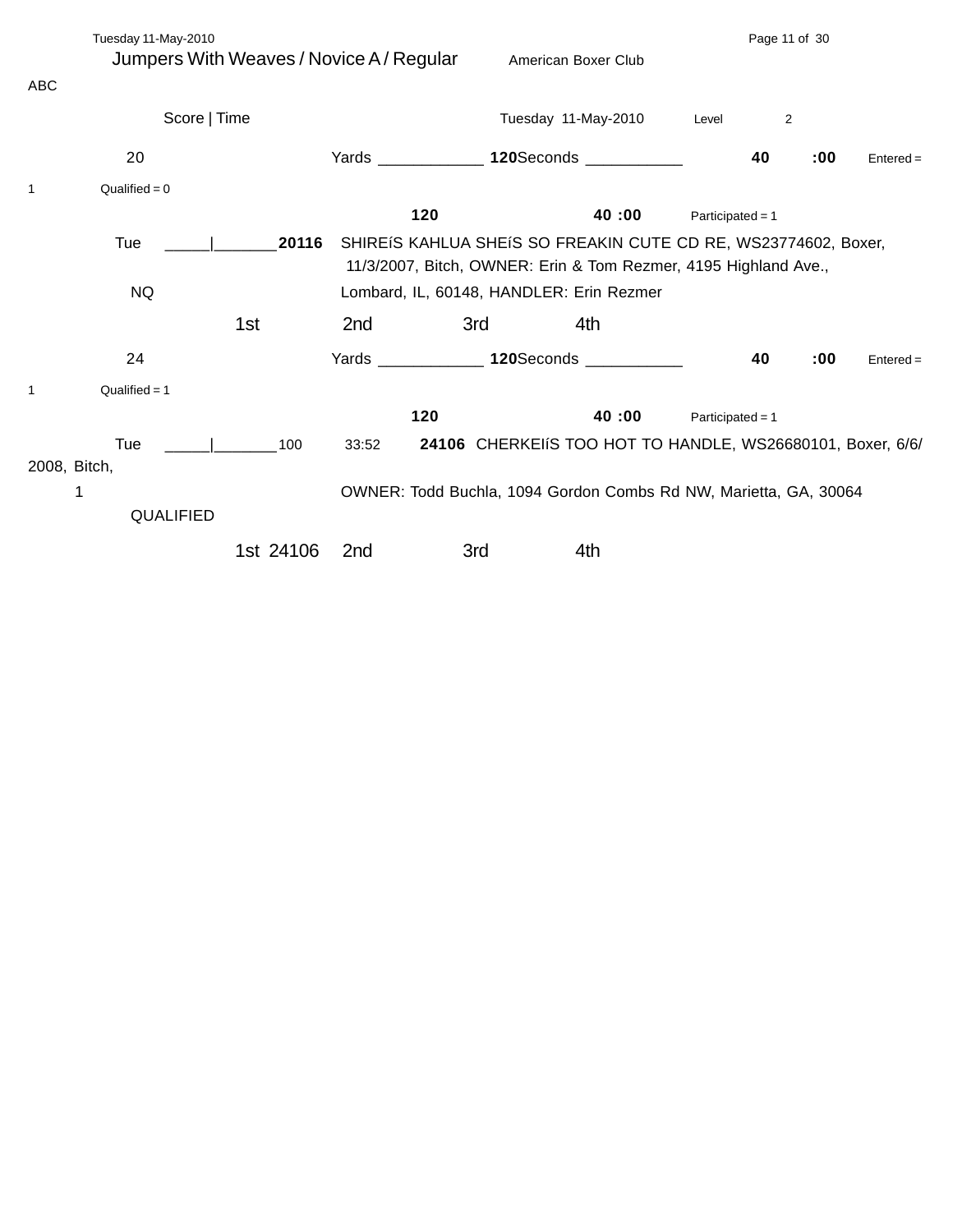| ABC              | Tuesday 11-May-2010 |              | Jumpers With Weaves / Novice B / Regular |             |                         |                                | American Boxer Club                                                                                                                  |                    | Page 12 of 30 |     |             |
|------------------|---------------------|--------------|------------------------------------------|-------------|-------------------------|--------------------------------|--------------------------------------------------------------------------------------------------------------------------------------|--------------------|---------------|-----|-------------|
|                  |                     | Score   Time |                                          |             |                         |                                | Tuesday 11-May-2010                                                                                                                  | Level              | 6             |     |             |
|                  | 20                  |              |                                          |             | Yards ______________    |                                | 120Seconds ____________                                                                                                              |                    | 40            | :00 | $Entered =$ |
| $\mathbf{1}$     | $Qualified = 0$     |              |                                          |             |                         |                                |                                                                                                                                      |                    |               |     |             |
|                  |                     |              |                                          |             | 120                     |                                | 40:00                                                                                                                                | Participated = $1$ |               |     |             |
|                  | Tue                 |              | 20143                                    |             |                         |                                | SUNCHASEIS SIMPLY LIGHTNING STRIKES TWICE, WS28777107, Boxer,<br>12/3/2008, Bitch, OWNER: Tracy L. Hendrickson & Rhoda Goselin, 4412 |                    |               |     |             |
|                  | <b>NQ</b>           |              |                                          | Hendrickson |                         |                                | W. Kent Circle, Broken Arrow, OK, 74012, HANDLER: Tracy L.                                                                           |                    |               |     |             |
|                  |                     |              | 1st                                      | 2nd         |                         | 3rd                            | 4th                                                                                                                                  |                    |               |     |             |
|                  | 24                  |              |                                          |             |                         |                                | Yards ______________ 120Seconds __________                                                                                           |                    | 40            | :00 | $Entered =$ |
| 5                | $Qualified = 1$     |              |                                          |             |                         |                                |                                                                                                                                      |                    |               |     |             |
|                  |                     |              |                                          |             | 120                     |                                | 40:00                                                                                                                                | Participated = $5$ |               |     |             |
|                  | Tue                 |              | 94                                       | 46:39       |                         |                                | 24115 WESTHOVENIS JEDI HEART OBI WAN, WS23752505, Boxer,                                                                             |                    |               |     |             |
| 10/19/2007,<br>1 |                     |              |                                          |             |                         |                                | Dog, OWNER: Ron Trainer, 320 Shawnee Trail, Centerville, OH, 45458                                                                   |                    |               |     |             |
|                  |                     | QUALIFIED    |                                          |             |                         |                                |                                                                                                                                      |                    |               |     |             |
|                  | Tue                 |              | 24125                                    |             |                         |                                | SUNCHASEIS SIMPLY CAN CAN CAN CAN, WS28777101, Boxer,                                                                                |                    |               |     |             |
|                  |                     |              |                                          |             |                         |                                | 12/3/2008, Bitch, OWNER: Tracy L. Hendrickson, 4412 W. Kent Circle,                                                                  |                    |               |     |             |
|                  | <b>NQ</b>           |              |                                          |             | Broken Arrow, OK, 74012 |                                |                                                                                                                                      |                    |               |     |             |
|                  | Tue                 |              | 24127                                    |             |                         |                                | LEMKOIS SUPER STAR, WS25569901, Boxer, 2/20/2008, Dog, OWNER:<br>Trisha Koetter & Stephanie Penner, 904 Weaver Rd., Huntington, VT,  |                    |               |     |             |
|                  | <b>NQ</b>           |              |                                          |             |                         | 05462, HANDLER: Jill Viggiani  |                                                                                                                                      |                    |               |     |             |
|                  | Tue                 |              | 24141                                    |             |                         |                                | WINMERE ST. FRANCIS, WS21423002, Boxer, 2/27/2002, Dog, OWNER:                                                                       |                    |               |     |             |
|                  |                     |              |                                          |             |                         |                                | Theresa Garton & Lynn Garton, P.O. Box 13068, Oklahoma City, OK,                                                                     |                    |               |     |             |
|                  | <b>NQ</b>           |              |                                          |             |                         | 73113, HANDLER: Theresa Garton |                                                                                                                                      |                    |               |     |             |
|                  | Tue                 |              | 24142                                    |             |                         |                                | BENDER KINNEY, ILP157718, Boxer, 6/8/2003, Dog, OWNER: Tracy<br>Kinney, 4119 Summit Rd., Batavia, OH, 45103-8470                     |                    |               |     |             |
|                  | <b>NQ</b>           |              |                                          |             |                         |                                |                                                                                                                                      |                    |               |     |             |
|                  |                     |              | 1st 24115                                | 2nd         |                         | 3rd                            | 4th                                                                                                                                  |                    |               |     |             |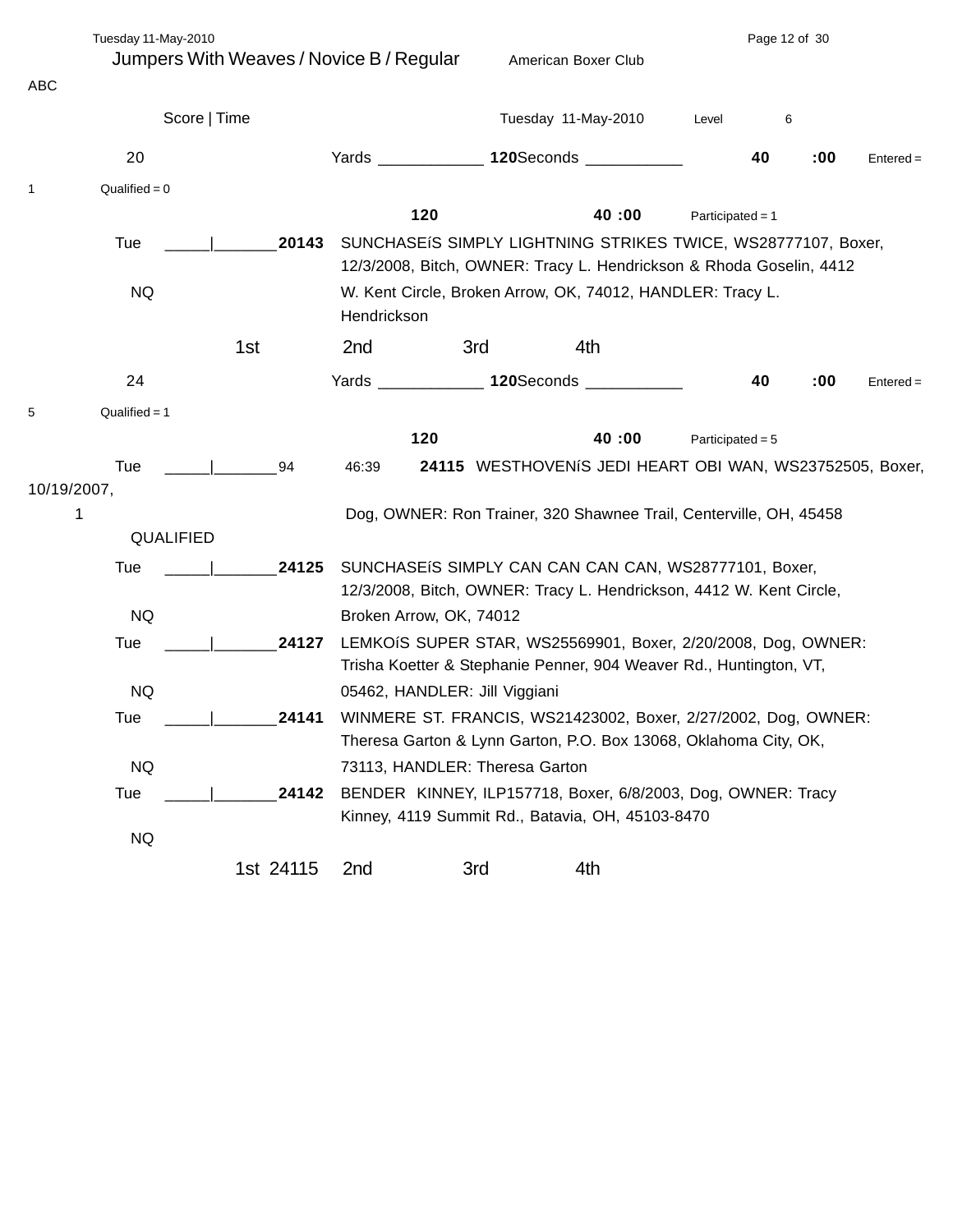|        | Tuesday 11-May-2010                  |           |                           |                                   |                                                                                                                                                                                                                                |                    | Page 13 of 30 |     |             |
|--------|--------------------------------------|-----------|---------------------------|-----------------------------------|--------------------------------------------------------------------------------------------------------------------------------------------------------------------------------------------------------------------------------|--------------------|---------------|-----|-------------|
|        | Jumpers With Weaves / Open / Regular |           |                           |                                   | American Boxer Club                                                                                                                                                                                                            |                    |               |     |             |
| ABC    |                                      |           |                           |                                   |                                                                                                                                                                                                                                |                    |               |     |             |
|        | Score   Time                         |           |                           |                                   | Tuesday 11-May-2010                                                                                                                                                                                                            | Level              | 16            |     |             |
|        | 20                                   |           | Yards ______________      |                                   | 143Seconds ____________                                                                                                                                                                                                        |                    | 41            | :00 | $Entered =$ |
| 5      | $Qualified = 1$                      |           |                           |                                   |                                                                                                                                                                                                                                |                    |               |     |             |
|        |                                      |           |                           | 143                               | 41:00                                                                                                                                                                                                                          | Participated = $5$ |               |     |             |
|        | Tue                                  | 20105     |                           |                                   | CH PEPRHL WILL YOU DANCE MARBO CD RE OA NAJ NF,                                                                                                                                                                                |                    |               |     |             |
|        |                                      |           |                           |                                   | WS141446/01, Boxer, 8/1/2005, Bitch, OWNER: Sue Ann Thompson,                                                                                                                                                                  |                    |               |     |             |
|        | <b>NQ</b>                            |           |                           |                                   | 1858 Curtis Bridge Rd. NE, North Liberty, IA, 52317-9540                                                                                                                                                                       |                    |               |     |             |
|        | Tue                                  | 20110     |                           |                                   | RNB N VALLEY HONOR VIMY RIDGE NA, WS25350301, Boxer,                                                                                                                                                                           |                    |               |     |             |
|        |                                      |           |                           |                                   | 11/15/2007, Bitch, OWNER: Rosemary Right, 1108 S. Main St.,                                                                                                                                                                    |                    |               |     |             |
|        | <b>NQ</b>                            |           |                           | Springboro, PA, 16435             |                                                                                                                                                                                                                                |                    |               |     |             |
|        | Tue                                  | 100       | 31:54                     |                                   | 20139 CINNRLEE CHOCOLAT MARSEILLAIS RN CD NAJ,                                                                                                                                                                                 |                    |               |     |             |
|        | WS137545/06, Boxer,                  |           |                           |                                   |                                                                                                                                                                                                                                |                    |               |     |             |
| 1      |                                      |           |                           |                                   | 7/17/2005, Bitch, OWNER: Ellen M Gruber, 227 Morris Drive, Niles, MI,                                                                                                                                                          |                    |               |     |             |
|        | QUALIFIED                            |           | 49120-8732                |                                   |                                                                                                                                                                                                                                |                    |               |     |             |
|        | Tue                                  | 20141     |                           |                                   | AMAZING MOLLY QUEEN OF HEARTS NAJ, WS25508603, Boxer,<br>12/8/2007, Bitch, OWNER: Celeste Bell, 2236 Seymour Rd., Swartz                                                                                                       |                    |               |     |             |
|        | <b>NQ</b>                            |           | Creek, MI, 48473          |                                   |                                                                                                                                                                                                                                |                    |               |     |             |
|        | Tue                                  | 20128     |                           |                                   | JUNE BUGIS ANGEL, WS10670703, Boxer, 10/22/2004, Bitch, OWNER:                                                                                                                                                                 |                    |               |     |             |
|        | <b>NQ</b>                            |           |                           |                                   | Denise E. Snyder, 2317 Bockes Rd., Skaneateles, NY, 13152                                                                                                                                                                      |                    |               |     |             |
|        |                                      |           |                           |                                   |                                                                                                                                                                                                                                |                    |               |     |             |
|        |                                      |           |                           |                                   |                                                                                                                                                                                                                                |                    |               |     |             |
|        |                                      | 1st 20139 | 2nd                       | 3rd                               | 4th                                                                                                                                                                                                                            |                    |               |     |             |
|        | 24                                   |           | <b>Yards Example 2008</b> |                                   | 143Seconds and the state of the state of the state of the state of the state of the state of the state of the state of the state of the state of the state of the state of the state of the state of the state of the state of |                    | 41            | :00 | $Entered =$ |
| 11     | Qualified $=$ 4                      |           |                           |                                   |                                                                                                                                                                                                                                |                    |               |     |             |
|        |                                      |           |                           | 143                               | 41:00                                                                                                                                                                                                                          | $Participated =$   |               |     |             |
|        | Tue                                  | 100       | 37:08                     |                                   | 24103 SOPHIA DE MAYO CGC NAJ, WS17352702, Boxer, 5/5/2006,                                                                                                                                                                     |                    |               |     |             |
| Bitch, |                                      |           |                           |                                   |                                                                                                                                                                                                                                |                    |               |     |             |
| 1      |                                      |           |                           |                                   | BREEDER: R. Tallman, S. Walsh, By: Tacoma II - Sassparillas Rockin                                                                                                                                                             |                    |               |     |             |
|        | QUALIFIED                            |           |                           |                                   | Rozy, OWNER: Jill Viggiani & James Lindars, 904 Weaver Rd.,                                                                                                                                                                    |                    |               |     |             |
|        |                                      |           |                           |                                   | Huntington, VT, 05462, HANDLER: Jill Viggiani                                                                                                                                                                                  |                    |               |     |             |
|        | Tue                                  | 24108     |                           |                                   | CH TEALCRESTIS LUCK OF THE IRISH RA NAJ, WS13710701, Boxer,                                                                                                                                                                    |                    |               |     |             |
|        |                                      |           |                           |                                   | 5/20/2005, Dog, OWNER: Jill Hootman, 171 Tylertown Rd., Clarksville, TN,                                                                                                                                                       |                    |               |     |             |
|        | <b>NQ</b>                            |           | 37040                     |                                   |                                                                                                                                                                                                                                |                    |               |     |             |
|        | Tue                                  | 87        | 45:97                     |                                   | 24109 DADDYIS GIRL KILLIAN NA NAJ CD RE, WS14408301,                                                                                                                                                                           |                    |               |     |             |
|        | Boxer, 8/6/2005,                     |           |                           |                                   |                                                                                                                                                                                                                                |                    |               |     |             |
| 4      |                                      |           |                           |                                   | Bitch, OWNER: Erin & Tom Rezmer, 4195 Highland Ave., Lombard, IL,                                                                                                                                                              |                    |               |     |             |
|        | QUALIFIED                            |           |                           | 60148, HANDLER: Tom Rezmer        |                                                                                                                                                                                                                                |                    |               |     |             |
|        | Tue                                  | 24116     |                           |                                   | PRIZMS TAZMANIAN DEVILFIRE RN CGC, WS25804205, Boxer,<br>3/12/2008, Dog, OWNER: Robyn Ginther, 4611 Magellan Dr., Walnutport,                                                                                                  |                    |               |     |             |
|        | <b>NQ</b>                            |           |                           | PA, 18088, HANDLER: Robin Ginther |                                                                                                                                                                                                                                |                    |               |     |             |
|        | <b>Tue</b>                           | 24119     |                           |                                   | YDKIS DESSERT WEST WIND, WS17961701, Boxer, 5/14/2006, Dog,                                                                                                                                                                    |                    |               |     |             |
|        | <b>NQ</b>                            |           |                           |                                   | OWNER: Jennifer Yates, 100 Kramer Dr., Lindenhurst, NY, 11757                                                                                                                                                                  |                    |               |     |             |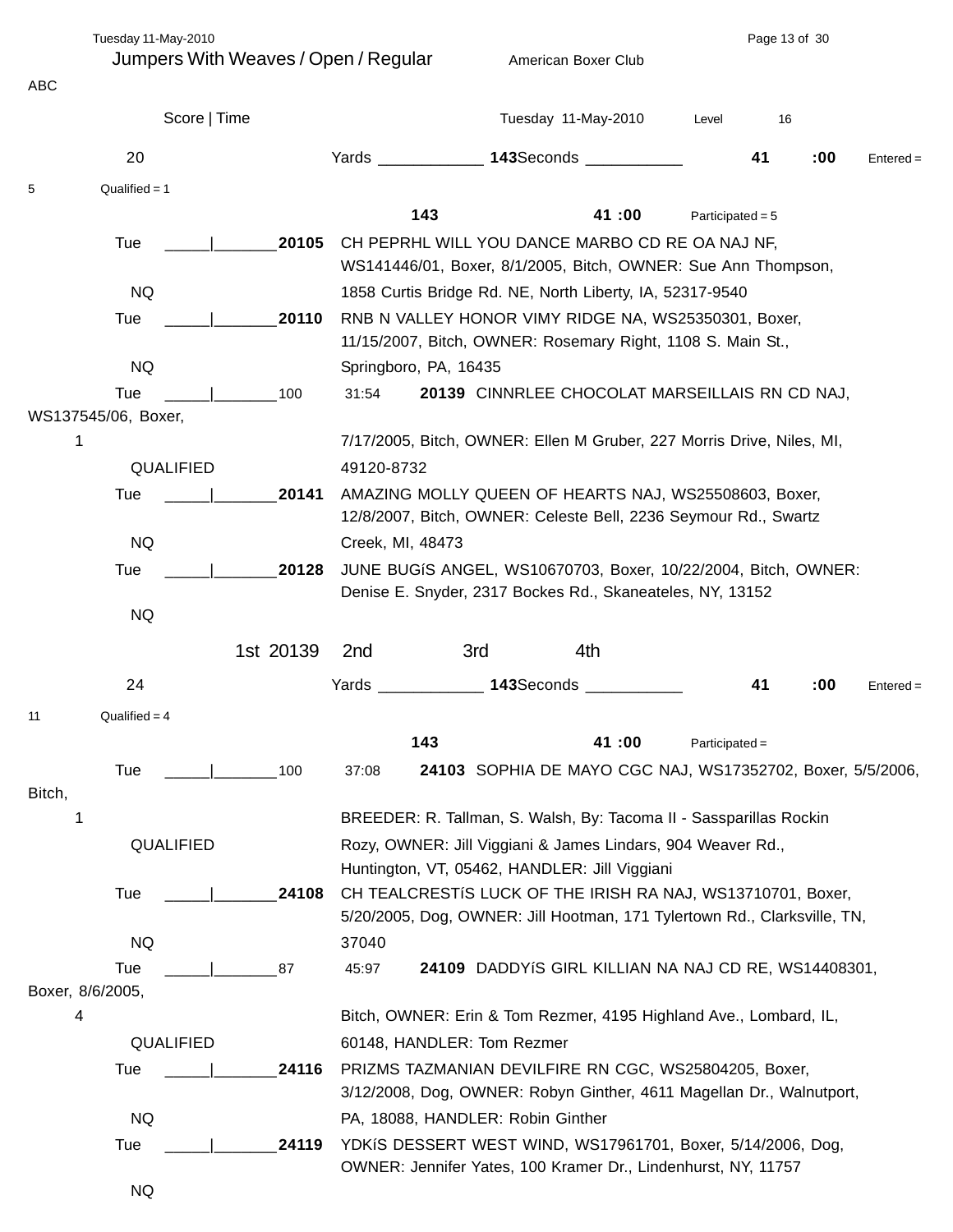|          | Tue                 | 100                                  |       | 24120 DCíS LITTLE MISS MAGIC NA NAJ, WS17485906, Boxer, 5/<br>37:96      |
|----------|---------------------|--------------------------------------|-------|--------------------------------------------------------------------------|
| 12/2006, |                     |                                      |       |                                                                          |
| 2        |                     |                                      |       | Bitch, OWNER: Margaret Magoffin, 15 Hillrise Dr., Penfield, NY, 14526    |
|          | QUALIFIED           |                                      |       |                                                                          |
|          | Tue                 |                                      | 24124 | KISS ÖN TELLIS DOC HOLIDAY RN NAJ OJP NFP, ILP160836, Boxer,             |
|          |                     |                                      |       | 3/20/2007, Dog, BREEDER: Cindy L. Laschowski, By: Aus. CH Belmanta       |
|          | <b>NQ</b>           |                                      |       | New Millenium - Can. CH Boyarkaís KissíN Tell, OWNER: Laurie             |
|          |                     |                                      |       | Frodsham, 189 Massie Lane, Canton, NC, 28716, HANDLER: Chris<br>Frodsham |
|          | Tue                 |                                      | 24126 | MISS SYDNEY PEARL HALL CD RE NAJ NF, WS13121402, Boxer,                  |
|          |                     |                                      |       | 2/26/2005, Bitch, OWNER: Randall & Deorah Hall, 1400 Carlimar Lane,      |
|          | <b>NQ</b>           |                                      |       | Louisville, KY, 40222, HANDLER: Laura Feldt                              |
|          | Tue                 |                                      | 24139 | SUNCHASEIS THE NEW BLACK CDX RN NAJ, WS20398502, Boxer,                  |
|          |                     |                                      |       | 1/9/2007, Dog, OWNER: Tracy L. Hendrickson, 4412 W. Kent Circle,         |
|          | <b>NQ</b>           |                                      |       | Broken Arrow, OK, 74012                                                  |
|          | Tue                 |                                      | 24140 | BENCHMARKIS BLACK MAGIC RA NAJ, WS131633/02, Boxer, 5/9/2005,            |
|          |                     |                                      |       | Dog, OWNER: Brenda Staley, 355 N Chestnut St, Monrovia, IN, 46157        |
|          | <b>NQ</b>           |                                      |       |                                                                          |
|          | Tuesday 11-May-2010 |                                      |       | Page 14 of 30                                                            |
|          |                     | Jumpers With Weaves / Open / Regular |       | American Boxer Club                                                      |
| ABC      |                     |                                      |       |                                                                          |
|          |                     | Score   Time                         |       | Tuesday 11-May-2010<br>16<br>Level                                       |
|          | Tue                 | 95                                   |       | 24130 WILLMORS SMART COOKIE CGC RN CD CDX,<br>38:09                      |
|          | WS22733906, Boxer,  |                                      |       |                                                                          |
| 3        |                     |                                      |       | 6/7/2007, Bitch, OWNER: Allison Thomson Vicuna, 9 Fieldstone Dr., East   |
|          | QUALIFIED           |                                      |       | Granby, CT, 06026                                                        |
|          |                     | 1st 24103                            |       | 2nd 24120<br>3rd 24130<br>4th<br>24109                                   |
|          |                     |                                      |       |                                                                          |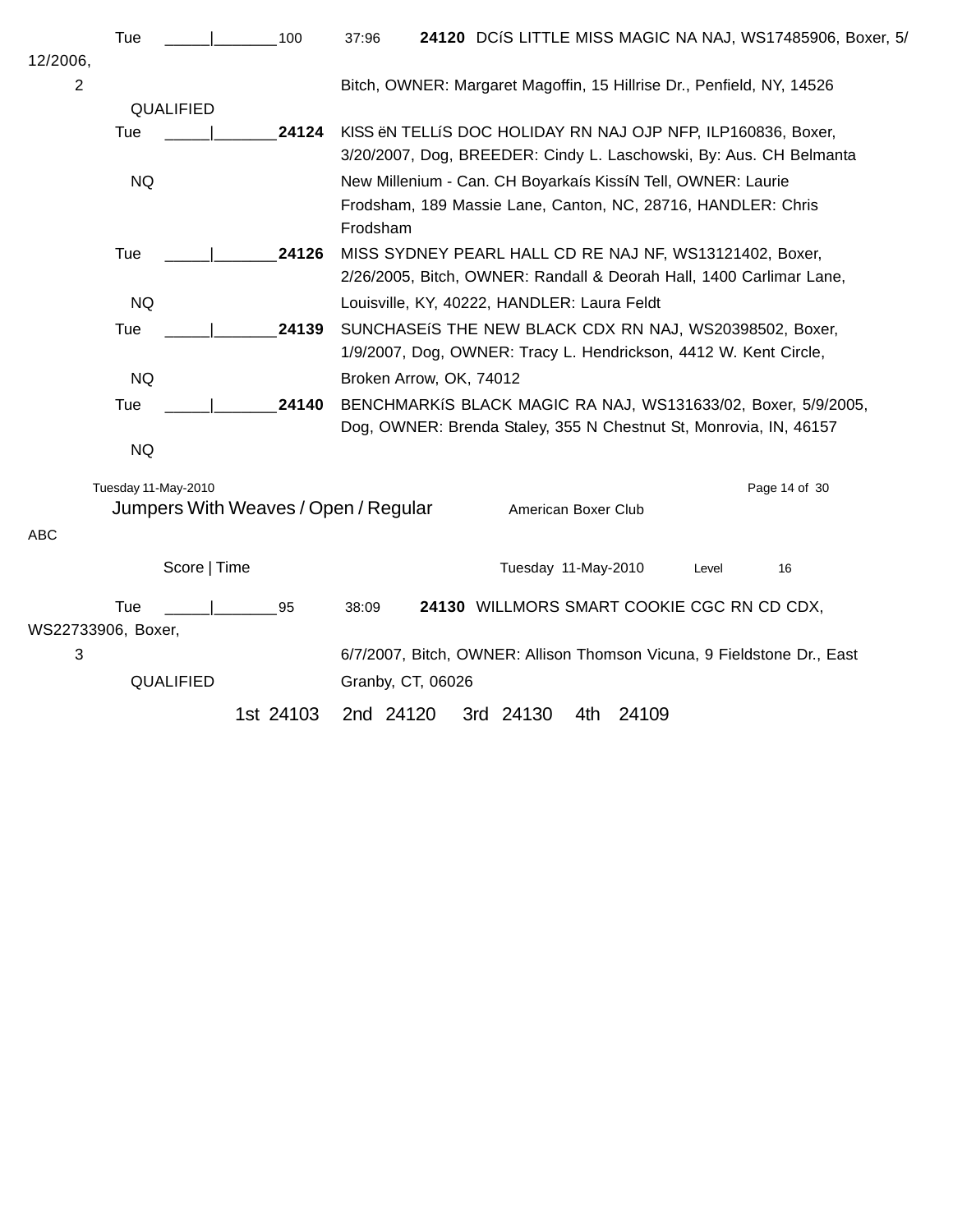Tuesday 11-May-2010 **Page 15 of 30** Jumpers With Weaves / Excellent A / American Boxer Club ABC Score | Time Tuesday 11-May-2010 Level 5 20 Yards \_\_\_\_\_\_\_\_\_\_\_\_ **172**Seconds \_\_\_\_\_\_\_\_\_\_\_ **46 :00** Entered =  $3$  Qualified = 0 **172 46 :00** Participated = 3 Tue \_\_\_\_\_|\_\_\_\_\_\_\_**20119** BACHíS FIRE DANCE CD RE OA OAJ, WS08097503, Boxer, 3/18/2004, Bitch, OWNER: Joan Kenney & Chrisitne Bachmann, 1392 Durham Rd., NQ Wallingford, CT, 06492, HANDLER: Joan Kenney Tue \_\_\_\_\_|\_\_\_\_\_\_\_**20123** BLUE RIDGE BRITCHES NA NAJ, PAL202701, Boxer, 7/1/2006, Dog, OWNER: Marcella Smith, 400 D N. Grove St., Bridgewater, VA, 22812, NQ HANDLER: Marcie Smith Tue \_\_\_\_\_|\_\_\_\_\_\_\_**20144** SUNCHASEíS LITTLE BLACK DRESS UD RA OA OAJ, WS069670/06, Boxer, 11/20/2003, Bitch, OWNER: Tracy L. Hendrickson & Rhoda NQ Goselin, 4412 W. Kent Circle, Broken Arrow, OK, 74012, HANDLER: Tracy L. Hendrickson 1st 2nd 3rd 4th 24 Yards \_\_\_\_\_\_\_\_\_\_\_\_ **172**Seconds \_\_\_\_\_\_\_\_\_\_\_ **46 :00** Entered = 2 Qualified = 1 **172 46 :00** Participated = 2 Tue \_\_\_\_\_|\_\_\_\_\_\_\_100 42:75 **24101** SHERA N DYNAMICíS GREAT EXPECTATIONS OA OAJ, WS13380905, 1 Boxer, 5/1/2005, Bitch, OWNER: Reegan Ray, Bill Polonsky, Barbara QUALIFIED Riggs, 734 San Diguito Dr., Encinitas, CA, 90924, HANDLER: Reegan Ray Tue \_\_\_\_\_|\_\_\_\_\_\_\_**24123** MITCHíS GYPSY IN THE PALACE RA NAJ NF, WS06682607, Boxer, 8/10/2003, Bitch, OWNER: Margaret Magoffin, 15 Hillrise Dr., Penfield, NY, NQ 14526 1st 24101 2nd 3rd 4th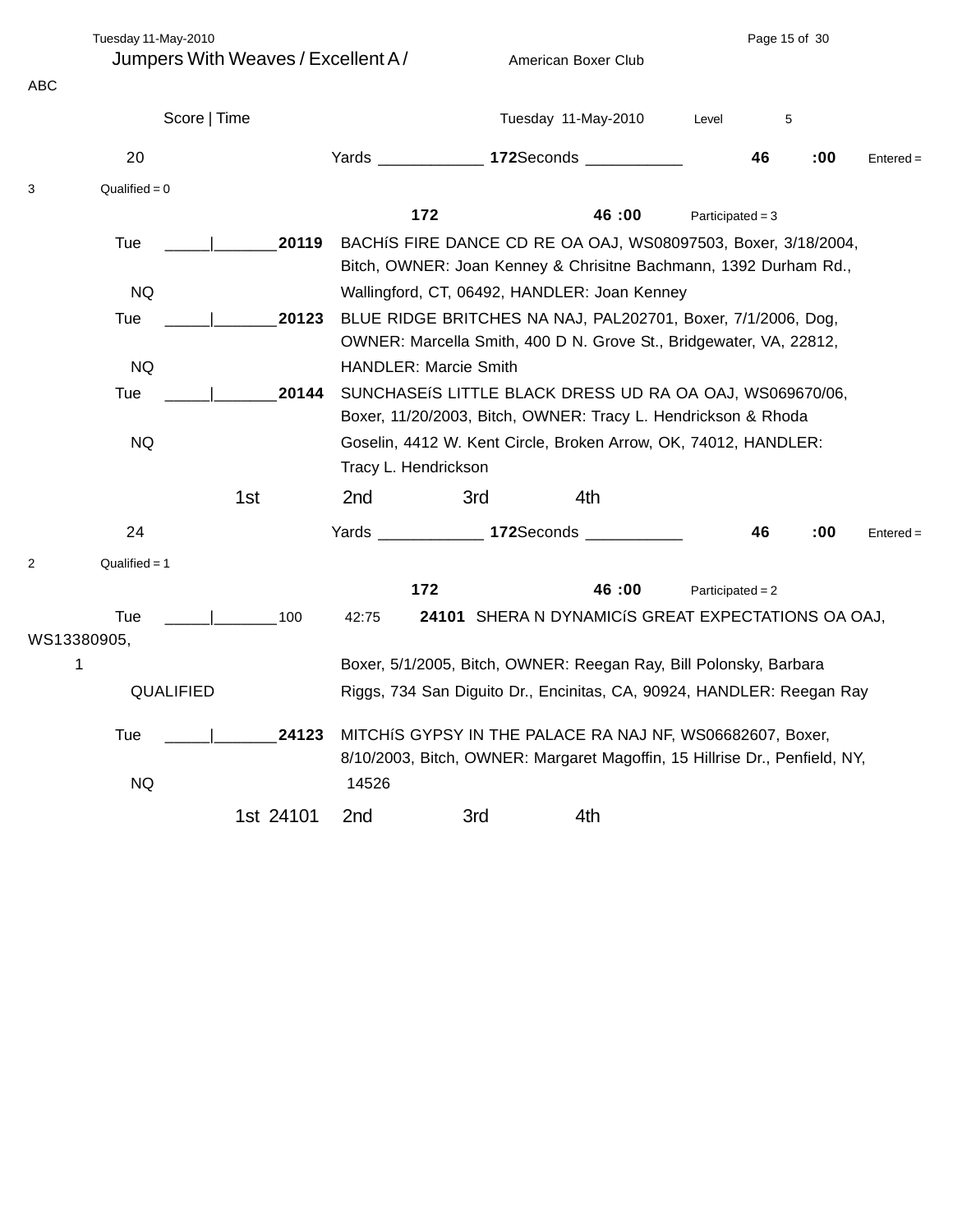| ABC          | Tuesday 11-May-2010<br>Jumpers With Weaves / Excellent B / |             |           |     | American Boxer Club                                                     |       |                    | Page 16 of 30 |     |             |
|--------------|------------------------------------------------------------|-------------|-----------|-----|-------------------------------------------------------------------------|-------|--------------------|---------------|-----|-------------|
|              | Score   Time                                               |             |           |     | Tuesday 11-May-2010                                                     |       | Level              | 13            |     |             |
|              | 20                                                         |             |           |     | Yards _______________ 172Seconds _____                                  |       |                    | 46            | :00 | $Entered =$ |
| 6            | Qualified $=$ 3                                            |             |           |     |                                                                         |       |                    |               |     |             |
|              |                                                            |             |           | 172 |                                                                         | 46:00 | Participated = $6$ |               |     |             |
|              | Tue                                                        | 100         | 34:68     |     | 20112 MACH3 RIEGELIS DIAMOND OF SAVOY RAE CDX MXF,                      |       |                    |               |     |             |
|              | WR064507/02,                                               |             |           |     |                                                                         |       |                    |               |     |             |
| 1            |                                                            |             |           |     | Boxer, 3/5/2002, Bitch, BREEDER: Esther Riegel & Mary Banta, By:        |       |                    |               |     |             |
|              | QUALIFIED                                                  |             |           |     | Suncrestís In His Image - Savoy Hot Sicily, CD, OWNER: Ileana Nadal,    |       |                    |               |     |             |
|              |                                                            |             |           |     | 3136 Oak Tree Pl., Valrico, FL, 33596                                   |       |                    |               |     |             |
|              | Tue                                                        | 20114       |           |     | CH TEALCRESTIS PENNYS FROM HEAVEN CDX RA MX MXJ,                        |       |                    |               |     |             |
|              |                                                            |             |           |     | WR051949/01, Boxer, 10/12/2001, Bitch, OWNER: Jill Hootman, 171         |       |                    |               |     |             |
|              | <b>NQ</b>                                                  |             |           |     | Tylertown Rd., Clarksville, TN, 37040                                   |       |                    |               |     |             |
| WS134666/02, | Tue                                                        | 100         | 44:40     |     | 20124 SWEET GEORGIEIS BELLE OF THE BALL UD MX MXJ,                      |       |                    |               |     |             |
| 3            |                                                            |             |           |     | Boxer, 6/5/2005, Bitch, OWNER: Ruth M. & James P. Hutchins, 502         |       |                    |               |     |             |
|              | QUALIFIED                                                  |             |           |     | Blossomhill Lane, Cincinnati, OH, 45224, HANDLER: Jim Hutchins          |       |                    |               |     |             |
|              |                                                            |             |           |     |                                                                         |       |                    |               |     |             |
|              | Tue                                                        | 20138       |           |     | AVA JOSEPHINE VON WALDSTADT RN AX AXJ NF, WS20480305,                   |       |                    |               |     |             |
|              |                                                            |             |           |     | Boxer, 1/4/2007, Bitch, OWNER: Elisabeth Lonergan, 1465 Y Ave., Ames,   |       |                    |               |     |             |
|              | <b>NQ</b>                                                  |             | IA, 50014 |     |                                                                         |       |                    |               |     |             |
|              | Tue                                                        | 100         | 38:94     |     | 20142 JOSEPHINE VON BACHBETT VCD2 MX MXJ RE UD,                         |       |                    |               |     |             |
| WS001755/03, |                                                            |             |           |     |                                                                         |       |                    |               |     |             |
| 2            |                                                            |             |           |     | Boxer, 1/21/2002, Bitch, OWNER: Renee & Terry Basye, Jr., 1601 Prarie   |       |                    |               |     |             |
|              | QUALIFIED                                                  |             |           |     | Ave., Beloit, WI, 53511-3838, HANDLER: Renee Basye                      |       |                    |               |     |             |
|              | Tue                                                        | 20149       |           |     | SIRRAHIS TULSA TWIST UD AX AXJ, WS05396902, Boxer, 8/26/2003,           |       |                    |               |     |             |
|              |                                                            |             |           |     | Bitch, OWNER: Sally Harris, 9246 W. Stuenkel Rd., Frankfort, IL, 60423- |       |                    |               |     |             |
|              | <b>NQ</b>                                                  |             | 8199      |     |                                                                         |       |                    |               |     |             |
|              |                                                            | 1st 20112   | 2nd 20142 |     | 3rd 20124<br>4th                                                        |       |                    |               |     |             |
|              | 24                                                         |             |           |     | Yards <b>172</b> Seconds <b>1888</b>                                    |       |                    | 46            | :00 | $Entered =$ |
| 6            | Qualified = $4$                                            |             |           |     |                                                                         |       |                    |               |     |             |
|              |                                                            |             |           | 172 |                                                                         | 46:00 | Participated = $6$ |               |     |             |
|              | Tue                                                        | $\vert$ 100 | 38:28     |     | 24110 MACH2 YATES ABSOLUTE PERFECTION CD RAE MXF,                       |       |                    |               |     |             |
|              | WR048653/05,                                               |             |           |     |                                                                         |       |                    |               |     |             |
| 3            |                                                            |             |           |     | Boxer, 9/21/2001, Bitch, OWNER: Jennifer & Clint Yates, 100 Kramer Dr., |       |                    |               |     |             |
|              | QUALIFIED                                                  |             |           |     | Lindenhurst, NY, 11757, HANDLER: Jennifer Yates                         |       |                    |               |     |             |
|              | Tue                                                        | 100         | 39:03     |     | 24118 MACH SWEET BEAU REGARDS 2 YOU UD TDI,                             |       |                    |               |     |             |
|              | WR03765205, Boxer,                                         |             |           |     |                                                                         |       |                    |               |     |             |
| 4            |                                                            |             |           |     | 7/19/2001, Dog, OWNER: James P & Ruth M. Hutchins, 502 Blossomhill      |       |                    |               |     |             |
|              | QUALIFIED                                                  |             |           |     | Lane, Cincinnati, OH, 45224, HANDLER: Ruth Hutchins                     |       |                    |               |     |             |
|              | Tue                                                        | $100$       | 34:06     |     | 24121 CH MACH2 KELLYIS CRUISE ON UP SHALSADE CD RE                      |       |                    |               |     |             |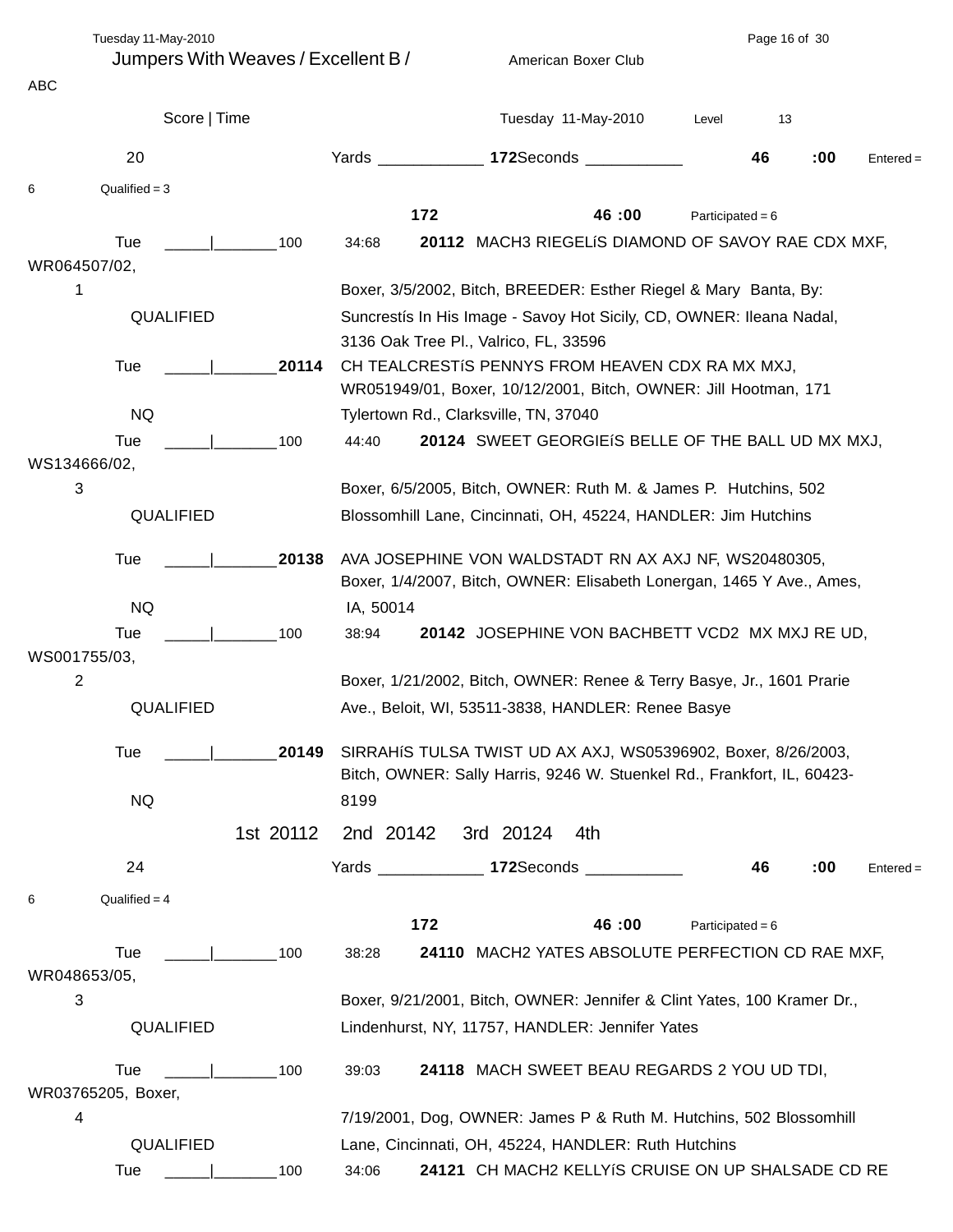| MXF TQX,       |                     |                                     |                 |           |                                                                                                                            |                    |               |     |             |
|----------------|---------------------|-------------------------------------|-----------------|-----------|----------------------------------------------------------------------------------------------------------------------------|--------------------|---------------|-----|-------------|
| $\overline{2}$ |                     |                                     |                 |           | WS014013/01, Boxer, 7/3/2002, Dog, OWNER: Susan Kelly & Shirley                                                            |                    |               |     |             |
|                | QUALIFIED           |                                     | Kelly           |           | Laussade, 205 Alliance St., Kenner, LA, 70062-1027, HANDLER: Susan                                                         |                    |               |     |             |
|                | Tue                 | 24129                               |                 |           | SWEET SMELL OF SUCCESS CD MX MXJ, WS13466601, Boxer,<br>6/5/2005, Dog, OWNER: Peggie Makowski & Wayne Novak, 7307 Adkins   |                    |               |     |             |
|                | <b>NQ</b>           |                                     |                 |           | Rd., Mentor, OH, 44060, HANDLER: Peggie Makowski 19890830005                                                               |                    |               |     |             |
|                | Tue                 | 100                                 | 33:80           |           | 24135 AMAZING CODY MONTANA AX MXJ NF, WS19004104,                                                                          |                    |               |     |             |
| Boxer,<br>1    |                     |                                     |                 |           | 8/30/2006, Dog, OWNER: Celeste Bell, 2236 Seymour Rd., Swartz Creek,                                                       |                    |               |     |             |
|                | QUALIFIED           |                                     | MI, 48473       |           |                                                                                                                            |                    |               |     |             |
|                | Tue                 | 24137                               |                 |           | ANJA VON WALDSTADT CD RN AX AXJ, WS20480303, Boxer,<br>1/4/2007, Bitch, OWNER: Renee & Terry Basye, Jr., 1601 Prarie Ave., |                    |               |     |             |
|                | <b>NQ</b>           |                                     |                 |           | Beloit, WI, 53511-3838, HANDLER: Renee Basye                                                                               |                    |               |     |             |
|                |                     | 1st 24135                           | 2nd 24121       | 3rd 24110 | 4th<br>24118                                                                                                               |                    |               |     |             |
|                | 26                  |                                     |                 |           | Yards ______________ 172Seconds _____                                                                                      |                    | 46            | :00 | $Entered =$ |
| 1              | Qualified $= 1$     |                                     |                 |           |                                                                                                                            |                    |               |     |             |
|                |                     |                                     |                 | 172       | 46:00                                                                                                                      | Participated = $1$ |               |     |             |
|                | Tuesday 11-May-2010 | Jumpers With Weaves / Excellent B / |                 |           | American Boxer Club                                                                                                        |                    | Page 17 of 30 |     |             |
| ABC            |                     |                                     |                 |           |                                                                                                                            |                    |               |     |             |
|                | Score   Time        |                                     |                 |           | Tuesday 11-May-2010                                                                                                        | Level              | 13            |     |             |
| WS13383301,    | Tue                 | 100                                 | 34:53           |           | 26101 CAN CH VALLEYIS BOLD KNIGHT AXJ AX NF CGC,                                                                           |                    |               |     |             |
| 1              |                     |                                     |                 |           | Boxer, 5/31/2005, Dog, OWNER: Rosemarie V. Right, 168 S. Main St.,                                                         |                    |               |     |             |
|                | QUALIFIED           |                                     |                 |           | Springboro, PA, 16435, HANDLER: Rosemarie Right                                                                            |                    |               |     |             |
|                |                     | 1st 26101                           | 2 <sub>nd</sub> | 3rd       | 4th                                                                                                                        |                    |               |     |             |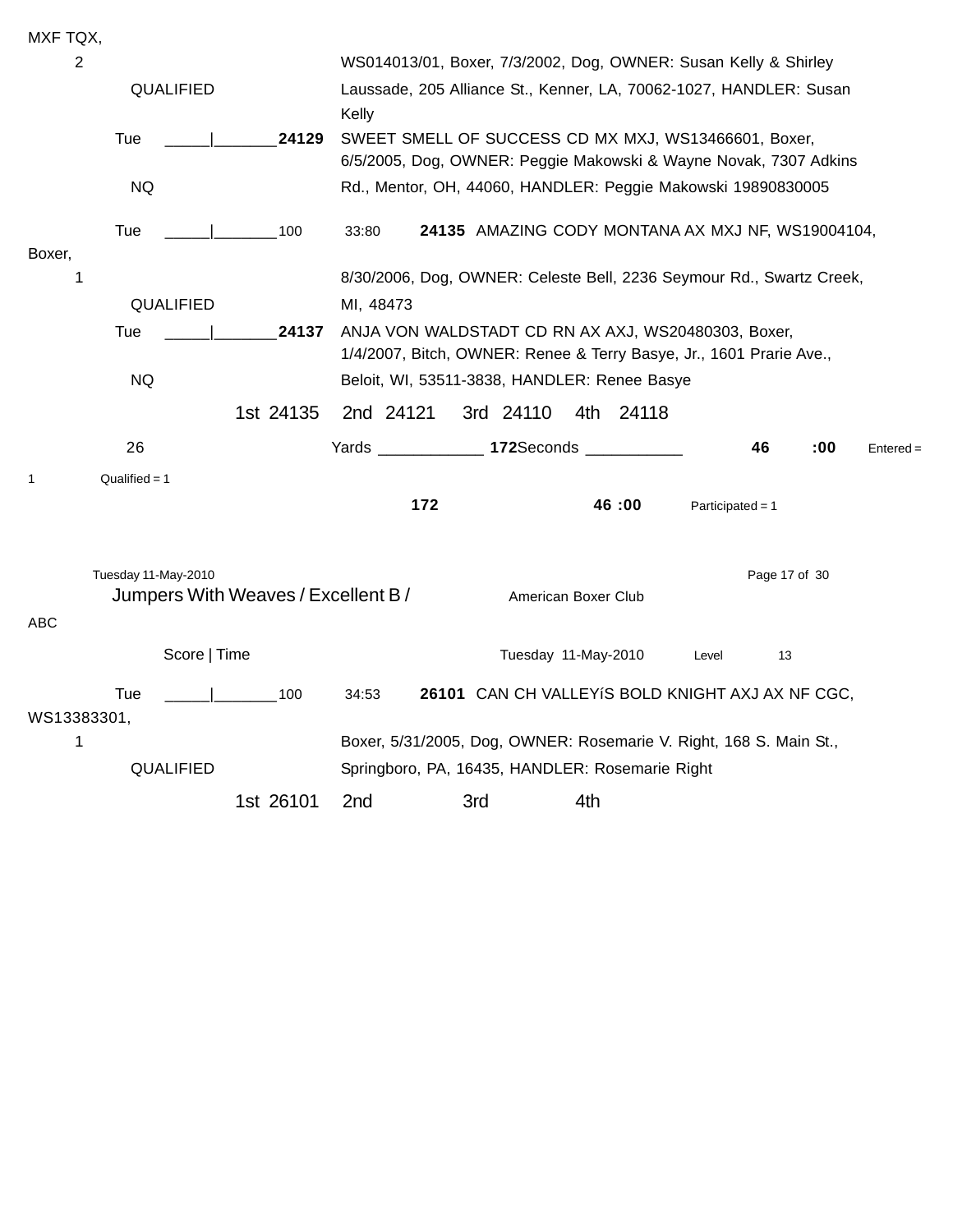|                | Tuesday 11-May-2010 | Jumpers With Weaves / Novice / Preferred |                                       |     | American Boxer Club                                                                                                               |                    | Page 18 of 30 |                    |
|----------------|---------------------|------------------------------------------|---------------------------------------|-----|-----------------------------------------------------------------------------------------------------------------------------------|--------------------|---------------|--------------------|
| ABC            |                     |                                          |                                       |     |                                                                                                                                   |                    |               |                    |
|                |                     | Score   Time                             |                                       |     | Tuesday 11-May-2010                                                                                                               | Level              | 4             |                    |
|                | 16                  |                                          | Yards <b>contract the State State</b> |     | 120Seconds ____________                                                                                                           | 45                 |               | :00<br>$Entered =$ |
| $\overline{2}$ | $Qualified = 1$     |                                          |                                       |     |                                                                                                                                   |                    |               |                    |
|                |                     |                                          | 120                                   |     | 45:00                                                                                                                             | Participated = $2$ |               |                    |
|                | Tue                 | 16102                                    |                                       |     | MIRO-TEALCRESTS WHATS UR NAME RN, WS17949708, Boxer,<br>5/21/2006, Bitch, OWNER: Jill Hootman, 171 Tylertown Rd., Clarksville,    |                    |               |                    |
|                | <b>NQ</b>           |                                          | TN, 37040                             |     |                                                                                                                                   |                    |               |                    |
| 10/1/2008,     | Tue                 | 100                                      | 31:14                                 |     | 16109 CARLYN OAKS MIDNIGHT CHARM RN, WS28415702, Boxer,                                                                           |                    |               |                    |
| 1              |                     |                                          |                                       |     | Bitch, OWNER: Ellen M Gruber, 227 Morris Drive, Niles, MI, 49120-8732                                                             |                    |               |                    |
|                | QUALIFIED           |                                          |                                       |     |                                                                                                                                   |                    |               |                    |
|                |                     | 1st 16109                                | 2 <sub>nd</sub>                       | 3rd | 4th                                                                                                                               |                    |               |                    |
|                | 20                  |                                          |                                       |     | Yards _______________ 120Seconds ____________                                                                                     | 45                 |               | :00<br>$Entered =$ |
| $\overline{2}$ | Qualified $= 1$     |                                          |                                       |     |                                                                                                                                   |                    |               |                    |
|                |                     |                                          | 120                                   |     | 45:00                                                                                                                             | Participated = $2$ |               |                    |
|                | Tue                 | 100                                      | 27:85                                 |     | 20127 BOSCO JABBA THE HUT NAJ, WS006271/03, Boxer, 5/4/                                                                           |                    |               |                    |
| 2002, Dog,     |                     |                                          |                                       |     |                                                                                                                                   |                    |               |                    |
| 1              |                     |                                          |                                       |     | BREEDER: Nicole Goodman, By: Budweiser Number Two - Nikkiís Blazing                                                               |                    |               |                    |
|                | QUALIFIED           |                                          |                                       |     | Star, OWNER: Ron Trainer, 320 Shawnee Trail, Centerville, OH, 45458                                                               |                    |               |                    |
|                | Tue                 | 20146                                    |                                       |     | WINMERE BLACK EYED SUSAN OA OAJ RN CGC, WS036452/02, Boxer,<br>3/23/2003, Bitch, BREEDER: Owner, By: CH Schoolís Fireworks        |                    |               |                    |
|                | <b>NQ</b>           |                                          | <b>HANDLER: Theresa Garton</b>        |     | Powerplay - Winmere Tess DíUrbervilles, RN CGC, OWNER: Theresa<br>Garton & Lynn Garton, P.O. Box 13068, Oklahoma City, OK, 73113, |                    |               |                    |
|                |                     | 1st 20127                                | 2nd                                   | 3rd | 4th                                                                                                                               |                    |               |                    |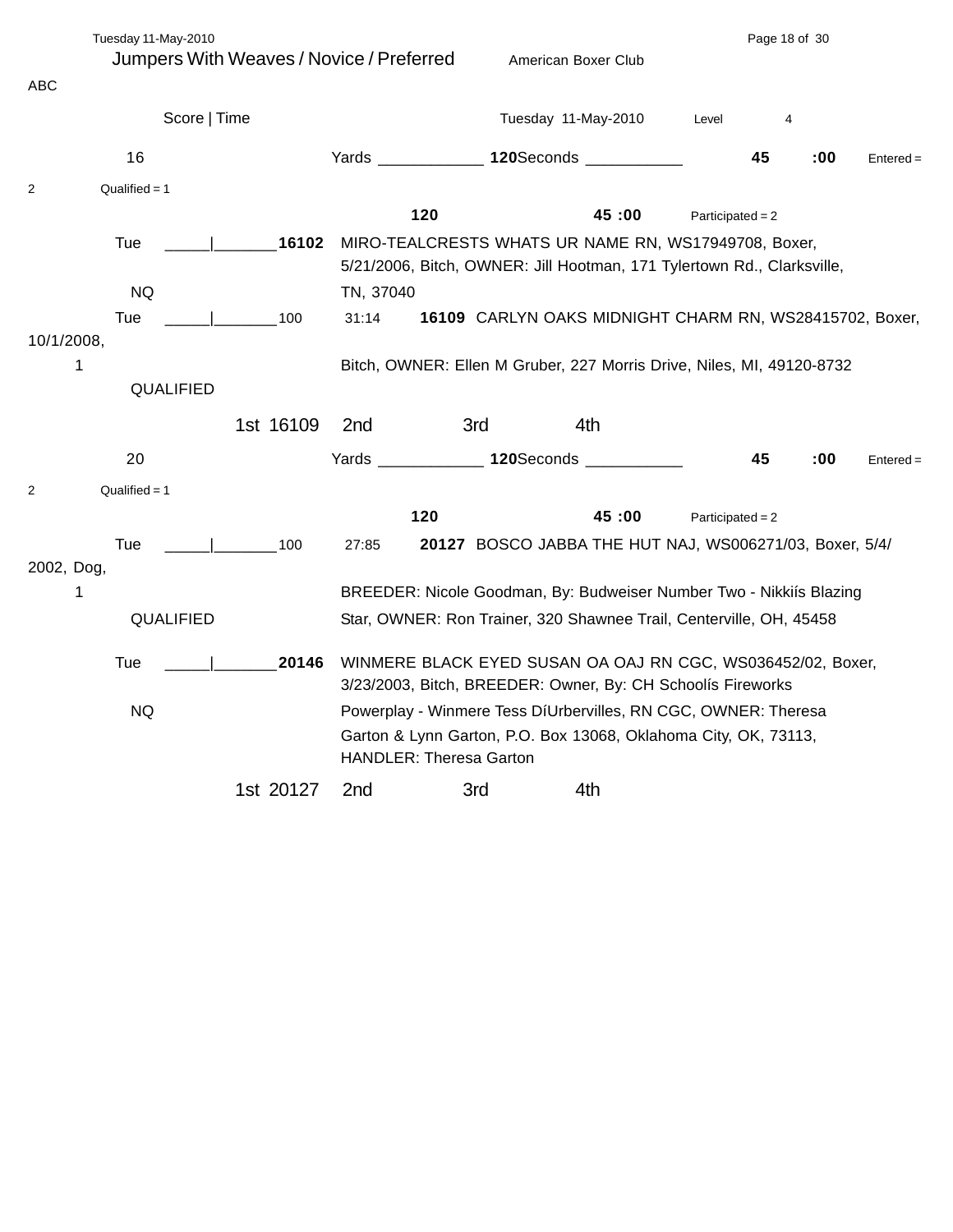|             | Tuesday 11-May-2010<br>Jumpers With Weaves / Open / Preferred |           |                                  |     |                                             | American Boxer Club                                                                                                                                                                                                            |                    | Page 19 of 30 |     |             |
|-------------|---------------------------------------------------------------|-----------|----------------------------------|-----|---------------------------------------------|--------------------------------------------------------------------------------------------------------------------------------------------------------------------------------------------------------------------------------|--------------------|---------------|-----|-------------|
| ABC         |                                                               |           |                                  |     |                                             |                                                                                                                                                                                                                                |                    |               |     |             |
|             | Score   Time                                                  |           |                                  |     |                                             | Tuesday 11-May-2010                                                                                                                                                                                                            | Level              |               |     |             |
|             | 16                                                            |           | <b>Yards</b> and the <b>Mark</b> |     |                                             | 143Seconds and the second state of the second state of the second state of the second state of the second state of the second state state and state state state state state state state state state state state state state st |                    | 46            | :00 | $Entered =$ |
| $\mathbf 1$ | Qualified = $1$                                               |           |                                  |     |                                             |                                                                                                                                                                                                                                |                    |               |     |             |
|             |                                                               |           |                                  | 143 |                                             | 46:00                                                                                                                                                                                                                          | Participated = $1$ |               |     |             |
|             | Tue                                                           | 100       | 39:27                            |     |                                             | 16127 BENCHMARKIS JOE LOUIS CD AX MXJ RAE NF, WP982576/                                                                                                                                                                        |                    |               |     |             |
| 03, Boxer,  |                                                               |           |                                  |     |                                             |                                                                                                                                                                                                                                |                    |               |     |             |
| 1           |                                                               |           |                                  |     |                                             | 7/8/2000, Dog, OWNER: Brenda & Charles Staley, 355 N Chestnut St,                                                                                                                                                              |                    |               |     |             |
|             | QUALIFIED                                                     |           |                                  |     | Monrovia, IN, 46157, HANDLER: Brenda Staley |                                                                                                                                                                                                                                |                    |               |     |             |
|             |                                                               | 1st 16127 | 2 <sub>nd</sub>                  |     | 3rd                                         | 4th                                                                                                                                                                                                                            |                    |               |     |             |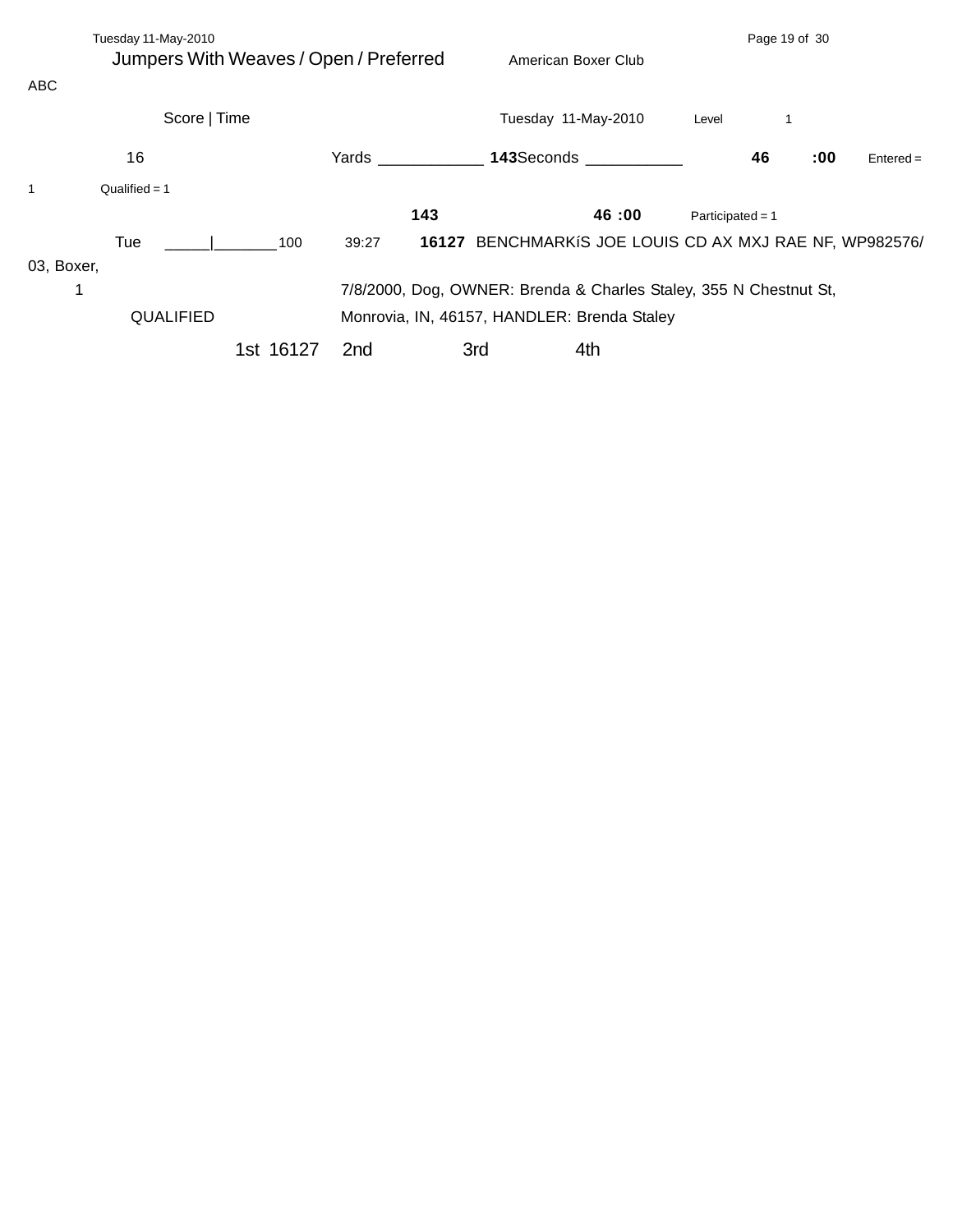| ABC          | Tuesday 11-May-2010<br>Jumpers With Weaves / Excellent A/ |           |       |                                                                    | American Boxer Club                                                 |                    | Page 20 of 30 |             |
|--------------|-----------------------------------------------------------|-----------|-------|--------------------------------------------------------------------|---------------------------------------------------------------------|--------------------|---------------|-------------|
|              | Preferred                                                 |           |       |                                                                    |                                                                     |                    |               |             |
|              | Score   Time                                              |           |       |                                                                    | Tuesday 11-May-2010                                                 | Level              | 2             |             |
|              | 16                                                        |           |       |                                                                    | Yards _______________ 172Seconds ____________                       | 51                 | :00           | $Entered =$ |
| $\mathbf{1}$ | $Qualified = 1$                                           |           |       |                                                                    |                                                                     |                    |               |             |
|              |                                                           |           |       | 172                                                                | 51:00                                                               | Participated = $1$ |               |             |
|              | Tue                                                       | 100       | 36:67 |                                                                    | 16107 PENNY RA AX MXJ NJP NAP, ILP152409, Boxer, 4/8/2004,          |                    |               |             |
| Bitch,       |                                                           |           |       |                                                                    |                                                                     |                    |               |             |
| 1            | QUALIFIED                                                 |           |       |                                                                    | OWNER: Sandra Kistler, 214 Ranchview Dr., Vandalia, OH, 45377       |                    |               |             |
|              |                                                           |           |       |                                                                    |                                                                     |                    |               |             |
|              |                                                           | 1st 16107 | 2nd   | 3rd                                                                | 4th                                                                 |                    |               |             |
|              | 20                                                        |           |       |                                                                    | Yards _________________ 172Seconds _____________                    | 51                 | :00           | $Entered =$ |
| 1            | $Qualified = 1$                                           |           |       |                                                                    |                                                                     |                    |               |             |
|              |                                                           |           |       | 172                                                                | 51:00                                                               | Participated = $1$ |               |             |
|              | Tue<br>WS11731205, Boxer,                                 | 100       | 36:38 |                                                                    | 20104 CH REGALIS FULL OF TENDER GRACE RA OJP,                       |                    |               |             |
| 1            |                                                           |           |       |                                                                    | 1/6/2005, Bitch, OWNER: Rebecca Gilchrist & Karinne Vanderpool, 210 |                    |               |             |
|              | QUALIFIED                                                 |           |       | Hackberry St., North Liberty, IA, 52317, HANDLER: Rebecca Gilcrest |                                                                     |                    |               |             |
|              |                                                           | 1st 20104 | 2nd   | 3rd                                                                | 4th                                                                 |                    |               |             |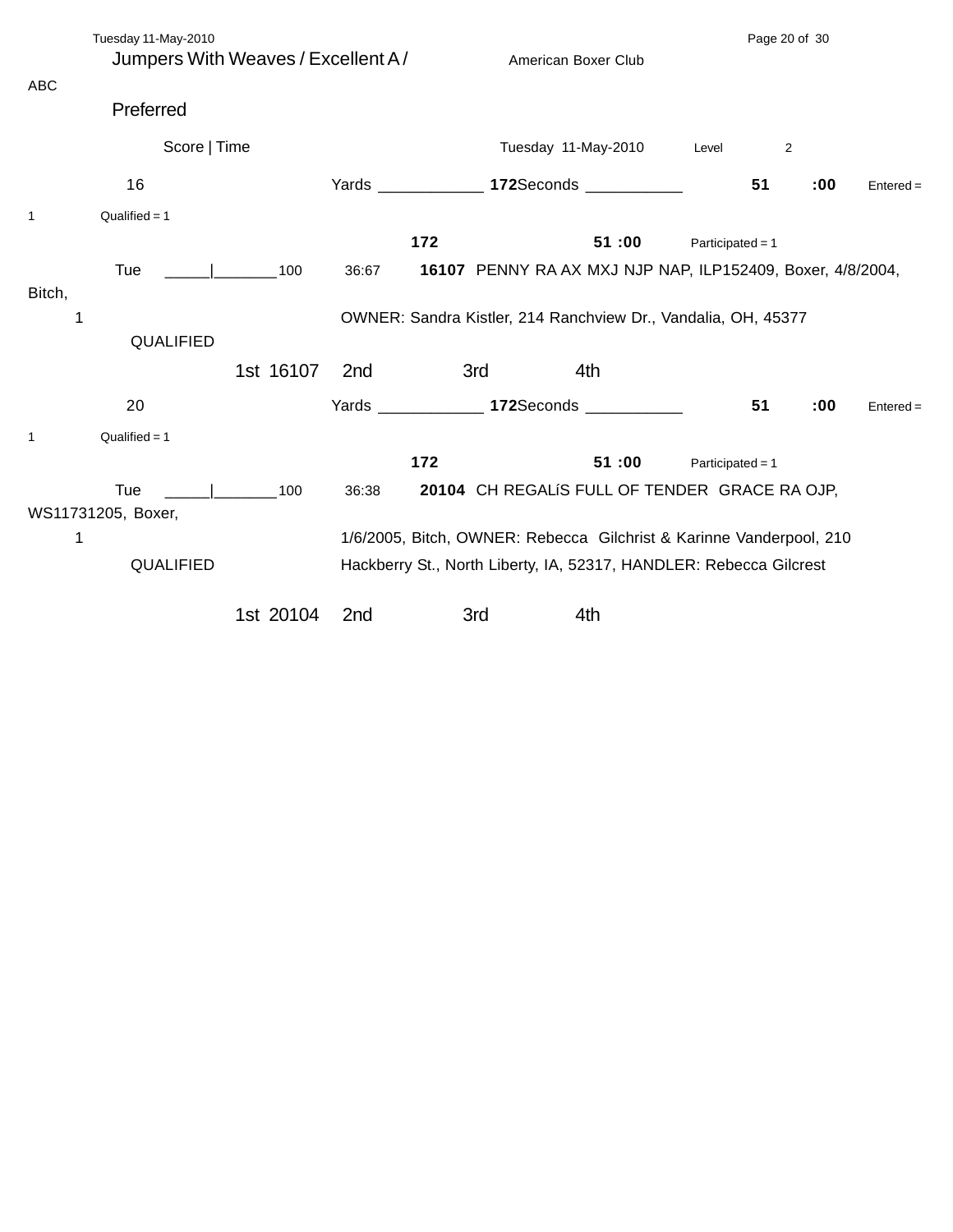Tuesday 11-May-2010 **Page 21 of 30** Jumpers With Weaves / Excellent B / American Boxer Club ABC Preferred Score | Time **Tuesday 11-May-2010** Level 6 16 Yards \_\_\_\_\_\_\_\_\_\_\_\_ **172**Seconds \_\_\_\_\_\_\_\_\_\_\_ **51 :00** Entered =  $2$  Qualified = 0 **172 51 :00** Participated = 2 Tue \_\_\_\_\_|\_\_\_\_\_\_\_**16113** LONERGANíS MAGGIE MAY RA NF OA MXJ OAP AJP, WR028173/06, Boxer, 5/24/2001, Bitch, BREEDER: Natasha Von Brunt, By: Cowboy VIII - NQ Deam Catcher, OWNER: Elisabeth Lonergan, 1465 Y Ave., Ames, IA, 50014 Tue \_\_\_\_\_|\_\_\_\_\_\_\_**16119** BECCA RA NA NAJ AXP OJP CGC, ILP103460, Boxer, 8/1/2003, Bitch, OWNER: Sandra Kistler, 214 Ranchview Dr., Vandalia, OH, 45377, NQ HANDLER: Kenneth Kistler 1st 2nd 3rd 4th 20 Yards \_\_\_\_\_\_\_\_\_\_\_\_ **172**Seconds \_\_\_\_\_\_\_\_\_\_\_ **51 :00** Entered =  $4$  Qualified = 2 **172 51 :00** Participated = 4 Tue  $\vert$  **20102** BOYARKA ALICE IN WONDERLAND RN OAJ NFP AJP CGC, ILP160838, Boxer, 11/13/2005, Bitch, BREEDER: Cindy L. Laschowski & Tamara Coli, NQ By: Can Ch Boxken Passport to Fortune - Can Ch Boyarkaís Kiss ëN Tell, OWNER: Laurie & Chris Frodsham, 189 Massie Lane, Canton, NC, 28716- 5503, HANDLER: Chris Frodsham Tue \_\_\_\_\_|\_\_\_\_\_\_\_100 45:86 **20130** ELK RUN ELLIE MAE AJP, ILP151073, Boxer, 3/1/2004, Bitch, OWNER: 1 Marcella Smith, 400 D N. Grove St., Bridgewater, VA, 22812, HANDLER: QUALIFIED Marcie Smith Tue \_\_\_\_\_|\_\_\_\_\_\_\_100 49:44 **20134** SWEET GEORGIE GIRL UDX MX MXJ, WR03765206, Boxer, 7/19/2001, 2 Bitch, OWNER: Ruth M. & James P. Hutchins, 502 Blossomhill Lane, QUALIFIED Cincinnati, OH, 45224, HANDLER: Jim Hutchins Tue \_\_\_\_\_|\_\_\_\_\_\_\_**20145** SOME CALL ME MR. WIGGLE AJP AXP, WS09260401, Boxer, 7/24/2004, Dog, OWNER: Kaydi Strickler, 10333 280th Ave. NW, Euclid, MN, 56722 NQ 1st 20130 2nd 20134 3rd 4th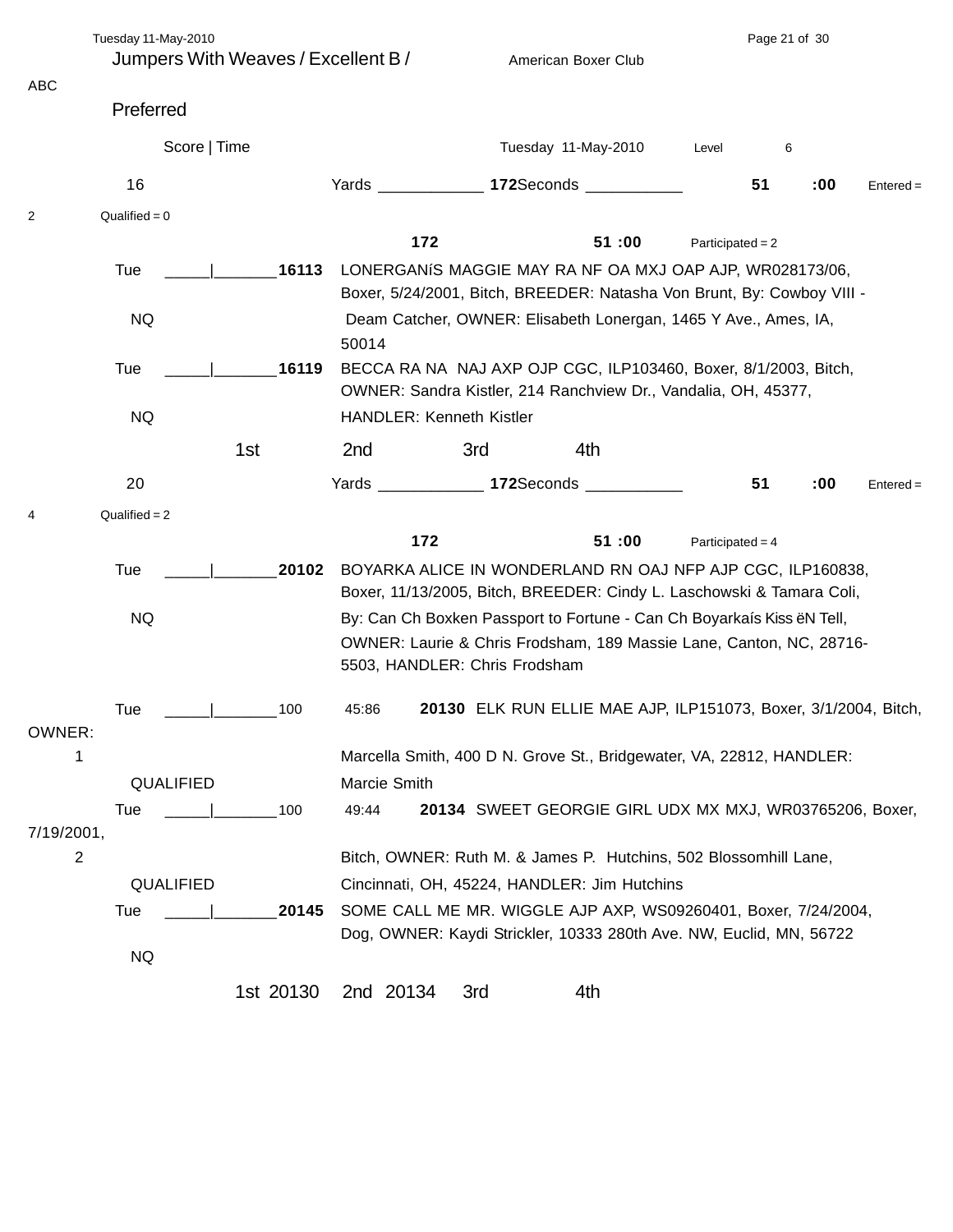|            | Tuesday 11-May-2010<br>Fifteen and Send Time / Novice A / Regular |           |                   |     | American Boxer Club                                                    |                    | Page 22 of 30 |     |             |
|------------|-------------------------------------------------------------------|-----------|-------------------|-----|------------------------------------------------------------------------|--------------------|---------------|-----|-------------|
| <b>ABC</b> |                                                                   |           |                   |     |                                                                        |                    |               |     |             |
|            | Score   Time                                                      |           |                   |     | Tuesday 11-May-2010                                                    | Level              |               |     |             |
|            | 24                                                                |           | Yards             |     | <b>O</b> Seconds <b>CONTEX</b>                                         |                    | 32            | :00 | $Entered =$ |
| 1          | Qualified = $1$                                                   |           |                   |     |                                                                        |                    |               |     |             |
|            |                                                                   |           | 0                 |     | 32:00                                                                  | Participated = $1$ |               |     |             |
|            | Tue                                                               | 65        | 35:58             |     | 24130 WILLMORS SMART COOKIE CGC RN CD CDX,                             |                    |               |     |             |
|            | WS22733906, Boxer,                                                |           |                   |     |                                                                        |                    |               |     |             |
| 1          |                                                                   |           |                   |     | 6/7/2007, Bitch, OWNER: Allison Thomson Vicuna, 9 Fieldstone Dr., East |                    |               |     |             |
|            | <b>QUALIFIED</b>                                                  |           | Granby, CT, 06026 |     |                                                                        |                    |               |     |             |
|            |                                                                   | 1st 24130 | 2nd               | 3rd | 4th                                                                    |                    |               |     |             |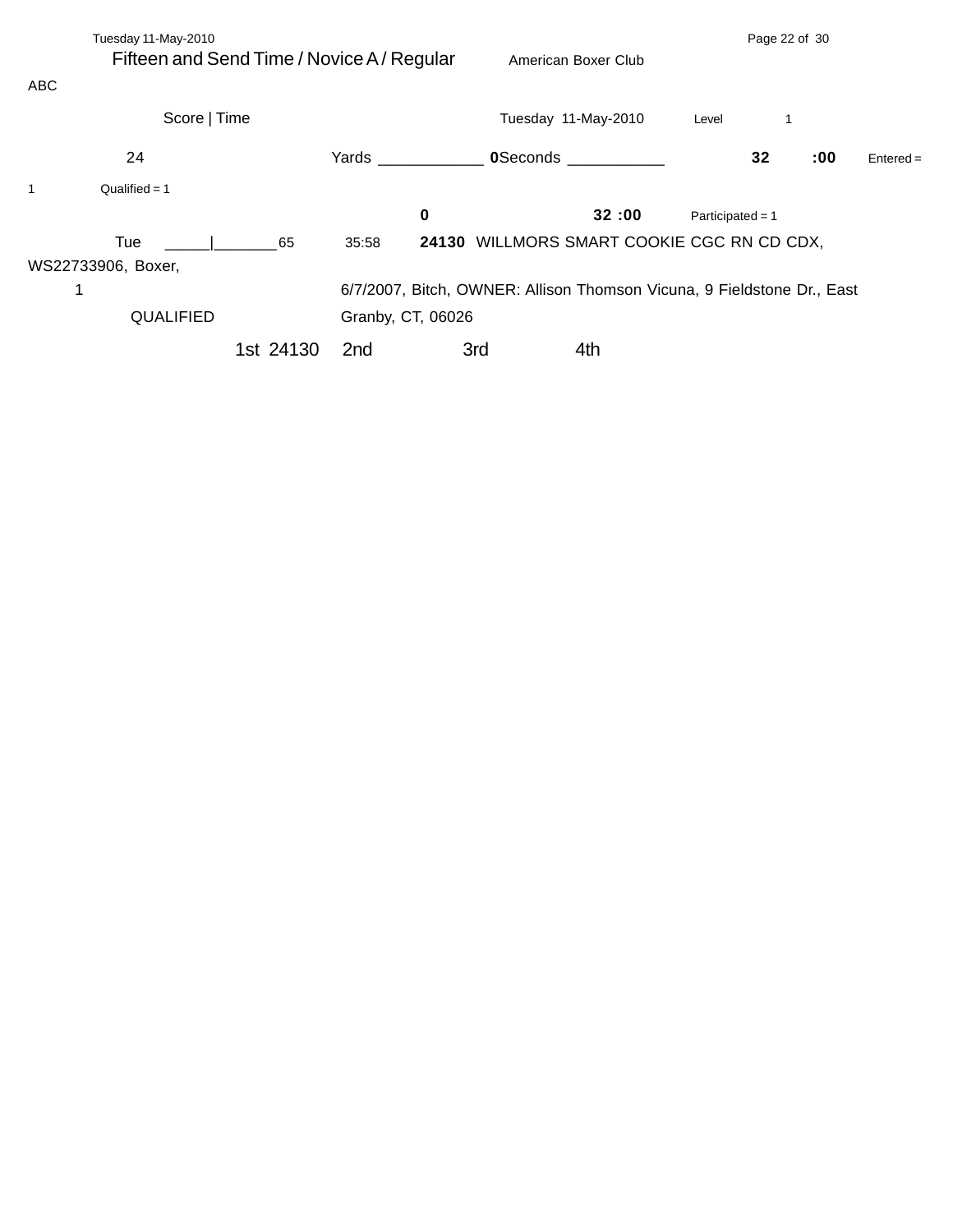|                 | Tuesday 11-May-2010 | Fifteen and Send Time / Novice B / Regular |                              |             | American Boxer Club                                                   |       |                    | Page 23 of 30   |     |             |
|-----------------|---------------------|--------------------------------------------|------------------------------|-------------|-----------------------------------------------------------------------|-------|--------------------|-----------------|-----|-------------|
| ABC             |                     |                                            |                              |             |                                                                       |       |                    |                 |     |             |
|                 | Score   Time        |                                            |                              |             | Tuesday 11-May-2010                                                   |       | Level              | 12 <sup>°</sup> |     |             |
|                 | 20                  |                                            | Yards __________             |             | 0Seconds ___________                                                  |       |                    | 32              | :00 | $Entered =$ |
| 6               | Qualified = $3$     |                                            |                              |             |                                                                       |       |                    |                 |     |             |
|                 |                     |                                            |                              | $\mathbf 0$ |                                                                       | 32:00 | Participated = $6$ |                 |     |             |
|                 | Tue                 | 58                                         | 30:21                        |             | 20119 BACHIS FIRE DANCE CD RE OA OAJ, WS08097503, Boxer,              |       |                    |                 |     |             |
| 3/18/2004,<br>3 |                     |                                            |                              |             | Bitch, OWNER: Joan Kenney & Chrisitne Bachmann, 1392 Durham Rd.,      |       |                    |                 |     |             |
|                 | QUALIFIED           |                                            |                              |             | Wallingford, CT, 06492, HANDLER: Joan Kenney                          |       |                    |                 |     |             |
|                 | Tue                 | 20123                                      |                              |             | BLUE RIDGE BRITCHES NA NAJ, PAL202701, Boxer, 7/1/2006, Dog,          |       |                    |                 |     |             |
|                 |                     |                                            |                              |             | OWNER: Marcella Smith, 400 D N. Grove St., Bridgewater, VA, 22812,    |       |                    |                 |     |             |
|                 | <b>NQ</b>           |                                            | <b>HANDLER: Marcie Smith</b> |             |                                                                       |       |                    |                 |     |             |
|                 | Tue                 | 20128                                      |                              |             | JUNE BUGIS ANGEL, WS10670703, Boxer, 10/22/2004, Bitch, OWNER:        |       |                    |                 |     |             |
|                 |                     |                                            |                              |             | Denise E. Snyder, 2317 Bockes Rd., Skaneateles, NY, 13152             |       |                    |                 |     |             |
|                 | <b>NQ</b>           |                                            |                              |             |                                                                       |       |                    |                 |     |             |
| WS20480305,     | Tue                 | 63                                         | 33:63                        |             | 20138 AVA JOSEPHINE VON WALDSTADT RN AX AXJ NF,                       |       |                    |                 |     |             |
| 2               |                     |                                            |                              |             | Boxer, 1/4/2007, Bitch, OWNER: Elisabeth Lonergan, 1465 Y Ave., Ames, |       |                    |                 |     |             |
|                 | QUALIFIED           |                                            | IA, 50014                    |             |                                                                       |       |                    |                 |     |             |
|                 | Tue                 | 20139                                      |                              |             | CINNRLEE CHOCOLAT MARSEILLAIS RN CD NAJ, WS137545/06, Boxer,          |       |                    |                 |     |             |
|                 |                     |                                            |                              |             | 7/17/2005, Bitch, OWNER: Ellen M Gruber, 227 Morris Drive, Niles, MI, |       |                    |                 |     |             |
|                 | <b>NQ</b>           |                                            | 49120-8732                   |             |                                                                       |       |                    |                 |     |             |
|                 | Tue                 | 67                                         | 25:90                        |             | 20142 JOSEPHINE VON BACHBETT VCD2 MX MXJ RE UD,                       |       |                    |                 |     |             |
| WS001755/03,    |                     |                                            |                              |             |                                                                       |       |                    |                 |     |             |
| $\mathbf{1}$    |                     |                                            |                              |             | Boxer, 1/21/2002, Bitch, OWNER: Renee & Terry Basye, Jr., 1601 Prarie |       |                    |                 |     |             |
|                 | QUALIFIED           |                                            |                              |             | Ave., Beloit, WI, 53511-3838, HANDLER: Renee Basye                    |       |                    |                 |     |             |
|                 |                     | 1st 20142                                  | 2nd 20138                    |             | 3rd 20119                                                             | 4th   |                    |                 |     |             |
|                 | 24                  |                                            |                              |             | Yards ________________ 0Seconds ____________                          |       |                    | 32              | :00 | $Entered =$ |
| 6               | $Qualified = 3$     |                                            |                              |             |                                                                       |       |                    |                 |     |             |
|                 |                     |                                            |                              | 0           |                                                                       | 32:00 | Participated = $6$ |                 |     |             |
|                 | Tue                 | 63<br>and the company of the company       | 37:04                        |             | 24101 SHERA N DYNAMICIS GREAT EXPECTATIONS OA OAJ,                    |       |                    |                 |     |             |
| WS13380905,     |                     |                                            |                              |             |                                                                       |       |                    |                 |     |             |
| 1               |                     |                                            |                              |             | Boxer, 5/1/2005, Bitch, OWNER: Reegan Ray, Bill Polonsky, Barbara     |       |                    |                 |     |             |
|                 | QUALIFIED           |                                            |                              |             | Riggs, 734 San Diguito Dr., Encinitas, CA, 90924, HANDLER: Reegan Ray |       |                    |                 |     |             |
| 10/19/2007,     | Tue                 | and the company of the company<br>55       | 18:08                        |             | 24115 WESTHOVENIS JEDI HEART OBI WAN, WS23752505, Boxer,              |       |                    |                 |     |             |
| 2               |                     |                                            |                              |             | Dog, OWNER: Ron Trainer, 320 Shawnee Trail, Centerville, OH, 45458    |       |                    |                 |     |             |
|                 | QUALIFIED           |                                            |                              |             |                                                                       |       |                    |                 |     |             |
|                 | Tue                 | 24116                                      |                              |             | PRIZMS TAZMANIAN DEVILFIRE RN CGC, WS25804205, Boxer,                 |       |                    |                 |     |             |
|                 |                     |                                            |                              |             | 3/12/2008, Dog, OWNER: Robyn Ginther, 4611 Magellan Dr., Walnutport,  |       |                    |                 |     |             |
|                 | NQ.                 |                                            |                              |             | PA, 18088, HANDLER: Robin Ginther                                     |       |                    |                 |     |             |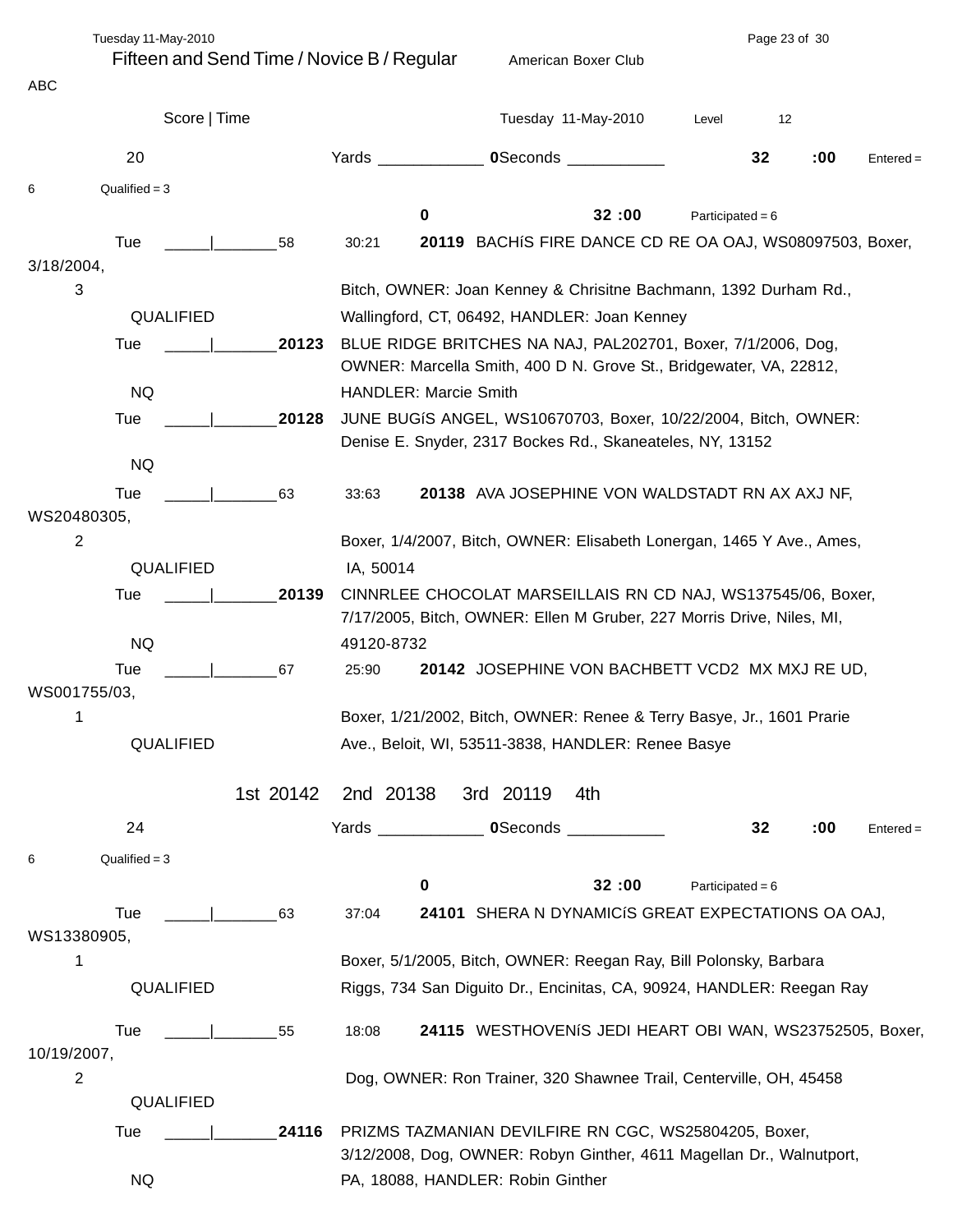| Tue              | 24124     | KISS EN TELLIS DOC HOLIDAY RN NAJ OJP NFP, ILP160836, Boxer,        |
|------------------|-----------|---------------------------------------------------------------------|
|                  |           | 3/20/2007, Dog, BREEDER: Cindy L. Laschowski, By: Aus. CH Belmanta  |
| NQ.              |           | New Millenium - Can. CH Boyarkaís KissíN Tell, OWNER: Laurie        |
|                  |           | Frodsham, 189 Massie Lane, Canton, NC, 28716, HANDLER: Chris        |
|                  |           | Frodsham                                                            |
| Tue              | 24137     | ANJA VON WALDSTADT CD RN AX AXJ, WS20480303, Boxer,                 |
|                  |           | 1/4/2007, Bitch, OWNER: Renee & Terry Basye, Jr., 1601 Prarie Ave., |
| NQ.              |           | Beloit, WI, 53511-3838, HANDLER: Renee Basye                        |
| Tue              | 55        | 24140 BENCHMARKIS BLACK MAGIC RA NAJ, WS131633/02,<br>29:41         |
| Boxer, 5/9/2005, |           |                                                                     |
| 3                |           | Dog, OWNER: Brenda Staley, 355 N Chestnut St, Monrovia, IN, 46157   |
| <b>QUALIFIED</b> |           |                                                                     |
|                  | 1st 24101 | 2nd 24115<br>3rd 24140<br>4th                                       |

|              | Tuesday 11-May-2010 |                                        |                       |   |     |                                                                            |                    | Page 24 of 30 |             |
|--------------|---------------------|----------------------------------------|-----------------------|---|-----|----------------------------------------------------------------------------|--------------------|---------------|-------------|
|              |                     | Fifteen and Send Time / Open / Regular |                       |   |     | American Boxer Club                                                        |                    |               |             |
| <b>ABC</b>   |                     |                                        |                       |   |     |                                                                            |                    |               |             |
|              |                     | Score   Time                           |                       |   |     | Tuesday 11-May-2010                                                        | Level              | 5             |             |
|              | 20                  |                                        | Yards _______________ |   |     | 0Seconds ____________                                                      | 32                 | :00           | $Entered =$ |
| $\mathbf{1}$ | $Qualified = 1$     |                                        |                       |   |     |                                                                            |                    |               |             |
|              |                     |                                        |                       | 0 |     | 32:00                                                                      | Participated = $1$ |               |             |
|              | Tue                 | 68                                     | 29:52                 |   |     | 20105 CH PEPRHL WILL YOU DANCE MARBO CD RE OA NAJ NF,                      |                    |               |             |
| 1            |                     |                                        |                       |   |     | WS141446/01, Boxer, 8/1/2005, Bitch, OWNER: Sue Ann Thompson,              |                    |               |             |
|              | QUALIFIED           |                                        |                       |   |     | 1858 Curtis Bridge Rd. NE, North Liberty, IA, 52317-9540                   |                    |               |             |
|              |                     | 1st 20105                              | 2nd                   |   | 3rd | 4th                                                                        |                    |               |             |
|              | 24                  |                                        |                       |   |     | Yards <b>OSeconds COSECONDITIES</b>                                        | 32                 | :00           | $Entered =$ |
| 4            | $Qualified = 1$     |                                        |                       |   |     |                                                                            |                    |               |             |
|              |                     |                                        |                       | 0 |     | 32:00                                                                      | Participated = $4$ |               |             |
|              | Tue                 | 56                                     | 38:64                 |   |     | 24120 DCIS LITTLE MISS MAGIC NA NAJ, WS17485906, Boxer, 5/                 |                    |               |             |
| 12/2006,     |                     |                                        |                       |   |     |                                                                            |                    |               |             |
| 1            |                     |                                        |                       |   |     | Bitch, OWNER: Margaret Magoffin, 15 Hillrise Dr., Penfield, NY, 14526      |                    |               |             |
|              | QUALIFIED           |                                        |                       |   |     |                                                                            |                    |               |             |
|              | Tue                 | 24123                                  |                       |   |     | MITCHIS GYPSY IN THE PALACE RA NAJ NF, WS06682607, Boxer,                  |                    |               |             |
|              |                     |                                        |                       |   |     | 8/10/2003, Bitch, OWNER: Margaret Magoffin, 15 Hillrise Dr., Penfield, NY, |                    |               |             |
|              | <b>NQ</b>           |                                        | 14526                 |   |     |                                                                            |                    |               |             |
|              | Tue                 | 24126                                  |                       |   |     | MISS SYDNEY PEARL HALL CD RE NAJ NF, WS13121402, Boxer,                    |                    |               |             |
|              |                     |                                        |                       |   |     | 2/26/2005, Bitch, OWNER: Randall & Deorah Hall, 1400 Carlimar Lane,        |                    |               |             |
|              | <b>NQ</b>           |                                        |                       |   |     | Louisville, KY, 40222, HANDLER: Laura Feldt                                |                    |               |             |
|              | Tue                 | 24135                                  |                       |   |     | AMAZING CODY MONTANA AX MXJ NF, WS19004104, Boxer,                         |                    |               |             |
|              |                     |                                        |                       |   |     | 8/30/2006, Dog, OWNER: Celeste Bell, 2236 Seymour Rd., Swartz Creek,       |                    |               |             |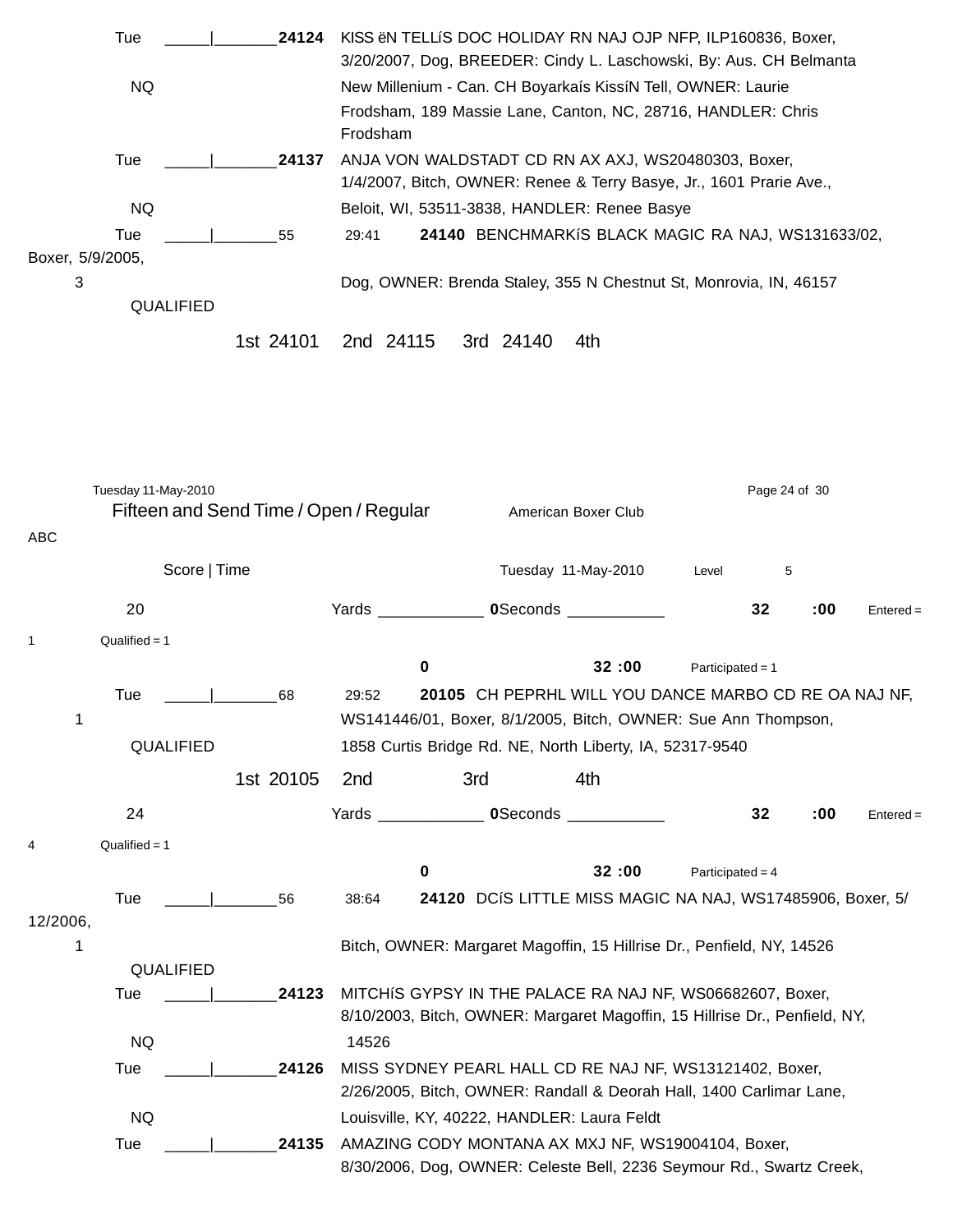| ΝQ | MI, 48473 |
|----|-----------|
|    |           |

## 1st 24120 2nd 3rd 4th

|     | Tuesday 11-May-2010 | Fifteen and Send Time / Excellent A / Regular |                                                                                                                              |                  | American Boxer Club |                    | Page 25 of 30 |     |             |
|-----|---------------------|-----------------------------------------------|------------------------------------------------------------------------------------------------------------------------------|------------------|---------------------|--------------------|---------------|-----|-------------|
| ABC |                     |                                               |                                                                                                                              |                  |                     |                    |               |     |             |
|     |                     | Score   Time                                  |                                                                                                                              |                  | Tuesday 11-May-2010 | Level              | 1             |     |             |
|     | 24                  |                                               | Yards                                                                                                                        | <b>0</b> Seconds |                     |                    | 32            | :00 | $Entered =$ |
| 1   | Qualified = $0$     |                                               |                                                                                                                              |                  |                     |                    |               |     |             |
|     |                     |                                               | $\mathbf 0$                                                                                                                  |                  | 32:00               | Participated = $1$ |               |     |             |
|     | Tue                 | 24119                                         | YDKIS DESSERT WEST WIND, WS17961701, Boxer, 5/14/2006, Dog,<br>OWNER: Jennifer Yates, 100 Kramer Dr., Lindenhurst, NY, 11757 |                  |                     |                    |               |     |             |
|     | <b>NQ</b>           |                                               |                                                                                                                              |                  |                     |                    |               |     |             |
|     |                     | 1st                                           | 2nd                                                                                                                          | 3rd              | 4th                 |                    |               |     |             |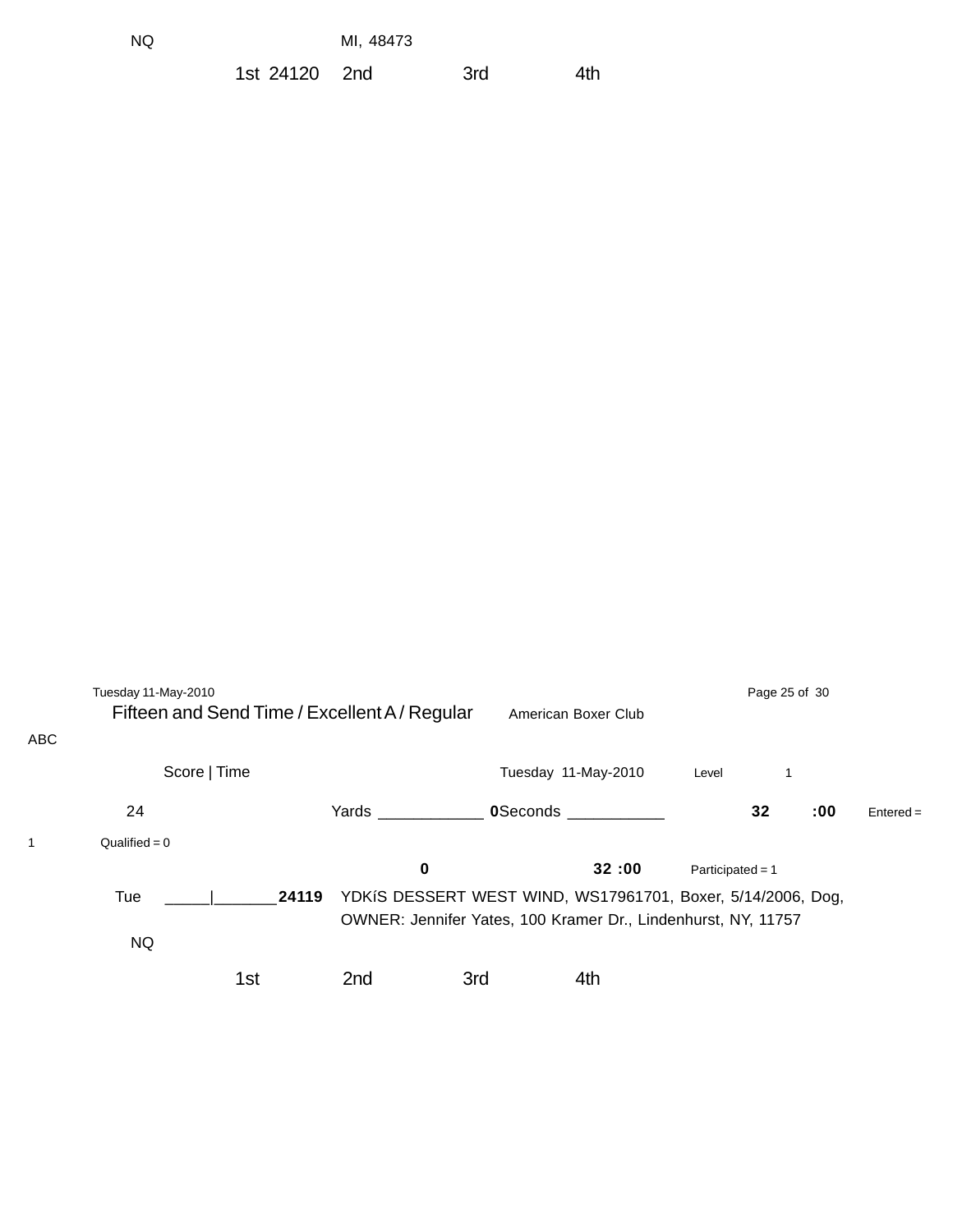|              | Tuesday 11-May-2010                                              | Fifteen and Send Time / Excellent B / Regular |                                                                    | Page 26 of 30                                                        |                                                                         |                    |     |             |  |  |  |  |
|--------------|------------------------------------------------------------------|-----------------------------------------------|--------------------------------------------------------------------|----------------------------------------------------------------------|-------------------------------------------------------------------------|--------------------|-----|-------------|--|--|--|--|
| ABC          |                                                                  |                                               |                                                                    |                                                                      |                                                                         |                    |     |             |  |  |  |  |
|              | Score   Time                                                     |                                               |                                                                    | Tuesday 11-May-2010                                                  |                                                                         |                    | 3   |             |  |  |  |  |
|              | 20                                                               |                                               |                                                                    | 0Seconds ___________<br><b>Yards Exercise State</b>                  |                                                                         |                    | :00 | $Entered =$ |  |  |  |  |
| $\mathbf{1}$ | $Qualified = 1$                                                  |                                               |                                                                    |                                                                      |                                                                         |                    |     |             |  |  |  |  |
|              |                                                                  |                                               |                                                                    | $\mathbf 0$                                                          | 32:00                                                                   | Participated = $1$ |     |             |  |  |  |  |
|              | Tue                                                              | 64                                            | 35:26                                                              |                                                                      | 20112 MACH3 RIEGELIS DIAMOND OF SAVOY RAE CDX MXF,                      |                    |     |             |  |  |  |  |
| WR064507/02, |                                                                  |                                               |                                                                    |                                                                      |                                                                         |                    |     |             |  |  |  |  |
| 1            | Boxer, 3/5/2002, Bitch, BREEDER: Esther Riegel & Mary Banta, By: |                                               |                                                                    |                                                                      |                                                                         |                    |     |             |  |  |  |  |
|              | QUALIFIED                                                        |                                               |                                                                    | Suncrestís In His Image - Savoy Hot Sicily, CD, OWNER: Ileana Nadal, |                                                                         |                    |     |             |  |  |  |  |
|              |                                                                  |                                               | 3136 Oak Tree Pl., Valrico, FL, 33596                              |                                                                      |                                                                         |                    |     |             |  |  |  |  |
|              | 1st 20112<br>2 <sub>nd</sub><br>3rd<br>4th                       |                                               |                                                                    |                                                                      |                                                                         |                    |     |             |  |  |  |  |
|              | 24                                                               |                                               | <b>Yards Example 2008</b>                                          |                                                                      | 0Seconds ___________                                                    | 32                 | :00 | $Entered =$ |  |  |  |  |
| 2            | Qualified = $0$                                                  |                                               |                                                                    |                                                                      |                                                                         |                    |     |             |  |  |  |  |
|              |                                                                  |                                               |                                                                    | 0                                                                    | 32:00                                                                   | Participated = $2$ |     |             |  |  |  |  |
|              | Tue                                                              | 24110                                         |                                                                    |                                                                      | MACH2 YATES ABSOLUTE PERFECTION CD RAE MXF, WR048653/05,                |                    |     |             |  |  |  |  |
|              |                                                                  |                                               |                                                                    |                                                                      | Boxer, 9/21/2001, Bitch, OWNER: Jennifer & Clint Yates, 100 Kramer Dr., |                    |     |             |  |  |  |  |
|              | <b>NQ</b>                                                        |                                               |                                                                    |                                                                      | Lindenhurst, NY, 11757, HANDLER: Jennifer Yates                         |                    |     |             |  |  |  |  |
|              | Tue                                                              | 24121                                         | CH MACH2 KELLYIS CRUISE ON UP SHALSADE CD RE MXF TQX,              |                                                                      |                                                                         |                    |     |             |  |  |  |  |
|              |                                                                  |                                               | WS014013/01, Boxer, 7/3/2002, Dog, OWNER: Susan Kelly & Shirley    |                                                                      |                                                                         |                    |     |             |  |  |  |  |
|              | <b>NQ</b>                                                        |                                               | Laussade, 205 Alliance St., Kenner, LA, 70062-1027, HANDLER: Susan |                                                                      |                                                                         |                    |     |             |  |  |  |  |
|              |                                                                  |                                               | Kelly                                                              |                                                                      |                                                                         |                    |     |             |  |  |  |  |
|              |                                                                  | 1st                                           | 2 <sub>nd</sub>                                                    | 3rd                                                                  | 4th                                                                     |                    |     |             |  |  |  |  |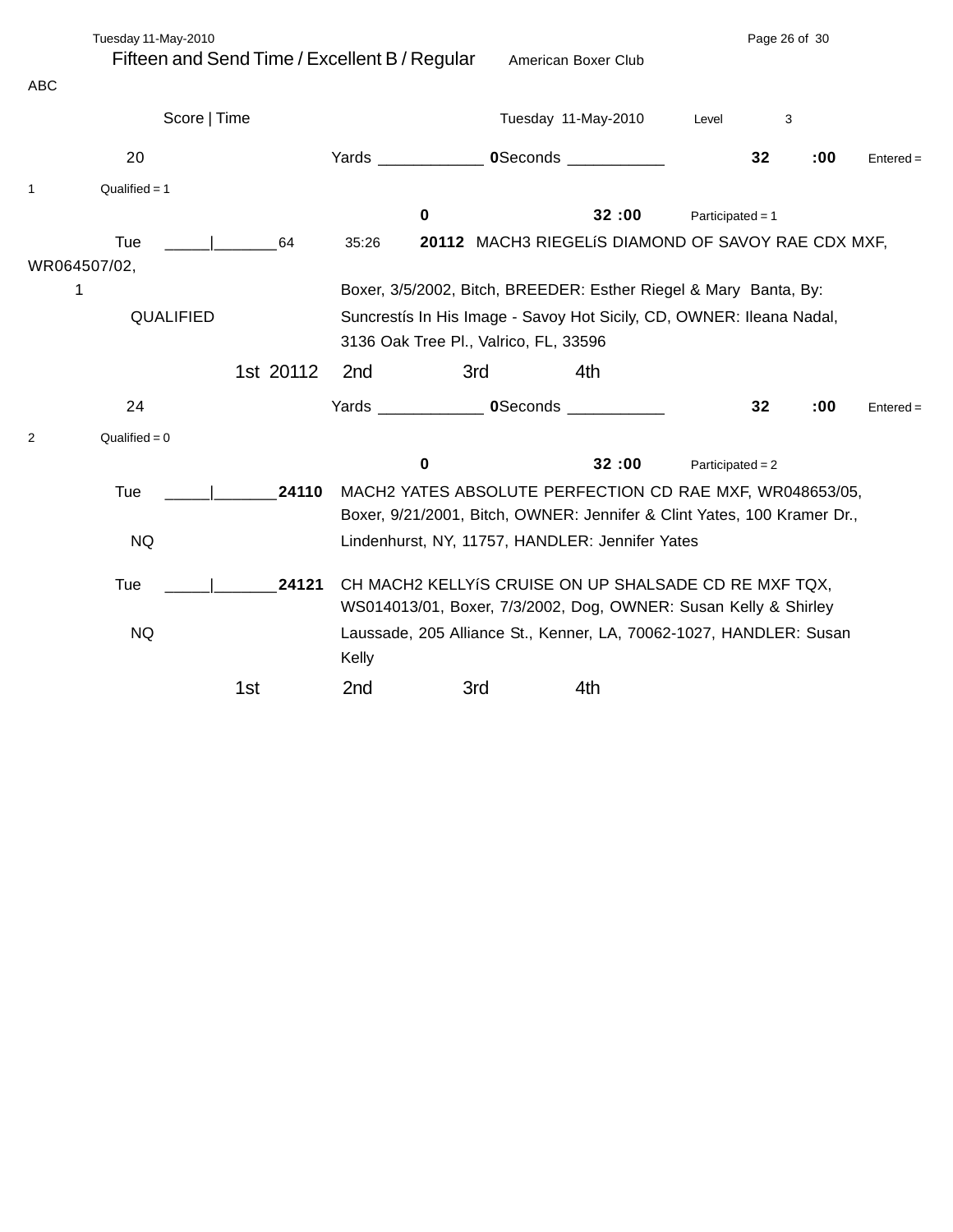| Fifteen and Send Time / Novice / Preferred<br>American Boxer Club<br><b>ABC</b><br>Score   Time<br>Tuesday 11-May-2010<br>Level<br>8<br>16<br>0Seconds ____________<br>35<br>Yards _______________<br>:00<br>$Entered =$<br>$Qualified = 3$<br>4<br>0<br>35:00<br>Participated = $4$<br>Tue<br>16107<br>PENNY RA AX MXJ NJP NAP, ILP152409, Boxer, 4/8/2004, Bitch,<br>OWNER: Sandra Kistler, 214 Ranchview Dr., Vandalia, OH, 45377<br><b>NQ</b><br>Tue<br>16109 CARLYN OAKS MIDNIGHT CHARM RN, WS28415702, Boxer,<br>55<br>21:82<br>10/1/2008,<br>3<br>Bitch, OWNER: Ellen M Gruber, 227 Morris Drive, Niles, MI, 49120-8732<br>QUALIFIED<br>Tue<br>16113 LONERGANIS MAGGIE MAY RA NF OA MXJ OAP AJP,<br>32:52<br>$\overline{71}$<br>WR028173/06,<br>1<br>Boxer, 5/24/2001, Bitch, BREEDER: Natasha Von Brunt, By: Cowboy VIII -<br>QUALIFIED<br>Deam Catcher, OWNER: Elisabeth Lonergan, 1465 Y Ave., Ames, IA,<br>50014<br>Tue<br>16127 BENCHMARKIS JOE LOUIS CD AX MXJ RAE NF, WP982576/<br>55<br>the contract of the contract of<br>17:88<br>03, Boxer,<br>$\overline{2}$<br>7/8/2000, Dog, OWNER: Brenda & Charles Staley, 355 N Chestnut St,<br>QUALIFIED<br>Monrovia, IN, 46157, HANDLER: Brenda Staley<br>1st 16113<br>2nd 16127<br>3rd 16109<br>4th<br>Yards <b>OSeconds COSECONDENS</b><br>20<br>32<br>:00<br>$Entered =$<br>$Qualified = 3$<br>4<br>0<br>32:00<br>Participated = $4$<br>20104<br>CH REGALIS FULL OF TENDER GRACE RA OJP, WS11731205, Boxer,<br>Tue<br>1/6/2005, Bitch, OWNER: Rebecca Gilchrist & Karinne Vanderpool, 210<br><b>NQ</b><br>Hackberry St., North Liberty, IA, 52317, HANDLER: Rebecca Gilcrest<br>20118 KISS ëN TELLIS LITTLE MISS SUNSHINE, PAL204223, Boxer,<br>Tue<br>24:26<br>58<br>3/20/2007,<br>$\sqrt{3}$<br>Bitch, BREEDER: Cindy L. Laschowski, By: Aus. CH Belmanta New<br>QUALIFIED<br>Millenium - Can. CH Boyarkaís KissíN Tell, OWNER: Laurie & Chris<br>Frodsham, 189 Massie Lane, Canton, NC, 28716-5503, HANDLER: Chris<br>Frodsham<br>Tue<br>20127 BOSCO JABBA THE HUT NAJ, WS006271/03, Boxer, 5/4/<br>22:44<br>64<br>2002, Dog,<br>BREEDER: Nicole Goodman, By: Budweiser Number Two - Nikkiís Blazing<br>1<br>QUALIFIED<br>Star, OWNER: Ron Trainer, 320 Shawnee Trail, Centerville, OH, 45458<br>Tue<br>20145 SOME CALL ME MR. WIGGLE AJP AXP, WS09260401,<br>34:20<br>63<br>Boxer, 7/24/2004,<br>Dog, OWNER: Kaydi Strickler, 10333 280th Ave. NW, Euclid, MN, 56722 |   | Tuesday 11-May-2010 |  |  |  |  |  | Page 27 of 30 |  |  |  |  |
|---------------------------------------------------------------------------------------------------------------------------------------------------------------------------------------------------------------------------------------------------------------------------------------------------------------------------------------------------------------------------------------------------------------------------------------------------------------------------------------------------------------------------------------------------------------------------------------------------------------------------------------------------------------------------------------------------------------------------------------------------------------------------------------------------------------------------------------------------------------------------------------------------------------------------------------------------------------------------------------------------------------------------------------------------------------------------------------------------------------------------------------------------------------------------------------------------------------------------------------------------------------------------------------------------------------------------------------------------------------------------------------------------------------------------------------------------------------------------------------------------------------------------------------------------------------------------------------------------------------------------------------------------------------------------------------------------------------------------------------------------------------------------------------------------------------------------------------------------------------------------------------------------------------------------------------------------------------------------------------------------------------------------------------------------------------------------------------------------------------------------------------------------------------------------------------------------------------------------------------------------------------------------------------------------------------------------------------------------------------------------------------------------------------------------------------|---|---------------------|--|--|--|--|--|---------------|--|--|--|--|
|                                                                                                                                                                                                                                                                                                                                                                                                                                                                                                                                                                                                                                                                                                                                                                                                                                                                                                                                                                                                                                                                                                                                                                                                                                                                                                                                                                                                                                                                                                                                                                                                                                                                                                                                                                                                                                                                                                                                                                                                                                                                                                                                                                                                                                                                                                                                                                                                                                       |   |                     |  |  |  |  |  |               |  |  |  |  |
|                                                                                                                                                                                                                                                                                                                                                                                                                                                                                                                                                                                                                                                                                                                                                                                                                                                                                                                                                                                                                                                                                                                                                                                                                                                                                                                                                                                                                                                                                                                                                                                                                                                                                                                                                                                                                                                                                                                                                                                                                                                                                                                                                                                                                                                                                                                                                                                                                                       |   |                     |  |  |  |  |  |               |  |  |  |  |
|                                                                                                                                                                                                                                                                                                                                                                                                                                                                                                                                                                                                                                                                                                                                                                                                                                                                                                                                                                                                                                                                                                                                                                                                                                                                                                                                                                                                                                                                                                                                                                                                                                                                                                                                                                                                                                                                                                                                                                                                                                                                                                                                                                                                                                                                                                                                                                                                                                       |   |                     |  |  |  |  |  |               |  |  |  |  |
|                                                                                                                                                                                                                                                                                                                                                                                                                                                                                                                                                                                                                                                                                                                                                                                                                                                                                                                                                                                                                                                                                                                                                                                                                                                                                                                                                                                                                                                                                                                                                                                                                                                                                                                                                                                                                                                                                                                                                                                                                                                                                                                                                                                                                                                                                                                                                                                                                                       |   |                     |  |  |  |  |  |               |  |  |  |  |
|                                                                                                                                                                                                                                                                                                                                                                                                                                                                                                                                                                                                                                                                                                                                                                                                                                                                                                                                                                                                                                                                                                                                                                                                                                                                                                                                                                                                                                                                                                                                                                                                                                                                                                                                                                                                                                                                                                                                                                                                                                                                                                                                                                                                                                                                                                                                                                                                                                       |   |                     |  |  |  |  |  |               |  |  |  |  |
|                                                                                                                                                                                                                                                                                                                                                                                                                                                                                                                                                                                                                                                                                                                                                                                                                                                                                                                                                                                                                                                                                                                                                                                                                                                                                                                                                                                                                                                                                                                                                                                                                                                                                                                                                                                                                                                                                                                                                                                                                                                                                                                                                                                                                                                                                                                                                                                                                                       |   |                     |  |  |  |  |  |               |  |  |  |  |
|                                                                                                                                                                                                                                                                                                                                                                                                                                                                                                                                                                                                                                                                                                                                                                                                                                                                                                                                                                                                                                                                                                                                                                                                                                                                                                                                                                                                                                                                                                                                                                                                                                                                                                                                                                                                                                                                                                                                                                                                                                                                                                                                                                                                                                                                                                                                                                                                                                       |   |                     |  |  |  |  |  |               |  |  |  |  |
|                                                                                                                                                                                                                                                                                                                                                                                                                                                                                                                                                                                                                                                                                                                                                                                                                                                                                                                                                                                                                                                                                                                                                                                                                                                                                                                                                                                                                                                                                                                                                                                                                                                                                                                                                                                                                                                                                                                                                                                                                                                                                                                                                                                                                                                                                                                                                                                                                                       |   |                     |  |  |  |  |  |               |  |  |  |  |
|                                                                                                                                                                                                                                                                                                                                                                                                                                                                                                                                                                                                                                                                                                                                                                                                                                                                                                                                                                                                                                                                                                                                                                                                                                                                                                                                                                                                                                                                                                                                                                                                                                                                                                                                                                                                                                                                                                                                                                                                                                                                                                                                                                                                                                                                                                                                                                                                                                       |   |                     |  |  |  |  |  |               |  |  |  |  |
|                                                                                                                                                                                                                                                                                                                                                                                                                                                                                                                                                                                                                                                                                                                                                                                                                                                                                                                                                                                                                                                                                                                                                                                                                                                                                                                                                                                                                                                                                                                                                                                                                                                                                                                                                                                                                                                                                                                                                                                                                                                                                                                                                                                                                                                                                                                                                                                                                                       |   |                     |  |  |  |  |  |               |  |  |  |  |
|                                                                                                                                                                                                                                                                                                                                                                                                                                                                                                                                                                                                                                                                                                                                                                                                                                                                                                                                                                                                                                                                                                                                                                                                                                                                                                                                                                                                                                                                                                                                                                                                                                                                                                                                                                                                                                                                                                                                                                                                                                                                                                                                                                                                                                                                                                                                                                                                                                       |   |                     |  |  |  |  |  |               |  |  |  |  |
|                                                                                                                                                                                                                                                                                                                                                                                                                                                                                                                                                                                                                                                                                                                                                                                                                                                                                                                                                                                                                                                                                                                                                                                                                                                                                                                                                                                                                                                                                                                                                                                                                                                                                                                                                                                                                                                                                                                                                                                                                                                                                                                                                                                                                                                                                                                                                                                                                                       |   |                     |  |  |  |  |  |               |  |  |  |  |
|                                                                                                                                                                                                                                                                                                                                                                                                                                                                                                                                                                                                                                                                                                                                                                                                                                                                                                                                                                                                                                                                                                                                                                                                                                                                                                                                                                                                                                                                                                                                                                                                                                                                                                                                                                                                                                                                                                                                                                                                                                                                                                                                                                                                                                                                                                                                                                                                                                       |   |                     |  |  |  |  |  |               |  |  |  |  |
|                                                                                                                                                                                                                                                                                                                                                                                                                                                                                                                                                                                                                                                                                                                                                                                                                                                                                                                                                                                                                                                                                                                                                                                                                                                                                                                                                                                                                                                                                                                                                                                                                                                                                                                                                                                                                                                                                                                                                                                                                                                                                                                                                                                                                                                                                                                                                                                                                                       |   |                     |  |  |  |  |  |               |  |  |  |  |
|                                                                                                                                                                                                                                                                                                                                                                                                                                                                                                                                                                                                                                                                                                                                                                                                                                                                                                                                                                                                                                                                                                                                                                                                                                                                                                                                                                                                                                                                                                                                                                                                                                                                                                                                                                                                                                                                                                                                                                                                                                                                                                                                                                                                                                                                                                                                                                                                                                       |   |                     |  |  |  |  |  |               |  |  |  |  |
|                                                                                                                                                                                                                                                                                                                                                                                                                                                                                                                                                                                                                                                                                                                                                                                                                                                                                                                                                                                                                                                                                                                                                                                                                                                                                                                                                                                                                                                                                                                                                                                                                                                                                                                                                                                                                                                                                                                                                                                                                                                                                                                                                                                                                                                                                                                                                                                                                                       |   |                     |  |  |  |  |  |               |  |  |  |  |
|                                                                                                                                                                                                                                                                                                                                                                                                                                                                                                                                                                                                                                                                                                                                                                                                                                                                                                                                                                                                                                                                                                                                                                                                                                                                                                                                                                                                                                                                                                                                                                                                                                                                                                                                                                                                                                                                                                                                                                                                                                                                                                                                                                                                                                                                                                                                                                                                                                       |   |                     |  |  |  |  |  |               |  |  |  |  |
|                                                                                                                                                                                                                                                                                                                                                                                                                                                                                                                                                                                                                                                                                                                                                                                                                                                                                                                                                                                                                                                                                                                                                                                                                                                                                                                                                                                                                                                                                                                                                                                                                                                                                                                                                                                                                                                                                                                                                                                                                                                                                                                                                                                                                                                                                                                                                                                                                                       |   |                     |  |  |  |  |  |               |  |  |  |  |
|                                                                                                                                                                                                                                                                                                                                                                                                                                                                                                                                                                                                                                                                                                                                                                                                                                                                                                                                                                                                                                                                                                                                                                                                                                                                                                                                                                                                                                                                                                                                                                                                                                                                                                                                                                                                                                                                                                                                                                                                                                                                                                                                                                                                                                                                                                                                                                                                                                       |   |                     |  |  |  |  |  |               |  |  |  |  |
|                                                                                                                                                                                                                                                                                                                                                                                                                                                                                                                                                                                                                                                                                                                                                                                                                                                                                                                                                                                                                                                                                                                                                                                                                                                                                                                                                                                                                                                                                                                                                                                                                                                                                                                                                                                                                                                                                                                                                                                                                                                                                                                                                                                                                                                                                                                                                                                                                                       |   |                     |  |  |  |  |  |               |  |  |  |  |
|                                                                                                                                                                                                                                                                                                                                                                                                                                                                                                                                                                                                                                                                                                                                                                                                                                                                                                                                                                                                                                                                                                                                                                                                                                                                                                                                                                                                                                                                                                                                                                                                                                                                                                                                                                                                                                                                                                                                                                                                                                                                                                                                                                                                                                                                                                                                                                                                                                       |   |                     |  |  |  |  |  |               |  |  |  |  |
|                                                                                                                                                                                                                                                                                                                                                                                                                                                                                                                                                                                                                                                                                                                                                                                                                                                                                                                                                                                                                                                                                                                                                                                                                                                                                                                                                                                                                                                                                                                                                                                                                                                                                                                                                                                                                                                                                                                                                                                                                                                                                                                                                                                                                                                                                                                                                                                                                                       |   |                     |  |  |  |  |  |               |  |  |  |  |
|                                                                                                                                                                                                                                                                                                                                                                                                                                                                                                                                                                                                                                                                                                                                                                                                                                                                                                                                                                                                                                                                                                                                                                                                                                                                                                                                                                                                                                                                                                                                                                                                                                                                                                                                                                                                                                                                                                                                                                                                                                                                                                                                                                                                                                                                                                                                                                                                                                       |   |                     |  |  |  |  |  |               |  |  |  |  |
|                                                                                                                                                                                                                                                                                                                                                                                                                                                                                                                                                                                                                                                                                                                                                                                                                                                                                                                                                                                                                                                                                                                                                                                                                                                                                                                                                                                                                                                                                                                                                                                                                                                                                                                                                                                                                                                                                                                                                                                                                                                                                                                                                                                                                                                                                                                                                                                                                                       |   |                     |  |  |  |  |  |               |  |  |  |  |
|                                                                                                                                                                                                                                                                                                                                                                                                                                                                                                                                                                                                                                                                                                                                                                                                                                                                                                                                                                                                                                                                                                                                                                                                                                                                                                                                                                                                                                                                                                                                                                                                                                                                                                                                                                                                                                                                                                                                                                                                                                                                                                                                                                                                                                                                                                                                                                                                                                       |   |                     |  |  |  |  |  |               |  |  |  |  |
|                                                                                                                                                                                                                                                                                                                                                                                                                                                                                                                                                                                                                                                                                                                                                                                                                                                                                                                                                                                                                                                                                                                                                                                                                                                                                                                                                                                                                                                                                                                                                                                                                                                                                                                                                                                                                                                                                                                                                                                                                                                                                                                                                                                                                                                                                                                                                                                                                                       |   |                     |  |  |  |  |  |               |  |  |  |  |
|                                                                                                                                                                                                                                                                                                                                                                                                                                                                                                                                                                                                                                                                                                                                                                                                                                                                                                                                                                                                                                                                                                                                                                                                                                                                                                                                                                                                                                                                                                                                                                                                                                                                                                                                                                                                                                                                                                                                                                                                                                                                                                                                                                                                                                                                                                                                                                                                                                       |   |                     |  |  |  |  |  |               |  |  |  |  |
|                                                                                                                                                                                                                                                                                                                                                                                                                                                                                                                                                                                                                                                                                                                                                                                                                                                                                                                                                                                                                                                                                                                                                                                                                                                                                                                                                                                                                                                                                                                                                                                                                                                                                                                                                                                                                                                                                                                                                                                                                                                                                                                                                                                                                                                                                                                                                                                                                                       |   |                     |  |  |  |  |  |               |  |  |  |  |
|                                                                                                                                                                                                                                                                                                                                                                                                                                                                                                                                                                                                                                                                                                                                                                                                                                                                                                                                                                                                                                                                                                                                                                                                                                                                                                                                                                                                                                                                                                                                                                                                                                                                                                                                                                                                                                                                                                                                                                                                                                                                                                                                                                                                                                                                                                                                                                                                                                       |   |                     |  |  |  |  |  |               |  |  |  |  |
|                                                                                                                                                                                                                                                                                                                                                                                                                                                                                                                                                                                                                                                                                                                                                                                                                                                                                                                                                                                                                                                                                                                                                                                                                                                                                                                                                                                                                                                                                                                                                                                                                                                                                                                                                                                                                                                                                                                                                                                                                                                                                                                                                                                                                                                                                                                                                                                                                                       |   |                     |  |  |  |  |  |               |  |  |  |  |
|                                                                                                                                                                                                                                                                                                                                                                                                                                                                                                                                                                                                                                                                                                                                                                                                                                                                                                                                                                                                                                                                                                                                                                                                                                                                                                                                                                                                                                                                                                                                                                                                                                                                                                                                                                                                                                                                                                                                                                                                                                                                                                                                                                                                                                                                                                                                                                                                                                       |   |                     |  |  |  |  |  |               |  |  |  |  |
|                                                                                                                                                                                                                                                                                                                                                                                                                                                                                                                                                                                                                                                                                                                                                                                                                                                                                                                                                                                                                                                                                                                                                                                                                                                                                                                                                                                                                                                                                                                                                                                                                                                                                                                                                                                                                                                                                                                                                                                                                                                                                                                                                                                                                                                                                                                                                                                                                                       |   |                     |  |  |  |  |  |               |  |  |  |  |
|                                                                                                                                                                                                                                                                                                                                                                                                                                                                                                                                                                                                                                                                                                                                                                                                                                                                                                                                                                                                                                                                                                                                                                                                                                                                                                                                                                                                                                                                                                                                                                                                                                                                                                                                                                                                                                                                                                                                                                                                                                                                                                                                                                                                                                                                                                                                                                                                                                       |   |                     |  |  |  |  |  |               |  |  |  |  |
|                                                                                                                                                                                                                                                                                                                                                                                                                                                                                                                                                                                                                                                                                                                                                                                                                                                                                                                                                                                                                                                                                                                                                                                                                                                                                                                                                                                                                                                                                                                                                                                                                                                                                                                                                                                                                                                                                                                                                                                                                                                                                                                                                                                                                                                                                                                                                                                                                                       |   |                     |  |  |  |  |  |               |  |  |  |  |
|                                                                                                                                                                                                                                                                                                                                                                                                                                                                                                                                                                                                                                                                                                                                                                                                                                                                                                                                                                                                                                                                                                                                                                                                                                                                                                                                                                                                                                                                                                                                                                                                                                                                                                                                                                                                                                                                                                                                                                                                                                                                                                                                                                                                                                                                                                                                                                                                                                       |   |                     |  |  |  |  |  |               |  |  |  |  |
|                                                                                                                                                                                                                                                                                                                                                                                                                                                                                                                                                                                                                                                                                                                                                                                                                                                                                                                                                                                                                                                                                                                                                                                                                                                                                                                                                                                                                                                                                                                                                                                                                                                                                                                                                                                                                                                                                                                                                                                                                                                                                                                                                                                                                                                                                                                                                                                                                                       |   |                     |  |  |  |  |  |               |  |  |  |  |
|                                                                                                                                                                                                                                                                                                                                                                                                                                                                                                                                                                                                                                                                                                                                                                                                                                                                                                                                                                                                                                                                                                                                                                                                                                                                                                                                                                                                                                                                                                                                                                                                                                                                                                                                                                                                                                                                                                                                                                                                                                                                                                                                                                                                                                                                                                                                                                                                                                       |   |                     |  |  |  |  |  |               |  |  |  |  |
|                                                                                                                                                                                                                                                                                                                                                                                                                                                                                                                                                                                                                                                                                                                                                                                                                                                                                                                                                                                                                                                                                                                                                                                                                                                                                                                                                                                                                                                                                                                                                                                                                                                                                                                                                                                                                                                                                                                                                                                                                                                                                                                                                                                                                                                                                                                                                                                                                                       |   |                     |  |  |  |  |  |               |  |  |  |  |
|                                                                                                                                                                                                                                                                                                                                                                                                                                                                                                                                                                                                                                                                                                                                                                                                                                                                                                                                                                                                                                                                                                                                                                                                                                                                                                                                                                                                                                                                                                                                                                                                                                                                                                                                                                                                                                                                                                                                                                                                                                                                                                                                                                                                                                                                                                                                                                                                                                       |   |                     |  |  |  |  |  |               |  |  |  |  |
| QUALIFIED                                                                                                                                                                                                                                                                                                                                                                                                                                                                                                                                                                                                                                                                                                                                                                                                                                                                                                                                                                                                                                                                                                                                                                                                                                                                                                                                                                                                                                                                                                                                                                                                                                                                                                                                                                                                                                                                                                                                                                                                                                                                                                                                                                                                                                                                                                                                                                                                                             | 2 |                     |  |  |  |  |  |               |  |  |  |  |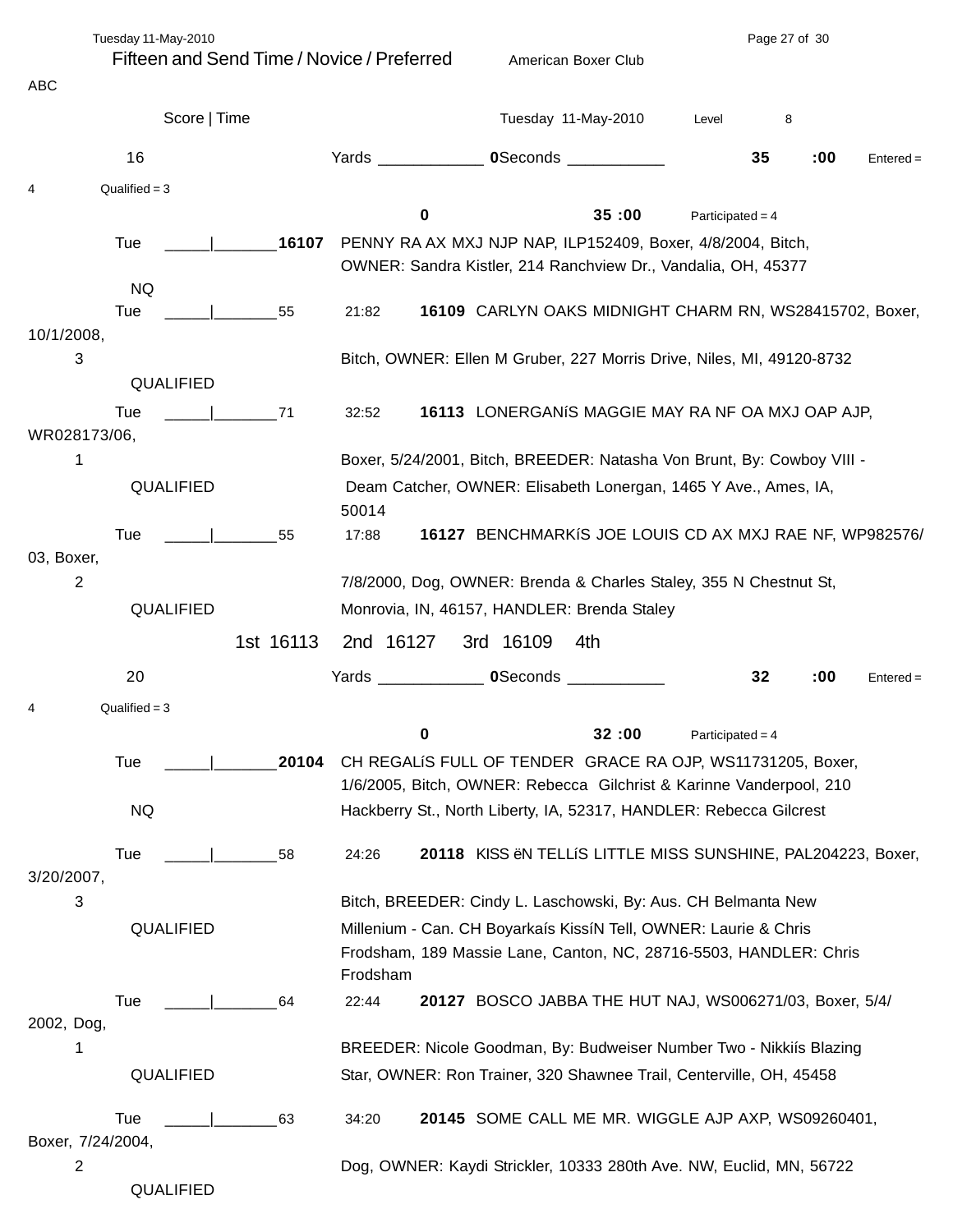### 1st 20127 2nd 20145 3rd 20118 4th

| ABC          | Tuesday 11-May-2010<br>Fifteen and Send Time / Open / Preferred                                                                                     |           |    |                                                                                                                                                                                |             |                                                                | American Boxer Club |       | Page 28 of 30      |    |     |             |  |
|--------------|-----------------------------------------------------------------------------------------------------------------------------------------------------|-----------|----|--------------------------------------------------------------------------------------------------------------------------------------------------------------------------------|-------------|----------------------------------------------------------------|---------------------|-------|--------------------|----|-----|-------------|--|
|              | Score   Time                                                                                                                                        |           |    | Tuesday 11-May-2010                                                                                                                                                            |             |                                                                |                     |       | Level              | 2  |     |             |  |
|              | 16                                                                                                                                                  |           |    |                                                                                                                                                                                |             | Yards ________________0Seconds ______________                  |                     |       |                    | 35 | :00 | $Entered =$ |  |
| $\mathbf{1}$ | $Qualified = 1$                                                                                                                                     |           |    |                                                                                                                                                                                |             |                                                                |                     |       |                    |    |     |             |  |
|              |                                                                                                                                                     |           |    |                                                                                                                                                                                | $\mathbf 0$ |                                                                |                     | 35:00 | Participated = $1$ |    |     |             |  |
| 2003, Bitch, | Tue                                                                                                                                                 |           | 55 | 42:89                                                                                                                                                                          |             | 16119 BECCA RA NA NAJ AXP OJP CGC, ILP103460, Boxer, 8/1/      |                     |       |                    |    |     |             |  |
| 1            |                                                                                                                                                     |           |    |                                                                                                                                                                                |             | OWNER: Sandra Kistler, 214 Ranchview Dr., Vandalia, OH, 45377, |                     |       |                    |    |     |             |  |
|              | QUALIFIED                                                                                                                                           |           |    | HANDLER: Kenneth Kistler                                                                                                                                                       |             |                                                                |                     |       |                    |    |     |             |  |
|              |                                                                                                                                                     | 1st 16119 |    | 2nd                                                                                                                                                                            |             | 3rd                                                            | 4th                 |       |                    |    |     |             |  |
|              | 20                                                                                                                                                  |           |    |                                                                                                                                                                                |             | Yards <b>OSeconds COSECONDITIES</b>                            |                     |       |                    | 32 | :00 | $Entered =$ |  |
| 1            | $Qualified = 0$                                                                                                                                     |           |    |                                                                                                                                                                                |             |                                                                |                     |       |                    |    |     |             |  |
|              |                                                                                                                                                     |           |    |                                                                                                                                                                                | $\mathbf 0$ |                                                                |                     | 32:00 | Participated = $1$ |    |     |             |  |
|              | 20102<br>BOYARKA ALICE IN WONDERLAND RN OAJ NFP AJP CGC, ILP160838,<br>Tue<br>Boxer, 11/13/2005, Bitch, BREEDER: Cindy L. Laschowski & Tamara Coli, |           |    |                                                                                                                                                                                |             |                                                                |                     |       |                    |    |     |             |  |
|              | <b>NQ</b>                                                                                                                                           |           |    | By: Can Ch Boxken Passport to Fortune - Can Ch Boyarkais Kiss ëN Tell,<br>OWNER: Laurie & Chris Frodsham, 189 Massie Lane, Canton, NC, 28716-<br>5503, HANDLER: Chris Frodsham |             |                                                                |                     |       |                    |    |     |             |  |
|              |                                                                                                                                                     | 1st       |    | 2 <sub>nd</sub>                                                                                                                                                                |             | 3rd                                                            | 4th                 |       |                    |    |     |             |  |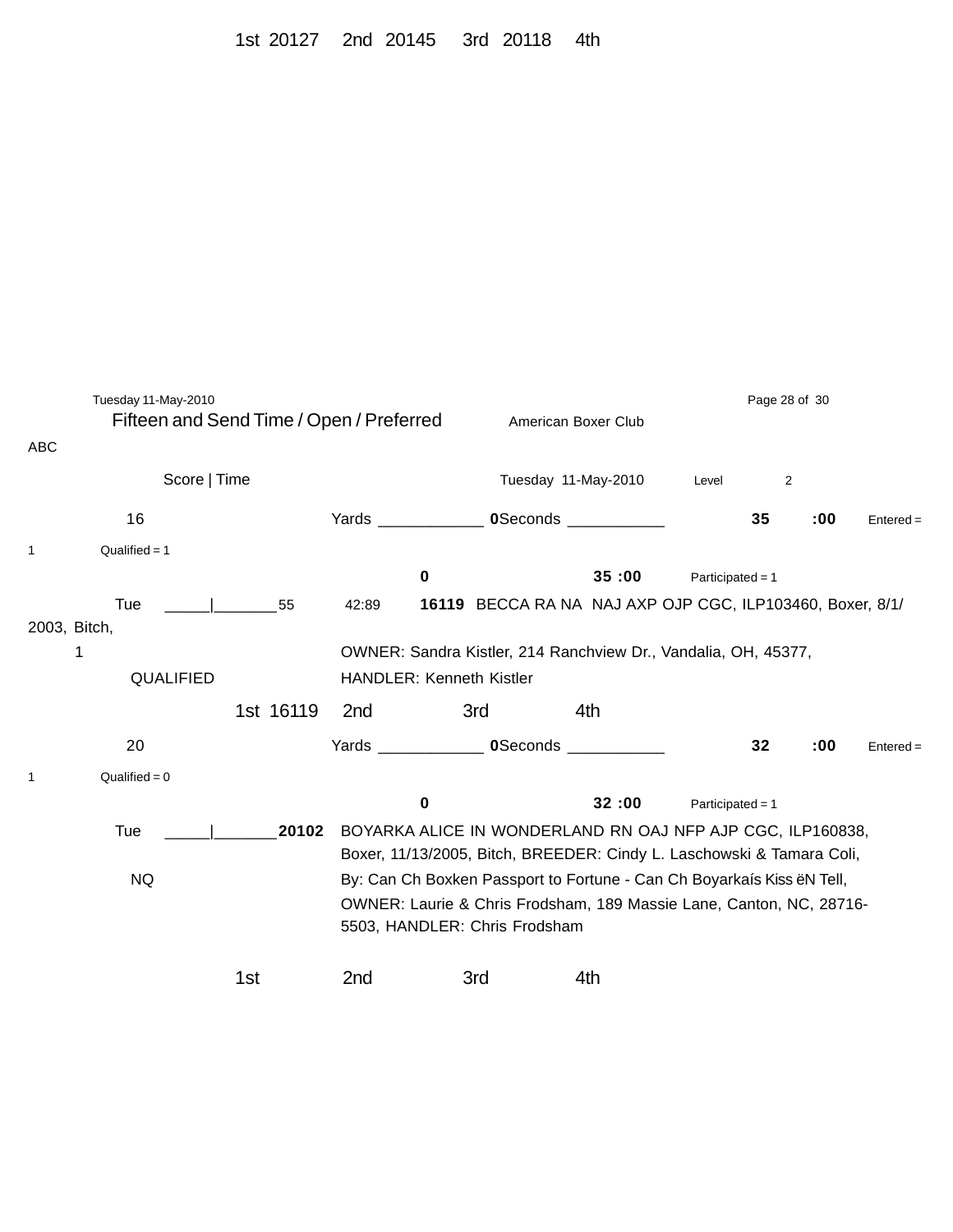|     | Tuesday 11-May-2010 | Fifteen and Send Time / Excellent A/ |                                                                                                                             | American Boxer Club |       |                    | Page 29 of 30 |     |             |
|-----|---------------------|--------------------------------------|-----------------------------------------------------------------------------------------------------------------------------|---------------------|-------|--------------------|---------------|-----|-------------|
| ABC |                     |                                      |                                                                                                                             |                     |       |                    |               |     |             |
|     | Preferred           |                                      |                                                                                                                             |                     |       |                    |               |     |             |
|     |                     | Score   Time                         |                                                                                                                             | Tuesday 11-May-2010 |       |                    | 1             |     |             |
|     | 20                  |                                      | Yards                                                                                                                       | <b>OSeconds</b>     |       |                    | 32            | :00 | $Entered =$ |
| 1   | Qualified $= 0$     |                                      |                                                                                                                             |                     |       |                    |               |     |             |
|     |                     |                                      | $\bf{0}$                                                                                                                    |                     | 32:00 | Participated = $1$ |               |     |             |
|     | Tue                 | 20120                                | ST. ELMOIS FIRE OAP AJP, ILP105060, Boxer, 2/9/2002, Dog, OWNER:<br>Robyn Ginther, 4611 Magellan Dr., Walnutport, PA, 18088 |                     |       |                    |               |     |             |
|     | <b>NQ</b>           |                                      |                                                                                                                             |                     |       |                    |               |     |             |
|     |                     | 1st                                  | 2nd                                                                                                                         | 3rd                 | 4th   |                    |               |     |             |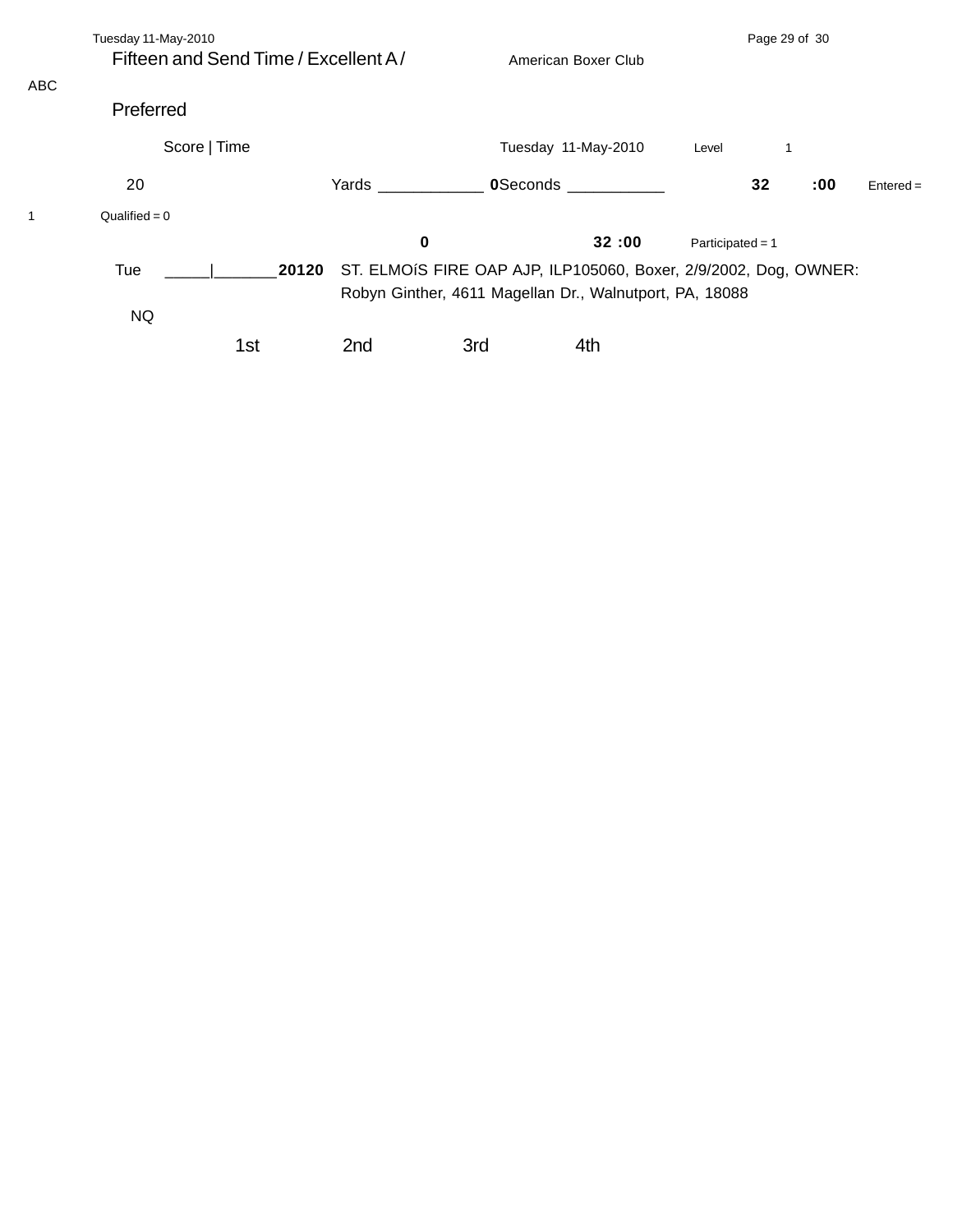Tuesday 11-May-2010 **Page 30 of 30**